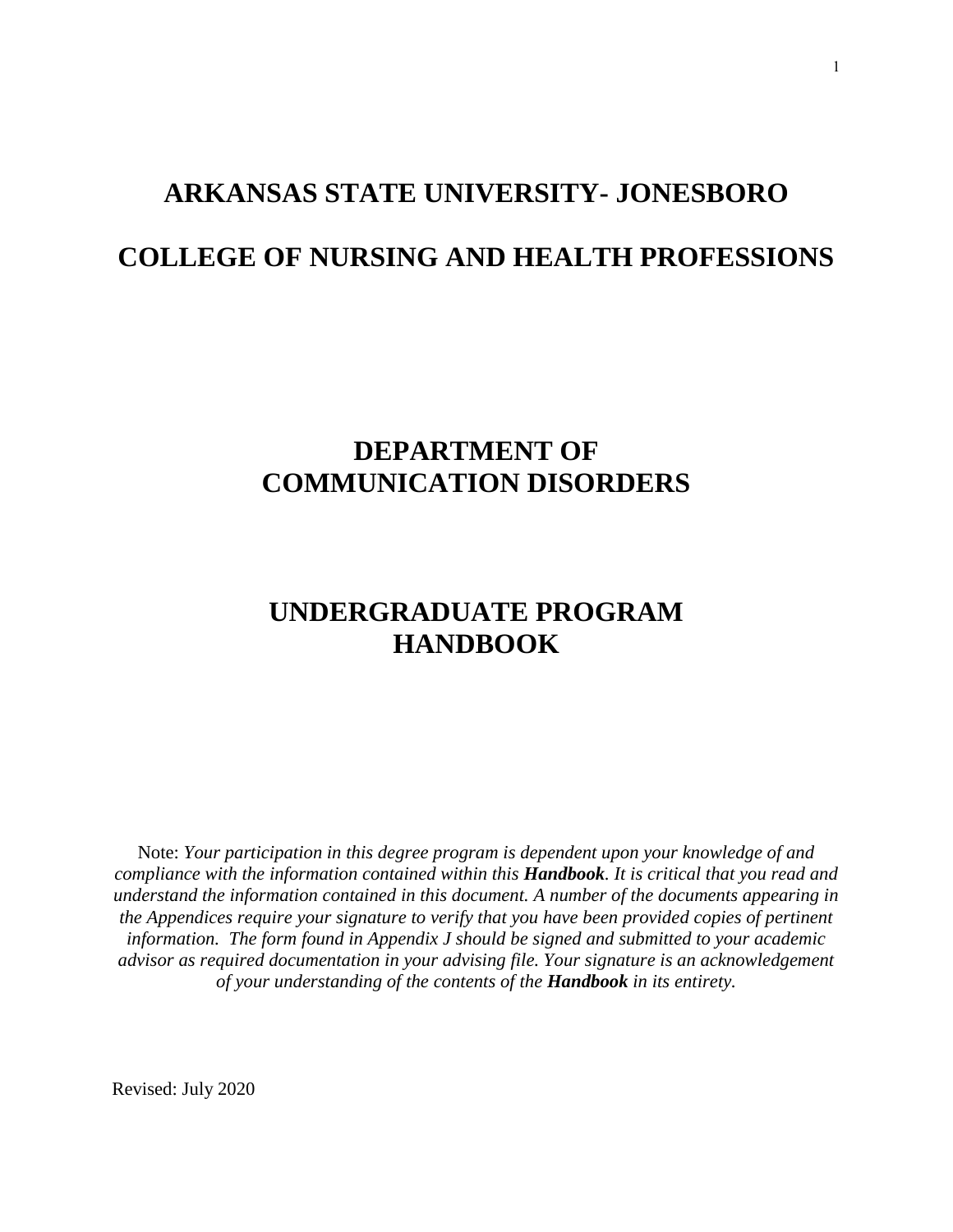#### TABLE OF CONTENTS

| $\mathbf{I}$ . | Preface                                       |                                        |
|----------------|-----------------------------------------------|----------------------------------------|
| II.            | Faculty                                       |                                        |
| III.           | Introduction                                  |                                        |
| IV.            | Advising                                      |                                        |
|                | A.<br><b>B.</b><br>$\mathbf{C}$ .<br>D.<br>E. | Advisor<br>Checksheet<br>Prerequisites |
| V.             | Registration                                  |                                        |
| VI.            | <b>Transfer Credit</b>                        |                                        |
| VII.           |                                               |                                        |
| VIII.          |                                               |                                        |
| IX.            |                                               |                                        |
| X.             |                                               |                                        |
| XI.            |                                               |                                        |

### Appendices

| A.            |                                                                                 |  |
|---------------|---------------------------------------------------------------------------------|--|
| <b>B.</b>     |                                                                                 |  |
| $\mathbf C$ . | CNHP Infection Control Policy (Executive Lines and Allen Lines 27               |  |
| D.            |                                                                                 |  |
| Е.            |                                                                                 |  |
| F.            | University and CD Program Grievance Policy and Procedure 42                     |  |
| G.            |                                                                                 |  |
| H.            |                                                                                 |  |
| I.            | University Policy Regarding Protection, Verification,                           |  |
|               |                                                                                 |  |
| $J_{\cdot}$   | Student Signature Page expansion contains a state of the Student Signature Page |  |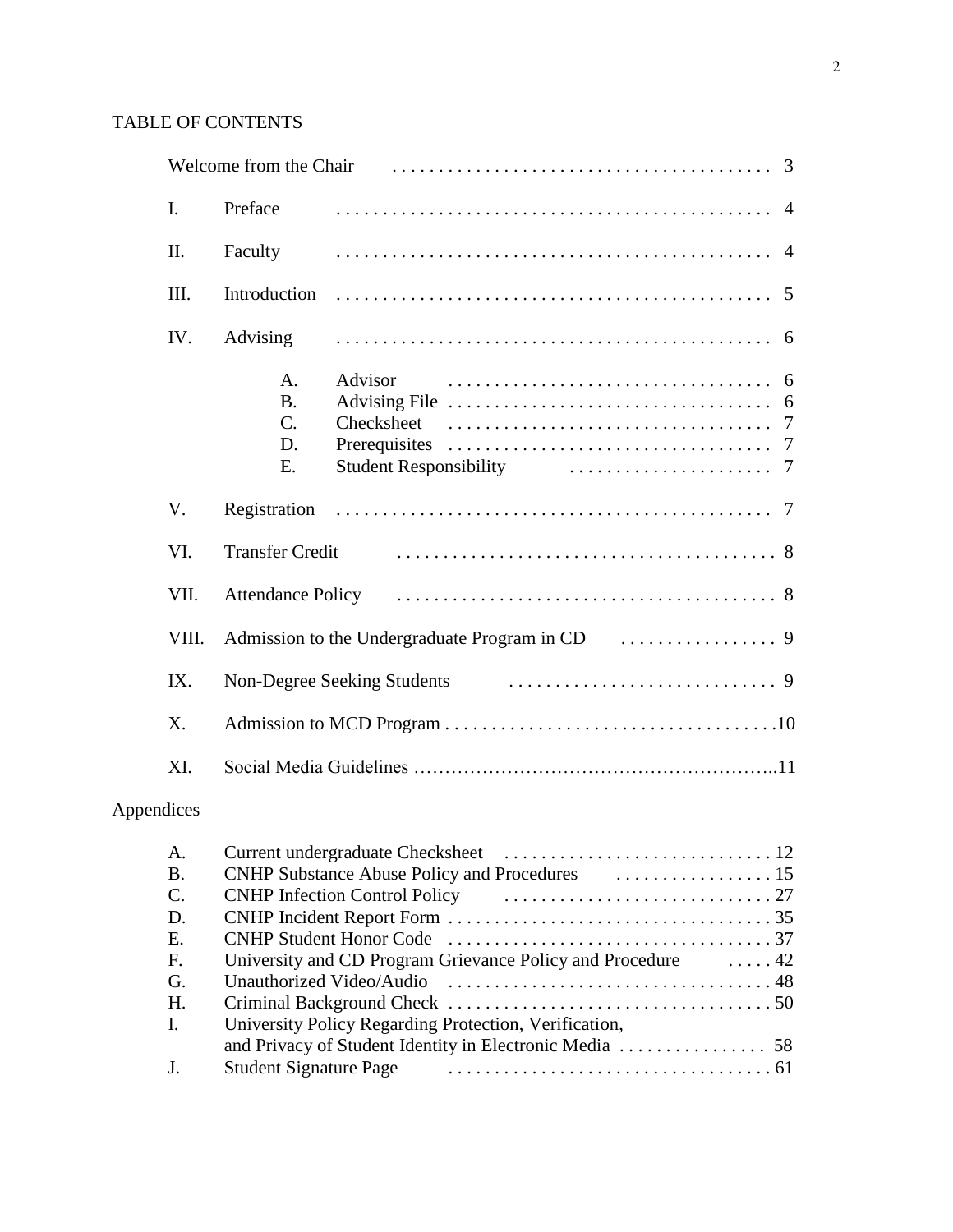July 1, 2020

Undergraduate Students Department of Communication Disorders Arkansas State University -Jonesboro State University, AR 72467

#### Dear Students:

On behalf of the Communication Disorders faculty at Arkansas State University, welcome to the Department of Communication Disorders. We are pleased that you have selected Communication Disorders (CD) as your major and look forward to your participation in our Bachelor's Degree program. You should know that the demand for competent speech-language pathologists remains high and that the graduates of our Master in Communication Disorders (MCD) program are in great demand by employers in a number of service delivery settings.

The past several years have brought many changes to the profession of speech-language pathology and the faculty at ASTATE have spent considerable time and energy molding our curriculum to meet the needs of tomorrow's speech-language pathologist. The undergraduate Bachelor of Science (BS) degree is a pre-professional degree (like pre-law or pre-med) and as such should be considered as the first step on a ladder that will eventually lead to a rewarding career as a speech-language pathologist.

This CD *Undergraduate Program Handbook* should assist you in navigating your way through the undergraduate degree program. However, experience has taught us that questions and problems will arise. Your advisor will be a valuable asset as you progress through the program. Since advising is mandatory for registration in this program, you will be required to maintain close contact with your advisor.

Again, welcome to the program! The CD faculty and I wish you every success and will make ourselves available to assist you in any way possible. Should you have questions of me, my door is always open.

Best wishes,

Amy Shollenbarger, Ph.D., CCC-SLP Associate Professor and Chair Department of Communication Disorders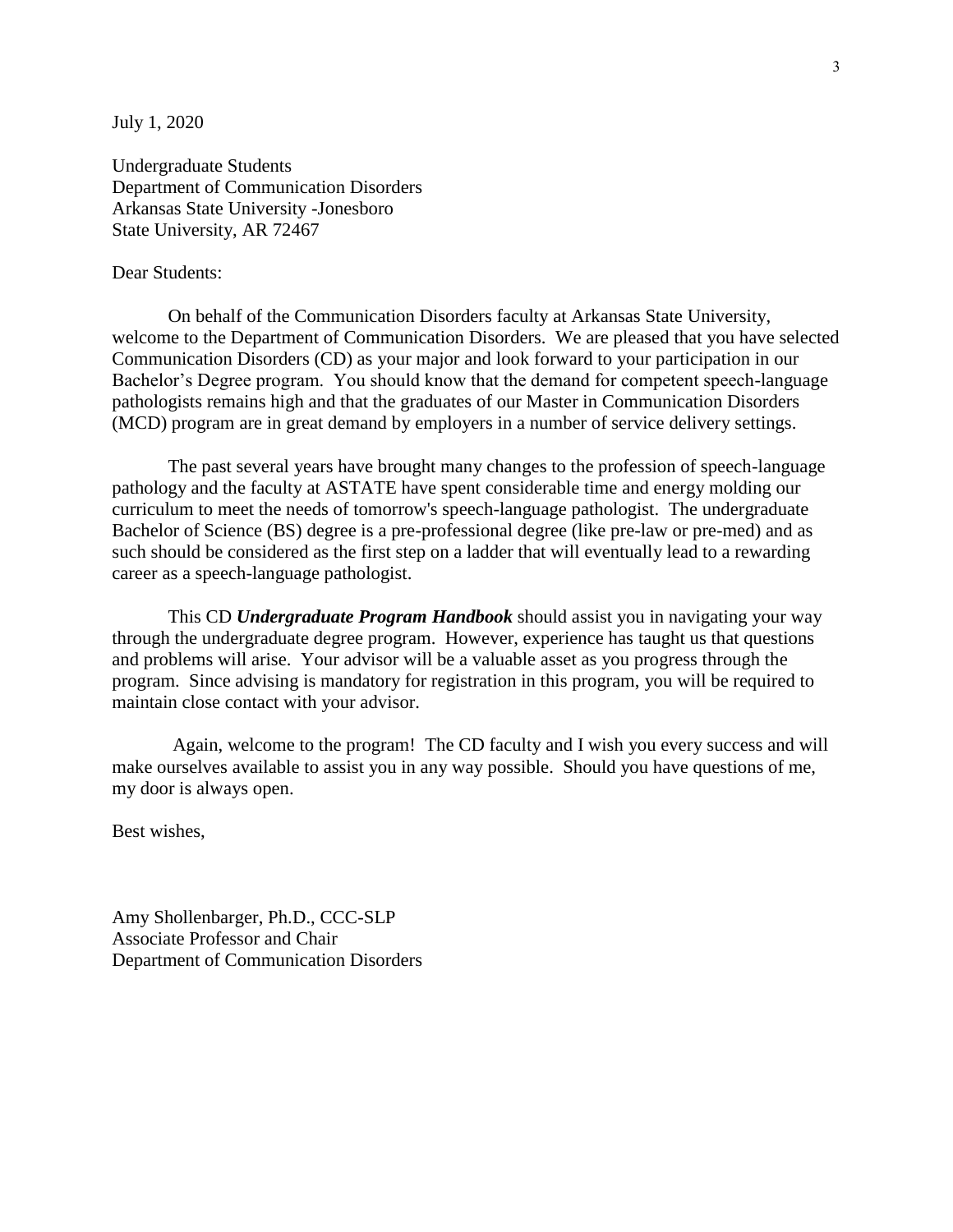#### **I. PREFACE**

The *ASTATE Undergraduate Bulletin* and the *ASTATE Student Handbook* are the primary resources of information for the student concerning all types of student activities and academic programs. This *Handbook* is a supplemental aid to the Communication Disorders student and does not replace or preempt the *ASTATE Undergraduate Bulletin* or the *ASTATE Student Handbook*. The student is responsible for being informed about academic requirements, both general and specific, for the completion of a degree program. Your CD faculty advisor is conveniently available for advice, guidance, and consultation.

#### **II. FACULTY**

Amy Shollenbarger, Ph.D., CCC-SLP Associate Professor and Chair DRC 211A 972-3106 [ashollenbarger@astate.edu](mailto:ashollenbarger@astate.edu) Dr. Shollenbarger received her terminal degree from the Arkansas Consortium for the Ph.D. in Communication Sciences and Disorders. She teaches undergraduate and graduate level courses. Her research interests include language and literacy development, fluency disorders, linguistic diversity, and effective teaching pedagogy in higher education. She joined the CD faculty after 16 years of experience in school-based services. She has been employed at ASTATE since 2011.

Christina Akbari, Ph.D., CCC-SLP

Associate Professor

DRC 211C 972-3106 [cakbari@astate.edu](mailto:mcatt@astate.edu)

Dr. Akbari joined the CD faculty in 2014 after receiving her terminal degree from Texas Tech Health Sciences Center. She teaches undergraduate and graduate level courses, and provides clinical supervision. Her previous professional experience includes Clinical Service Provider, Clinical Supervisor/Instructor, and Case Manager. Her research interests include measurement of sound perception changes by clinical students, treatment models/efficacy of programming involving language/speech therapy with school-aged children including bilinguals, and using assistive technology/AAC to promote literacy/language development.

Shanon Brantley, MCD, CCC-SLP

Assistant Professor

DRC 211E 972-3106 [sbrantley@astate.edu](mailto:whinkle@astate.edu) Shanon Brantley returned to ASTATE in 2012 with 15 years of experience in acute care hospitals and rehabilitation hospitals, after receiving her master's degree (1999) at ASTATE. As an Assistant Professor of Communication Disorders, she teaches voice, motor speech, and swallowing disorders courses, along with providing clinical supervision to under-graduate and graduate level students. Shanon is also the program coordinator of ASTATE's Head and Neck Cancer Interdisciplinary Treatment and Education Program. Shanon currently pursues a PhD in Interdisciplinary Leadership (LEAD) at UCA.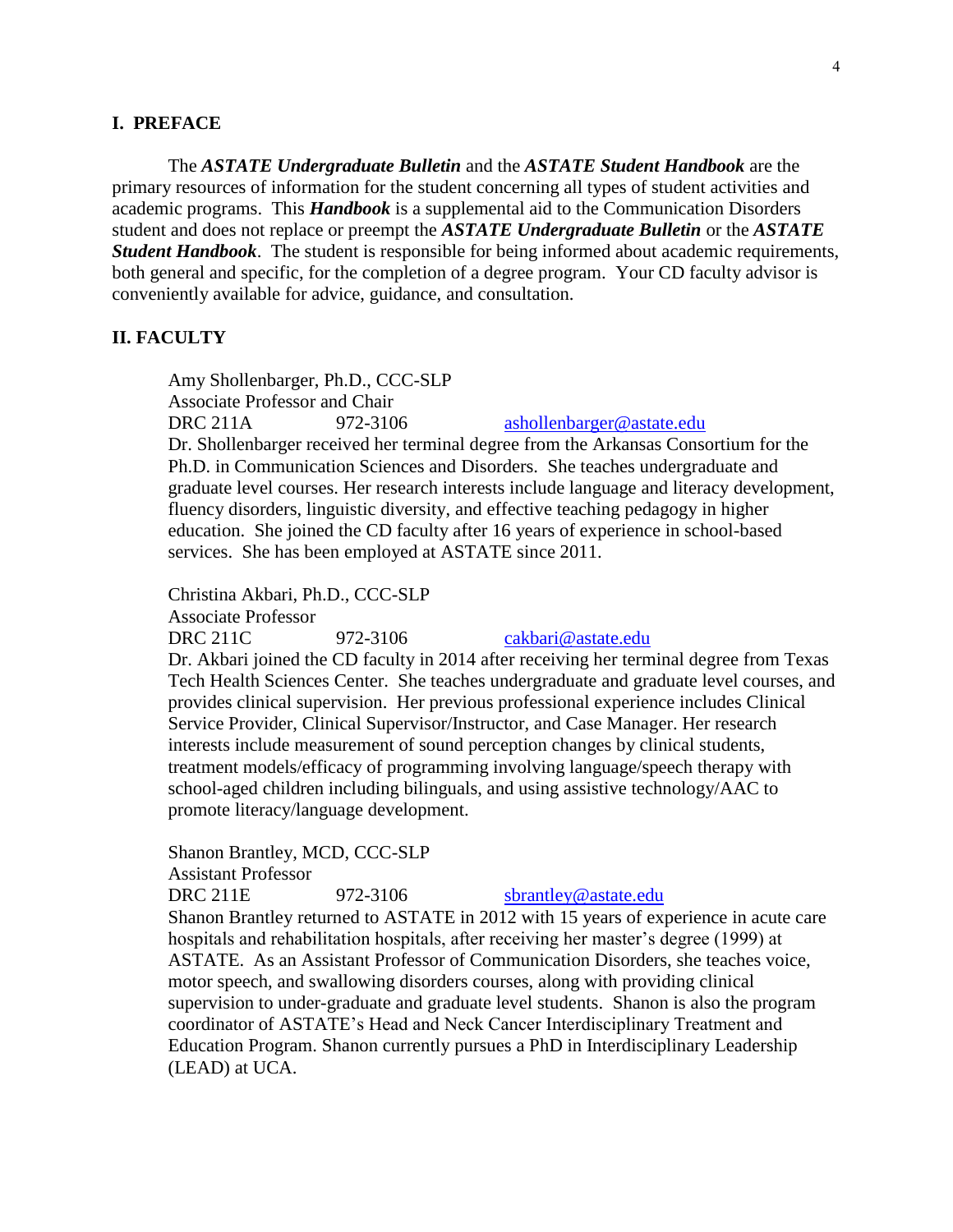Joy Good, Ph.D., CCC-SLP Associate Professor DRC 211B 972-3106  $j \text{good} @$  astate.edu Dr. Good received her terminal degree in 2011 from the Arkansas Consortium for the Ph.D. in Communication Sciences and Disorders. She joined the faculty in 2013 with 15 years of clinical experience, eight of which were in the public school setting. She developed an interest in the connection between oral and written language. Her research has focused on developing effective literacy interventions for children with language impairment.

Sharon Jones, PhD, CCC-SLP [shajones@astate.edu](mailto:shajones@astate.edu) Assistant Professor DRC 211J 972-3106

Dr. Jones has been a clinical speech-language pathologist for 30 years, and an academician for the last 7 years. Dr. Jones is a certified ADOS examiner and her research focus is executive dysfunction in adolescents and young adults with high-functioning autism. Dr. Jones received her Bachelor of Science in Communication Disorders from Henderson State University in 1990, her Master of Science in Speech-Language Pathology from the University of Central Arkansas in 1992, and her Doctorate of Philosophy from the Consortium for the Ph.D. in Communication Sciences and Disorders, University of Arkansas for Medical Sciences, University of Arkansas at Little Rock, University of Central Arkansas in 2014. She joined the faculty in August 2020.

Arianne Pait, M.A., CCC-SLP Assistant Professor CNHP 411 972-3106 [apait@astate.edu](mailto:apait@astate.edu) Mrs. Pait received her master's degree in communication disorders from the University of North Carolina at Greensboro. Mrs. Pait joined the faculty in the fall term of 2002.

Lindsay White, Au.D, CCC-A [lwhite@astate.edu](mailto:lwhite@astate.edu) Assistant Professor Reynolds 211G 972-3106

Lindsay is a proud alumna of the ASTATE B.S. Communication Disorders program, graduating Magna Cum Laude in 2005. She received her doctorate in audiology (Au.D.) in 2009 from The University of Memphis, a top ten ranked audiology program and has since gained 12 years of clinical experience in an array of clinical settings. Her research interests are in stigma of hearing loss in young adults and new hearing aid functionality lessening stigma of hearing aids. She is from Mountain Home, Arkansas and loves to garden, cook, and spend time with her husband and 2 young girls.

#### **III. INTRODUCTION**

The Department of Communication Disorders (CD) at Arkansas State University (ASTATE) is an independent department within the College of Nursing and Health Professions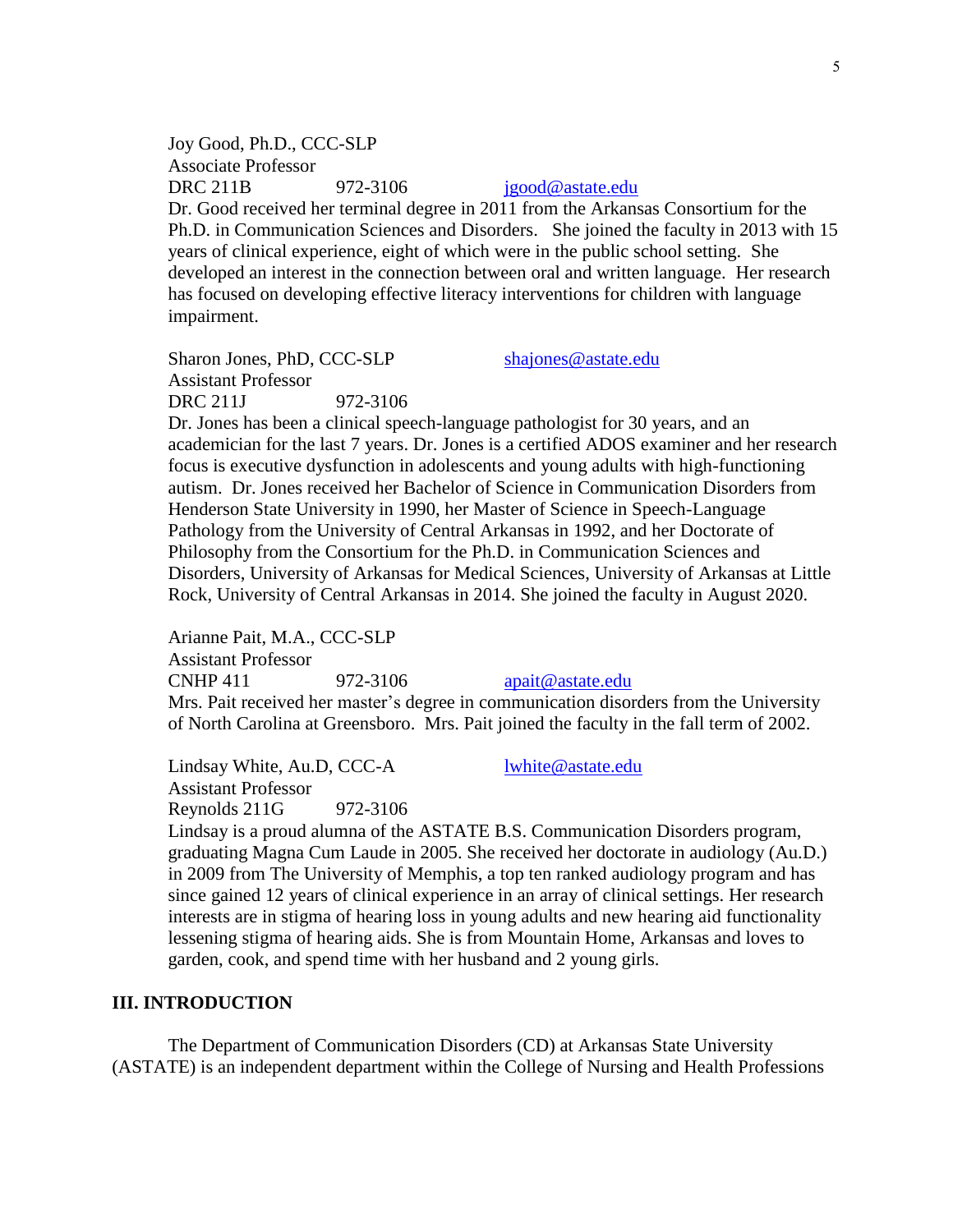(CNHP). The CD offices are physically housed in Suite 211 of the Donald W. Reynolds Center for Health Sciences Building, located at 2501 Danner Avenue, Jonesboro, AR.

#### **Arkansas State University's Mission**:

Arkansas State University *educates* leaders, *enhances* intellectual growth, and *enriches* lives.  $(ASTATE = e^3)$ 

#### **College of Nursing and Health Professions Mission:**

The mission of the College of Nursing and Health Professions is to provide quality education to students, graduates, and health care providers in a variety of health disciplines. Recognizing its unique position in the lower Mississippi Delta region, the College provides educational programs that are designed to promote lifelong learning based on the expressed needs of its varied constituencies.

#### **Department of Communication Disorders Mission:**

The mission of the Department of Communication Disorders is to prepare competent speechlanguage pathologists to provide ethical, professional services to a broad spectrum of individuals with communication disorders.

#### **Department of Communication Disorders Core Values:**

- **Student-Centered**: The Communication Disorders faculty and staff are committed to undergraduate and graduate education, inquiry, and service in order to meet students' changing needs.
- **Learning-Centered**: We nurture the acquisition of knowledge and skills by integrating teaching, research, and interactive learning to promote continuous student improvement as meASTATEred by systematic formative and summative assessments.
- **Excellence**: We commit to the pursuit of academic and clinical excellence for faculty and students.
- **Diversity**: We embrace all dimensions of diversity realizing that mutual respect for individuality and the inclusion of all are vital for both personal and departmental success.
- **Integrity**: We are committed to high standards of character and integrity as we prepare students to become ethical professionals in communication disorders.

#### Policy Regarding Equitable Provision of Clinical Services

Arkansas State University is an Equal Opportunity/Affirmative Action institution and, thereby, complies with all applicable federal and state legislation regarding employment practices and admission/treatment of students without regard to race, color, religion, age, disability, gender, national origin, participation restriction, sexual orientation, veteran status, or status as a parent. As a single point-of-service entity within Arkansas State University, the Arkansas State University Speech and Hearing Center complies with all state and federal equal opportunity legislation in the provision of prevention, screening, diagnostic, and therapy services to all client populations served in the Center. Questions about this policy should be addressed to the Affirmative Action Program Coordinator, P.O. Box 1500, State University, Arkansas 72467, phone (870) 972-2015.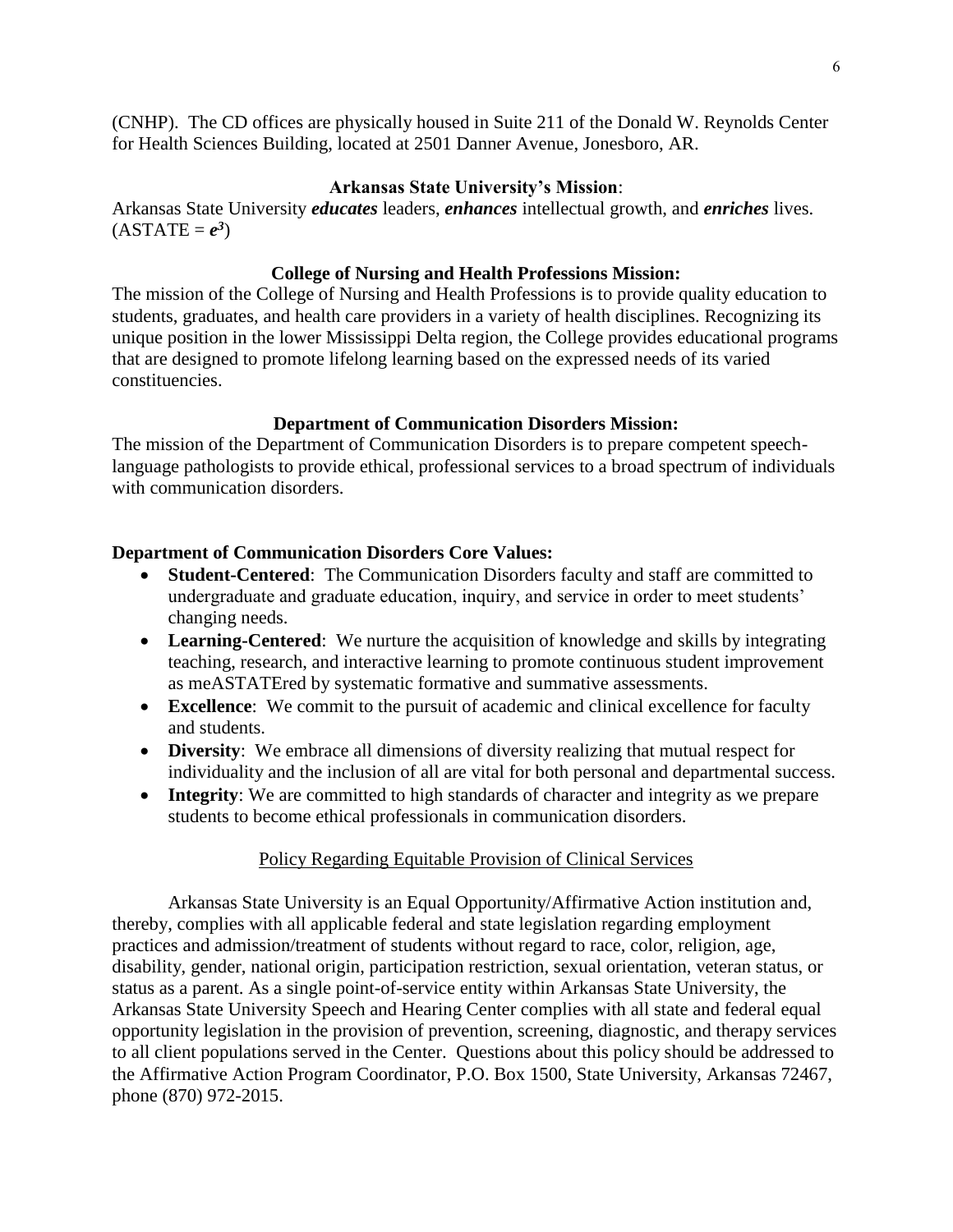The Department offers two degree plans. The first of these degree plans is the Undergraduate Program in Communication Disorders, which is outlined in this *Handbook* and leads to a Bachelor of Science (BS) in Communication Disorders degree. The second degree plan is for the Graduate Program in Communication Disorders (MCD) which offers the Master in Communication Disorders (MCD) degree and is explained in detail in the CD *Graduate Program Handbook* and the *ASTATE Graduate Bulletin.*

The BS in Communication Disorders is a pre-professional degree program, which has been designed to prepare students for graduate work in communication disorders and *does not lead to any type of certification*. The course of study for the BS is comprised of general education requirements, professional requirements, CD Program requirements, and practicum experience requirements. The necessary credentials required of speech-language pathologists for professional practice in Arkansas and most other states are state licensure and the Certificate of Clinical Competence in Speech-Language Pathology (CCC-SLP). The CCC-SLP is issued by the American Speech-Language-Hearing Association (ASHA). Most often, the academic and practicum requirements for earning the CCC-SLP are identical, or at least very similar, to the requirements for state licensure.

In order to earn the CCC-SLP a student must successfully accomplish three tasks. The first of these tasks is earning a graduate degree from a university program that is accredited by the Council for Academic Accreditation (CAA). This accreditation implies that students will demonstrate the appropriate knowledge and skills required through academic and clinical experiences necessary to earn the Certificate of Clinical Competence. The second task involves earning a score of at least 160 on the specialty area examination in Speech-Language Pathology of the Praxis Series regulated by the Educational Testing Service (ETS). The final task involves completing a Clinical Fellowship (CF), which consists of at least nine (9) months of paid, professional experience under the direct supervision of a certified professional following the completion of the graduate degree. The previously mentioned ASTATE undergraduate CD program requirements have been adopted to partially fulfill the requirements for the CCC-SLP.

All students majoring in Communication Disorders at the undergraduate level must be screened into the undergraduate CD program prior to enrollment in most 3000 and 4000 level CD courses. These academic and clinical screening requirements are detailed below in Section VIII.

All students in both the undergraduate and graduate programs are encouraged to join and participate in the National Student Speech-Language-Hearing Association (NSSLHA). NSSLHA is the pre-professional division of ASHA. Members of NSSLHA receive selected journals published by ASHA and qualify for reduced dues and fees upon initial certification.

#### **IV. ADVISING**

A. Advisor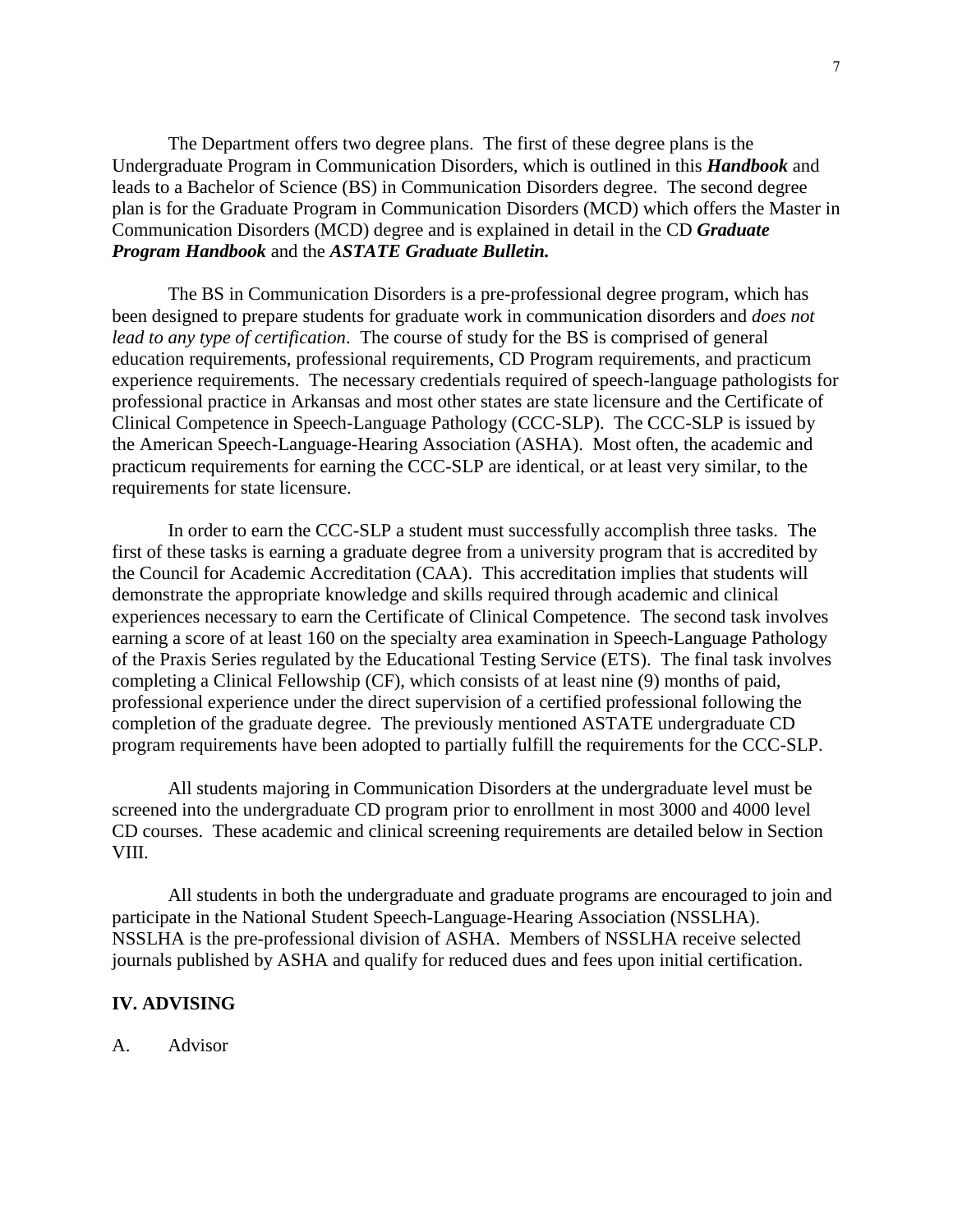All students enrolled at ASTATE are assigned an academic advisor. Any student majoring in CD will be assigned an advisor from within the faculty of the Department of Communication Disorders. Mandatory advising for all majors is required in order to release academic holds for registration each semester. Advising must be completed during the appropriate time period prior to registration. Registration for all practicum experiences requires a registration permit, issued by your advisor during your advising session. In addition, all students registering for practicum experiences must file the appropriate scheduling form with the Director of the Arkansas State University Speech and Hearing Center. Students must assume the responsibility to read and become knowledgeable regarding the appropriate *ASTATE Undergraduate Bulletin* to be used in planning their program of study. Academic advisors will assist students in understanding the UPCD requirements. Advisors will have advising/office hours posted outside their offices and be conveniently available for student advisee appointments.

#### B. Advising File

Advisors will maintain an advising file for all students they advise. The file will contain change of major forms (if appropriate), student contact logs, grade reports or unofficial transcripts from Banner, periodically updated program checksheets, verification of observation clock-hours forms, Department of Communication Disorders admission notifications and other pertinent information that may assist the advisor in guiding the student through the program of study. Students are encouraged to keep duplicate copies of important items contained in the advising file. Advising files can be electronic, hard copy, or some combination of the two. The primary focus of an advising file is to provide the advisor and the student with accurate and accessible information for planning and monitoring student progress toward the degree.

All inactive student advising files for undergraduate CD majors (regardless of whether they complete undergraduate degree requirements) will be maintained in the departmental office. Advising files for undergraduate students that complete the BS degree and are admitted to the MCD program will be combined with the graduate advising file and, following completion of the MCD degree, will remain in perpetuity within the CD Office.

#### C. Checksheet

By keeping a current and accurate advising check sheet, undergraduate students and advisors know precisely which courses are needed to complete degree requirements and can, with some certainty, predict graduation dates. The current BS in CD degree checksheet is enclosed as Appendix A of this *Handbook*. Each checksheet will show an *ASTATE Undergraduate Bulletin* year and will reflect undergraduate CD degree requirements for that stated bulletin. The checksheet contains a list of all required courses (including general education options) for the BS degree. Coursework requirements are organized on the checksheet by course level (i.e., freshman, sophomore, etc.) and the suggested semester rotation for enrolling in the course. In addition, course work and program admission prerequisites are shown on the checksheet. *Careful attention should be given to the course level, the semester of the offering and prerequisites as some courses may only be offered once during a calendar year. Disregarding advisement, failure to complete prerequisite coursework and/or errors in registering may lead to delays in graduation*.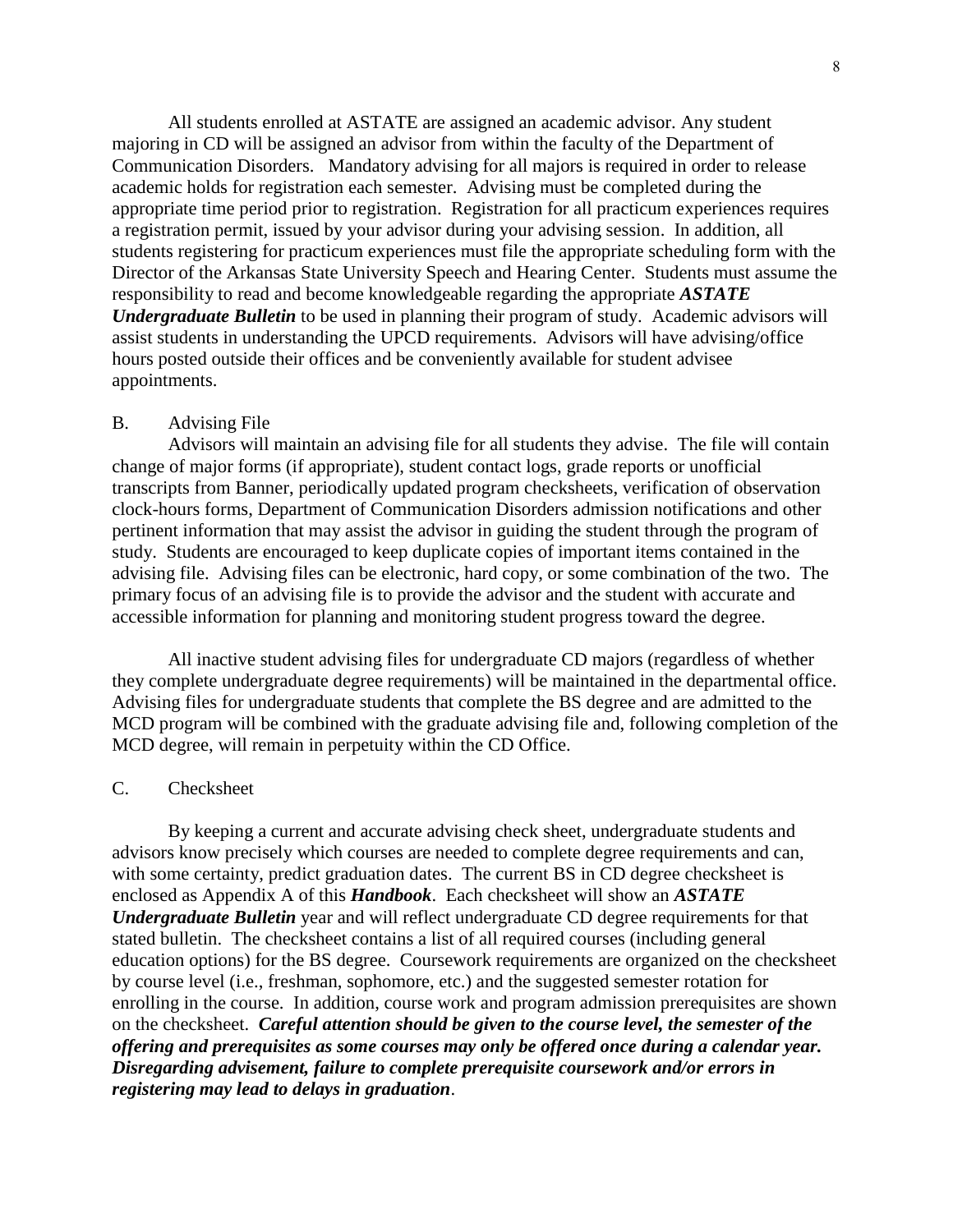#### D. Prerequisites

Some courses, both in CD and other disciplines, require a knowledge base that is only gained in lower-level courses. For this reason, most undergraduate 3000 and 4000 (i.e., junior and senior) level CD courses will require prerequisite course work prior to enrollment. Also, admission to the undergraduate program is a prerequisite for most of the same upper level courses.

In the event that undergraduate CD students enroll in courses for which they do not have the necessary prerequisites, those students will be required to drop the courses until all prerequisites are completed.

#### E. Student Responsibility

As stated above and elsewhere, it is the responsibility of undergraduate students to carefully read the *ASTATE Undergraduate Bulletin*, CD *Handbook* and the BS in CD requirements. Students will be held accountable to and responsible for the policies and procedures of the Department of Communication Disorders.

Students are responsible for meeting requirements and deadlines for screening in to the undergraduate program in CD. These requirements are presented in Section VIII. Failure to meet these requirements and deadlines can result in a failure to graduate in a timely fashion.

#### **V. REGISTRATION**

ASTATE registration is accomplished by accessing the University's on-line registration services, Banner Self-Service/In Astate. Students are advised to familiarize themselves with this process and the timelines associated with registration based on student classification prior to attempting to register. As mentioned earlier, a student will always have an advising hold on their student account; it is merely waived by their assigned advisor each semester.

Students will register for CD practicum experiences in the same manner used to register for academic coursework, however, a permit must be issued by the academic advisor and noted on the advisement hold waiver form. The permit is issued by the departmental support staff at the time the advisement hold is waived for registration. The Banner system will email the student notifying the permit has been issued. The student may then proceed with registration.

Students needing assistance with registration should contact the ASTATE Office of the Registrar or their advisor.

#### **VI. TRANSFER CREDIT POLICY**

Students who present transcripts of college credit from other accredited institutions may receive credit toward a degree in accordance with the policy set forth in the current *ASTATE Undergraduate Bulletin*. Faculty advisors and members of the Registrar's staff will have access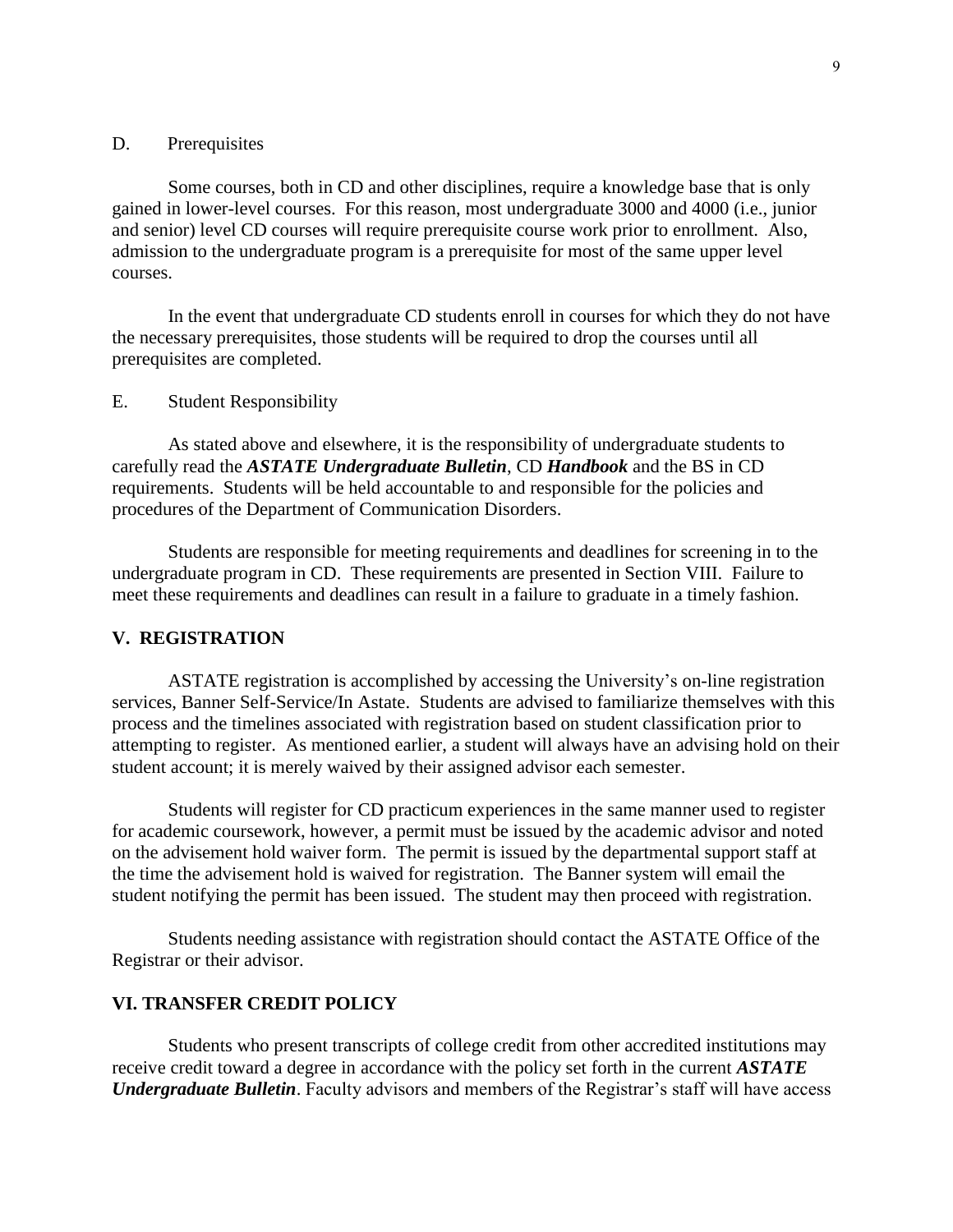to proposed transfer credit using the University's official "Web-Extender" software. Faculty advisors will determine whether transfer credit will be awarded for ASTATE course credit using "Web Extender." In the event that the advisor is unable to make such a determination based on the information provided through Web Extender, the student may be asked to supply a course description or syllabus for each course in question.

#### **VII. ATTENDANCE POLICY**

Regular class and clinical attendance is expected of all students in accordance with the policy set forth in both the current academic year *ASTATE Undergraduate Bulletin* (please refer to the "Academic Policies and Regulations" section) and the *ASTATE Student Handbook*. Students are responsible for making arrangements for missed assignments, laboratory, clinical assignments, or tests with the faculty coordinating the activity. When possible, arrangements should be made prior to the absence.

The faculty member or instructors coordinating the activity determines the policy regarding make-up work and examinations for absences. Absences and tardiness interfere with meeting course objectives. Consequently, excessive absenteeism and tardiness may be reflected in the evaluation of a student's ability to meet objectives and may serve as cause for the student's record to be reviewed. Instructors will set forth at the beginning of each semester their expectations with regard to absenteeism and tardiness as well as their make-up policies for work and exams missed, class participation, and other factors that may negatively impact grades. This information will be provided or outlined in class handouts and course syllabi.

Students enrolled in CD practicum experiences are obliged to adhere to the absentee and tardiness policies of the ASTATE Speech and Hearing Center as detailed in the *Communication Disorders Clinic Handbook*.

#### **VIII. ADMISSION TO THE UNDERGRADUATE PROGRAM IN CD**

Arkansas State University and the Department of Communication Disorders offer equal educational opportunity to all persons without regard to race, religion, gender, age, creed, color, national origin, sexual orientation, or physical disability. Students who meet CD undergraduate admission criteria are admitted to the undergraduate program of study without hesitation.

Communication disorders majors must be admitted to the Undergraduate Program in Communication Disorders in order to be enrolled in most upper (i.e., 3000 and 4000) level CD courses. The requirements for admission to the UPCD are as follows:

- A. Minimum of 30 earned semester credit hours
- B. Overall GPA of 2.75
- C. Earned grade of "C" or better in
	- 1. ENG 1003 Freshmen English I
	- 2. ENG 1013 Freshmen English II
- D. A "B" or better in MATH 1023 College Algebra
- D. A GPA of 3.2 or higher for the following prescribed courses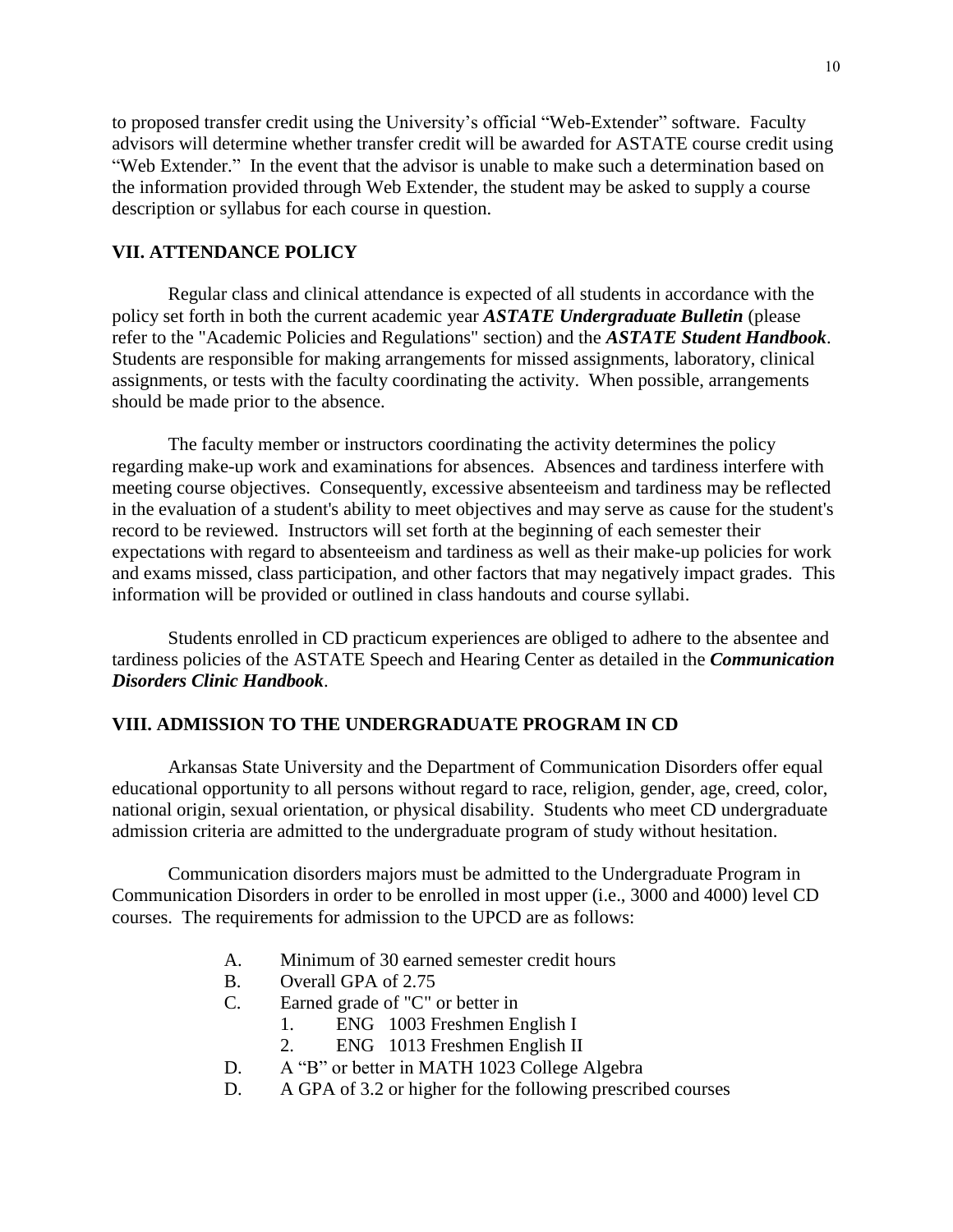- 2. BIO 2203 Human Anatomy and Physiology I
- 3. BIO 2201 Human Anatomy and Physiology I Lab
- 4. CD 2653 Introduction to CD
- 5. CD 2104 Anatomy and Physiology of Communication
- 6. CD 2203 Phonetics
- 7. Physical Science/lab Chemistry or Physics is highly recommended.)
- E. Complete a speech and hearing screening
- F. 10 clock hours of assigned and documented observations

Upon completion of the above, the advisor will forward a completed *Application for Admission into the Undergraduate Program in Communication Disorders* to the Department Chair indicating the student has completed the requirements. The Department Chair will, in turn, notify the student in writing of his or her admission into the undergraduate CD program.

*Note: Admission into the undergraduate program in NO way implies, guarantees or suggests that a student will be admitted to the graduate CD program.*

#### **IX. NON-DEGREE SEEKING STUDENTS**

Students with undergraduate degrees in other disciplines that wish to prepare themselves for graduate study in CD are not subject to the same undergraduate CD admission requirements as degree seeking students. The CD Admissions and Credits Committee will, in consultation with the student's advisor, review each application from non-degree seeking students to avoid duplication of course work and content.

#### **X. ADMISSION TO THE ASTATE GRADUATE PROGRAM IN COMMUNICATION DISORDERS**

The MCD program has a once-per-year admission period. The application deadline is February 15<sup>th</sup> for admission in the first summer term following.

Admission to the MCD program will continue to be awarded on a competitive, spaceavailable basis. The application procedure is detailed at the following web address: [http://www.astate.edu/info/academics/degrees/degree-details.dot?mid=9a481e26-dcf6-44e0-](http://www.astate.edu/info/academics/degrees/degree-details.dot?mid=9a481e26-dcf6-44e0-8a90-7144877fe3f2) [8a90-7144877fe3f2](http://www.astate.edu/info/academics/degrees/degree-details.dot?mid=9a481e26-dcf6-44e0-8a90-7144877fe3f2)

#### **XI. SOCIAL MEDIA GUIDELINES**

Social media can be a way to share life experiences and opinions with others. Use of social media presents risks and carries with it certain responsibilities.

Social media includes all means of communicating or posting information or content of any sort via the Internet or other electronic communication method. Social media includes both your personal or someone else's personal web log/blog, journal, website, or chat room, and group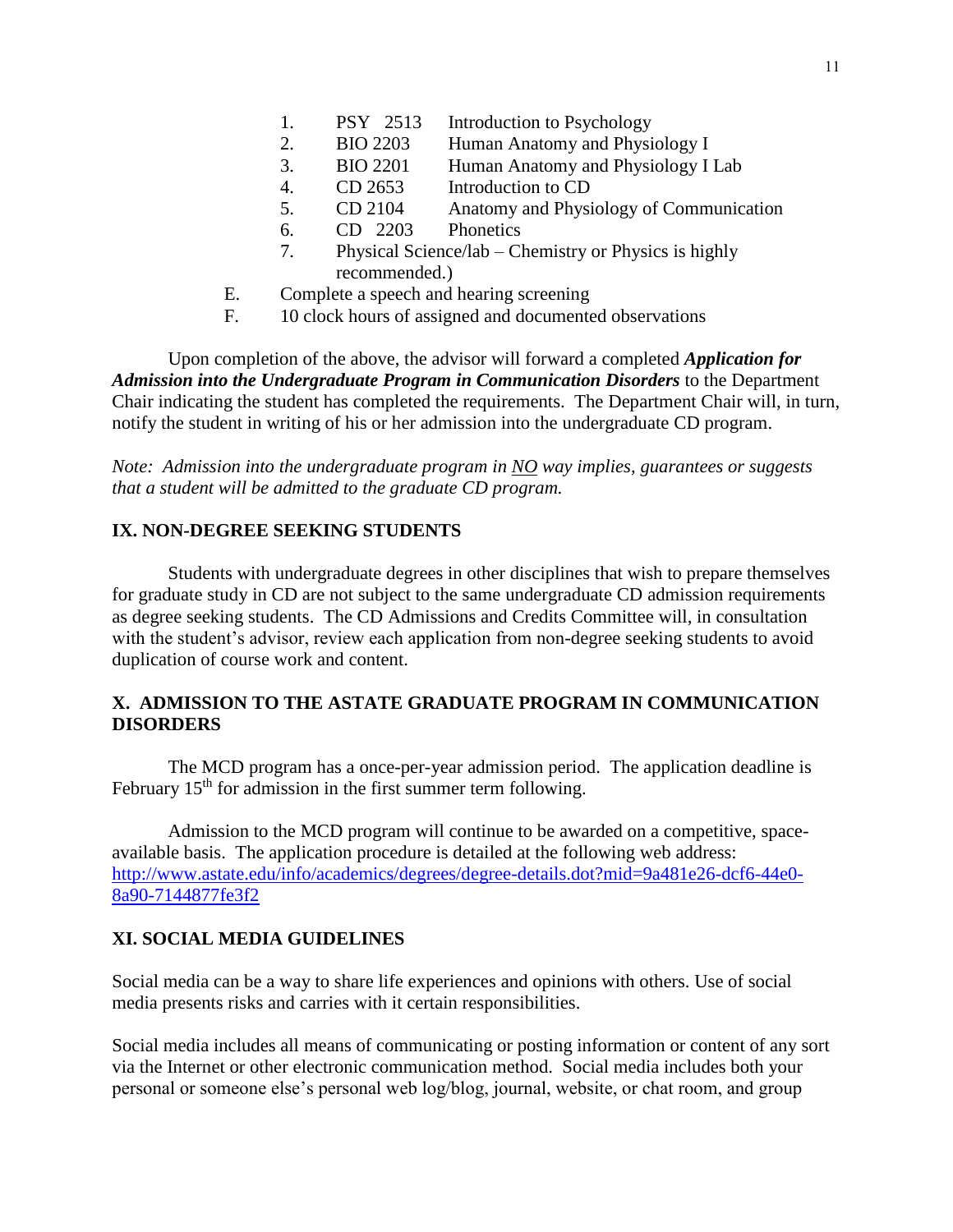interchanges such as Facebook, Twitter, Snap Chat, or YouTube and social media anonymous sites. These applications are subject to having content transmitted to others, with or without consent from the original author. Additionally, per the Health Insurance Portability and Accountability Act of 1996 (HIPPA) regulations https://www.hhs.gov/hipaa/forprofessionals/privacy/special-topics/de-identification/index.html, no information, pictures, videos or descriptions of clients/families can be posted on social media sites.

You are solely responsible for what you post online. Inappropriate postings specific to patients, classmates or faculty that include discriminatory remarks, harassment or threats, or violations of professional codes of conduct are subject to disciplinary action. Your actions could adversely affect your standing in your health professions program which could include program dismissal.

You should be aware that future employers may view potential candidate's websites. Students are advised to review their site (s) for any unprofessional images or language which could adversely affect successful employment upon graduation. Please make responsible decisions about your use of social media.

Revised 6-10-19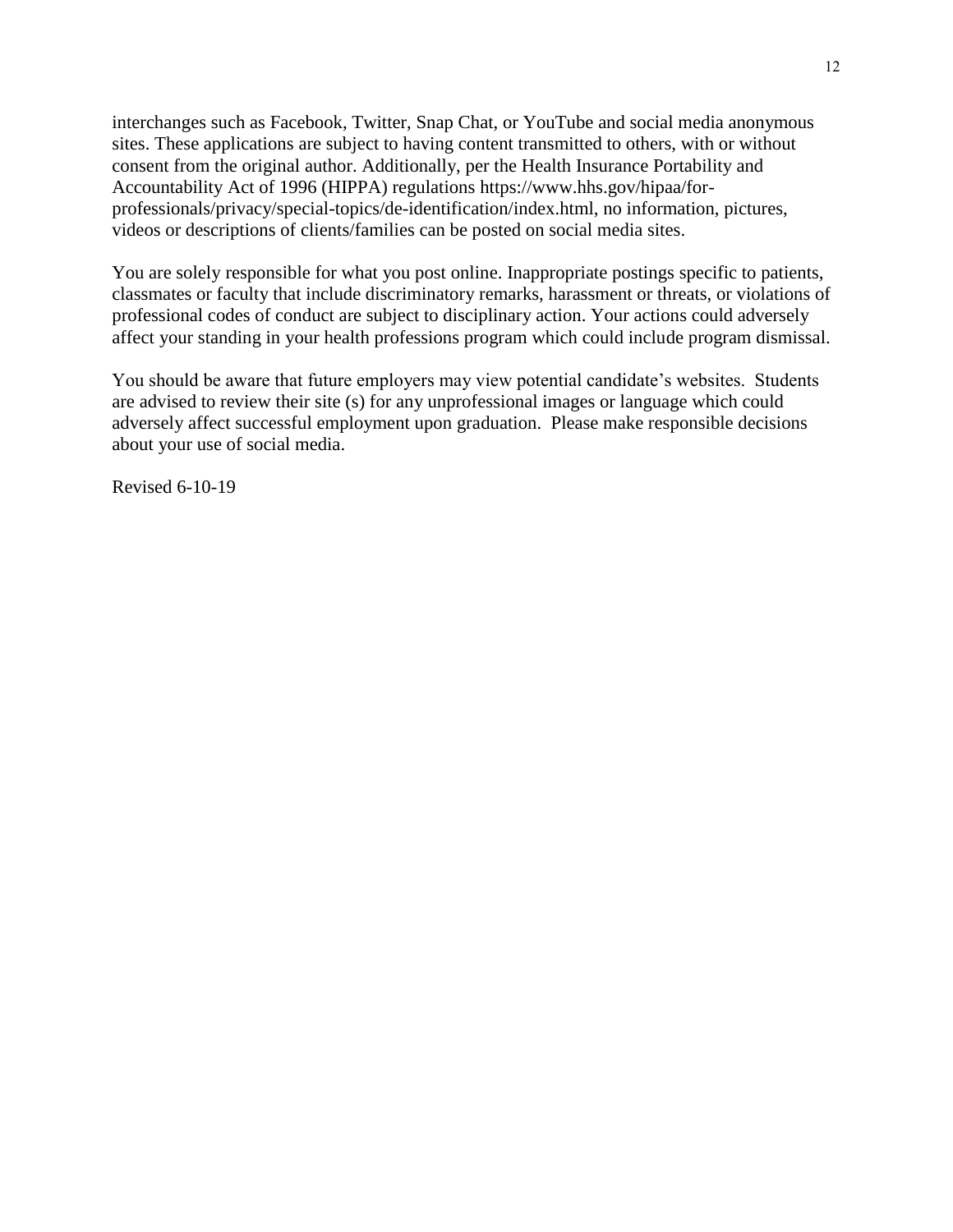### **Appendix A**

ADVISING CHECKSHEET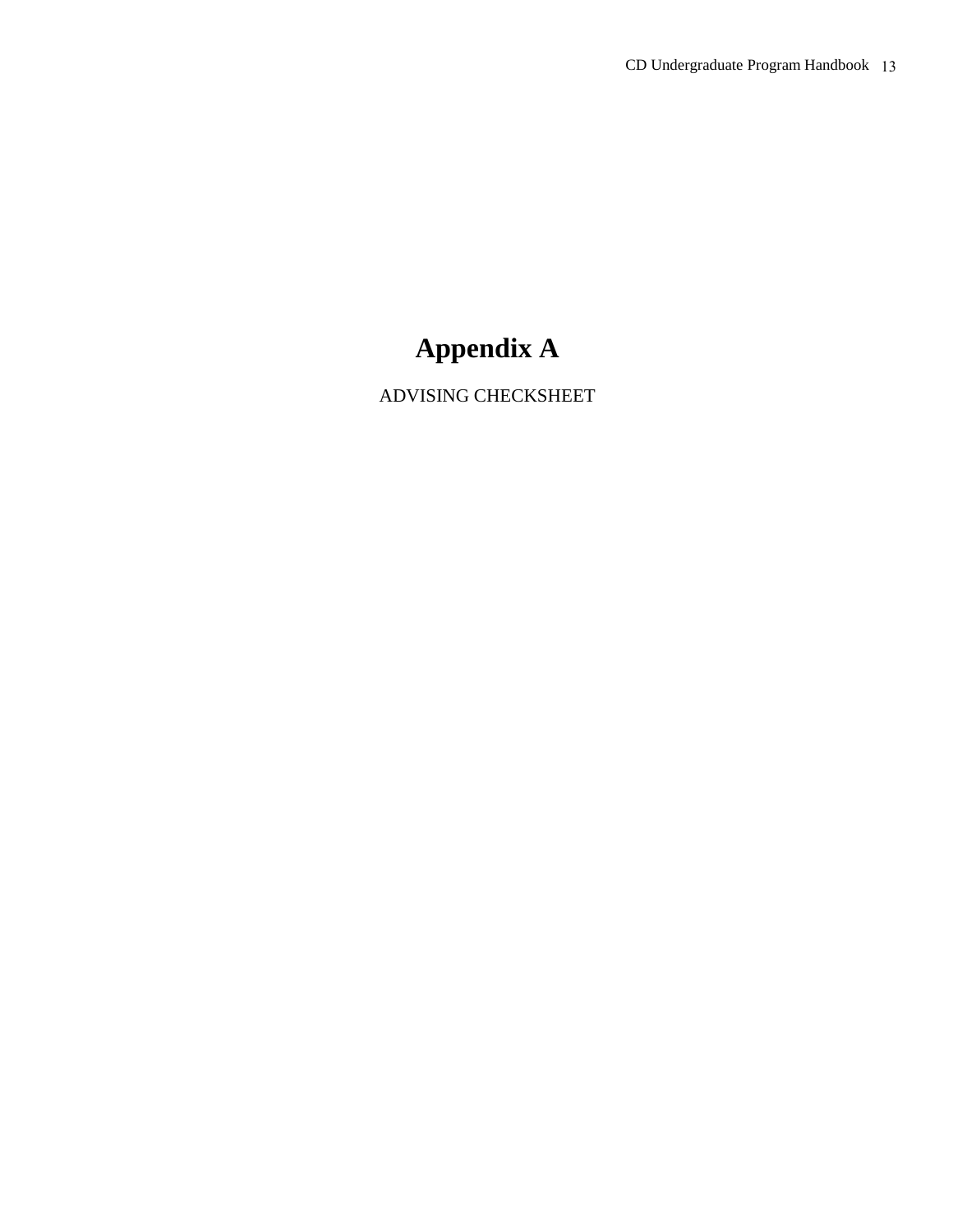## **ARKANSAS STATE UNIVERSITY College of Nursing and Health Professions** Name: **\_\_\_\_\_\_\_\_\_\_\_\_\_\_\_\_\_\_\_\_\_\_\_\_\_\_\_\_\_\_**<br>Department of Communication Disorders Student ID

**Department of Communication Disorders** 

P.O.BOX 910, State University, AR 72467 Phone: \_\_\_\_\_\_\_\_\_\_\_\_\_\_\_\_\_\_\_\_\_\_\_\_\_\_\_\_\_\_\_\_\_ Phone: 870-972-3106 Address: \_\_\_\_\_\_\_\_\_\_\_\_\_\_\_\_\_\_\_\_\_\_\_\_\_\_

#### Undergraduate Bulletin Year 2020-2021

<http://www.astate.edu/college/conhp/departments/communication-disorders/>

**~~~Please see reverse side for class options on numbered items and course rotation. ~~~**

|        | FRESHMAN-FALL                    |      | <b>SEM</b> | <b>GRD</b> |
|--------|----------------------------------|------|------------|------------|
|        | <b>FYE</b> or Elective           |      |            |            |
| $\ast$ | <b>ENG 1003-COMP I</b>           |      |            |            |
| ***    | <b>MATH 1023 College Algebra</b> |      |            |            |
| $2**$  | <b>Chemistry or</b>              | Lec. |            |            |
| $**$   | <b>Physics</b>                   | Lab  |            |            |
| 3      | Arts/Hum                         |      |            |            |
|        | 15/16 hours                      |      |            |            |

| <b>SOPHOMORE -FALL</b>   | <b>SEM</b> | GRD |
|--------------------------|------------|-----|
| Arts/Hum                 |            |     |
| CD 2653 Intro to CD      |            |     |
| <b>Social Science</b>    |            |     |
| $CD$ 2104 $CD$ A&P + Lab |            |     |
|                          |            |     |
| Elective (2 hours)       |            |     |
| 15 hours                 |            |     |
|                          |            |     |

|   | <b>JUNIOR -FALL</b>                | <b>SEM</b> | GRD |
|---|------------------------------------|------------|-----|
|   | <b>Statistics</b>                  |            |     |
| # | CD 4063 Multicultural Issues in CD |            |     |
|   | Psy & Learning                     |            |     |
| 5 | Aging                              |            |     |
|   | Elective (3 hours)                 |            |     |
|   |                                    |            |     |
|   | $15/16$ hours                      |            |     |

|   | <b>SENIOR - FALL - REQUIRES</b>   | <b>SEM</b> | <b>GRD</b> |
|---|-----------------------------------|------------|------------|
|   | <b>ADMISSION</b> to CD UG Program |            |            |
| # | CD 3803 Service Del in CD         |            |            |
| # | CD 4303 Lang Intervention         |            |            |
| # | CD 4553 Craniofacial Ana.         |            |            |
| # | CD 4703 Artic / Phon Disorders    |            |            |
|   | CD 3503 Audiology                 |            |            |
|   | 15 hours                          |            |            |

- **Legend:** # = Fall offering only
	- $@ =$  Spring offering only
	- \* = Required grade of "C" or higher
	- \*\*= Required 3.2 GPA for 6 core classes
	- **\*\*\* =** Required grade of "B" or higher

|          | FRESHMAN-SPRING                   | <b>SEM</b> | <b>GRD</b> |
|----------|-----------------------------------|------------|------------|
| $\ast$   | ENG 1013- COMP II                 |            |            |
| $**$     | PSY 2013 Intro to Psy             |            |            |
|          | <b>US Hist or Am Govt</b>         |            |            |
| つ**      | <b>BIO 2203 Human A &amp; P I</b> |            |            |
| **       | BIO 2201 Human A & P lab          |            |            |
|          | Elective (2 hours)                |            |            |
| 15 hours |                                   |            |            |
|          |                                   |            |            |

|          | <b>SOPHOMORE -SPRING</b>       | <b>SEM</b> | GRD |
|----------|--------------------------------|------------|-----|
| @        | CD 3003 SP&Hearing Science     |            |     |
| $\omega$ | CD 3303 Normal Lang Dev        |            |     |
| req      | CD 3402 Intro to Man Comm      |            |     |
| **       | CD 2203 Phonetics              |            |     |
| 1,3,8    | <b>Gen Ed Option (3 hours)</b> |            |     |
|          | 14 hours                       |            |     |

|          | <b>JUNIOR -SPRING</b>        | <b>SEM</b> | <b>GRD</b> |
|----------|------------------------------|------------|------------|
| @        | CD 4203 Organic Sp. Dis.     |            |            |
| $\omega$ | CD 3553 Clinical Observation |            |            |
| $\omega$ | CD 3023 Diagnosis in CD      |            |            |
|          | Counseling                   |            |            |
|          | Elective (3 hours)           |            |            |
|          | 15 hours                     |            |            |

|                | <b>SENIOR - SPRING</b>          | <b>SEM</b> | <b>GRD</b> |
|----------------|---------------------------------|------------|------------|
| req            | $CD$ 4753 Clinic I (3 hours)    |            |            |
| $\omega$       | CD 4254 Neuro Bases/ Dis        |            |            |
| @              | CD 4403 Aural Rehab             |            |            |
| @              | CD 3703 Clinical Mgmt Techs     |            |            |
| $\overline{a}$ | CD 4873 Research Prob in CD     |            |            |
|                | 16 hours                        |            |            |
|                | Majors graduate with 120 hours. |            |            |

#### **CD UG Program Admission requirements:**

- Minimum overall GPA of 2.75
- Speech and Hearing Screening
- "C's" or higher in COMP I & COMP II
- "B: or higher in Col. Algebra or higher math
- GPA of 3.2 or higher in  $(**)$  classes.
- No more than one "C" in  $(**)$  classes
- GPA calculation will include repeated (\*\*) courses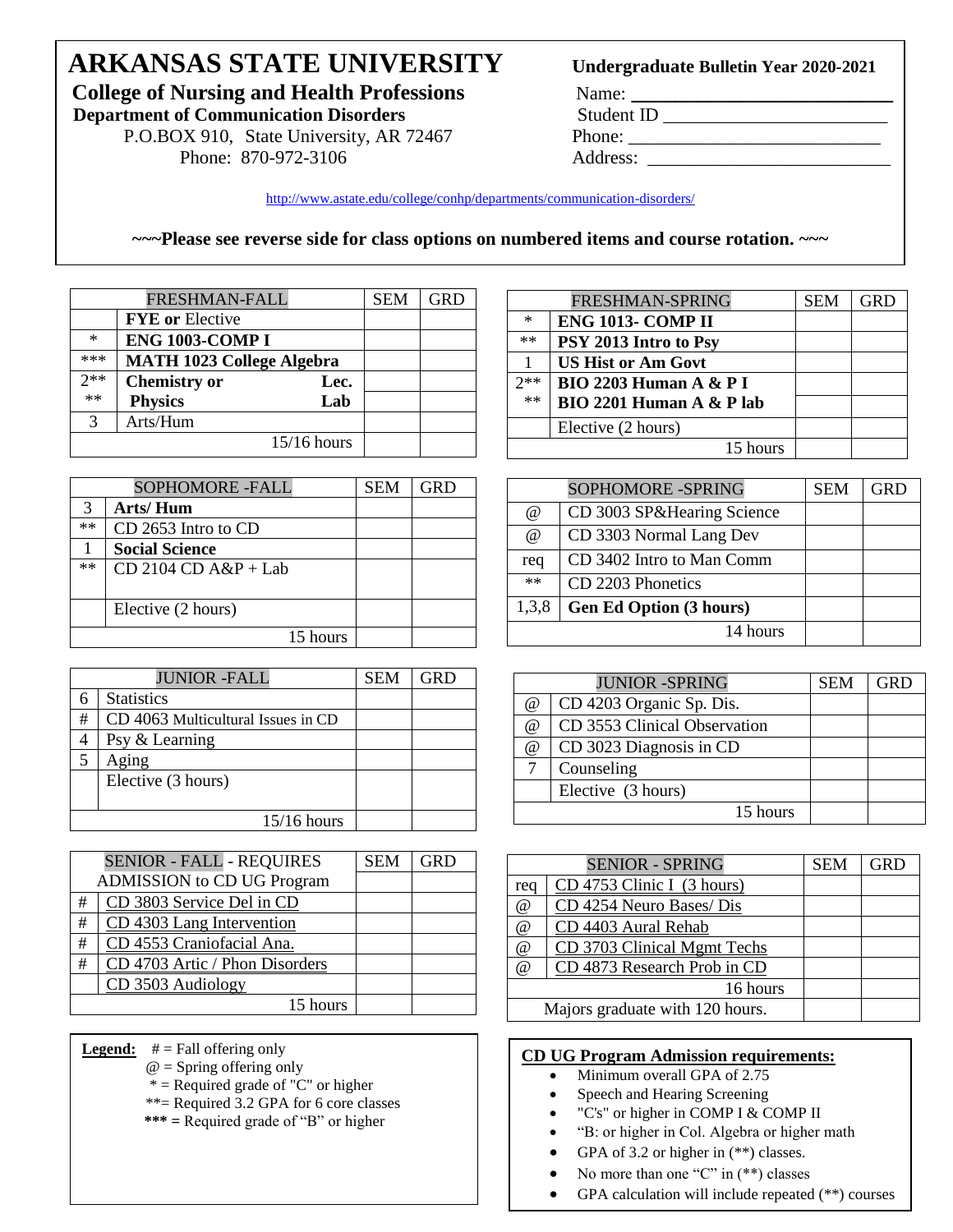#### Class Options: CD Bulletin 2020-2021

| 1. Soc.                             | Two of the following must be completed, with        | at least one from HIST 2763, HIST 2773 or |
|-------------------------------------|-----------------------------------------------------|-------------------------------------------|
| <b>Science</b>                      |                                                     | <b>POSC 2103</b>                          |
|                                     | SOC 2213, Introduction to Sociology                 | POSC 2103, Introduction to American       |
|                                     |                                                     | Government                                |
| Choose 2.                           | ECON 3213, Principles of Macroeconomics             | HIST 2763, The United States to 1876      |
|                                     | ECON 2333, Economic Issues and Concepts             | HIST 2773, The United States since 1876   |
| POSC 1003, Introduction to Politics |                                                     | HIST 1013, World Civilization to 1660     |
|                                     |                                                     |                                           |
|                                     | JOUR/RTV 1003, Mass Communication In Modern Society | HIST 1023. World Civilization since 1660  |

| 2. Science       | <b>Select one Physical Science/Lab</b>                                                       |
|------------------|----------------------------------------------------------------------------------------------|
|                  | CHEM 1013, General Chemistry I, and CHEM 1011, Laboratory for General Chemistry I            |
| <b>Physical</b>  | CHEM 1043, Fundamentals of Chemistry, and CHEM 1041 Laboratory for Fundamentals of Chemistry |
| <b>Sciences:</b> | PHYS 2034, University Physics I (Multimedia)                                                 |
| Choose one       | PHYS 2054, General Physics I                                                                 |
| class/lab        |                                                                                              |

| 3.Arts/Human      | Two of the following classes must be completed; ****One arts, one humanities |  |
|-------------------|------------------------------------------------------------------------------|--|
| <b>Fins Arts</b>  | MUS 2503, Fine Arts - Musical                                                |  |
|                   | THEA 2503. Fine Arts - Theater                                               |  |
|                   | ART 2503. Fine Arts - Visual                                                 |  |
|                   | ENG 2003, Introduction to the Literature of the Western World I              |  |
| <b>Humanities</b> | ENG 2013, Introduction to the Literature of the Western World II             |  |
|                   | PHIL 1103, Introduction to Philosophy                                        |  |

|                   | One of the following courses must be completed. |                                                  |  |
|-------------------|-------------------------------------------------|--------------------------------------------------|--|
| <b>Psychology</b> | PSY 3403, Child Psychology                      | PSY 3703, Educational Psychology                 |  |
|                   | PSY 3413, Adolescent Psychology                 | PSY 4343, Learning Processes                     |  |
| Learning          | PSY 3453, Developmental Psychology              | PSY 4363, Cognitive Psychology (recommended; Spr |  |
|                   |                                                 | (only                                            |  |
|                   |                                                 |                                                  |  |

|       | One of the following courses must be completed. |                              |
|-------|-------------------------------------------------|------------------------------|
| Aging | CD 3113, Aging in Communication (recommended)   | SOC 4353, Sociology of Aging |
|       | NRS 3353, Aging and the Older Adult             |                              |

|                   | One of the following courses must be completed. |                                               |  |
|-------------------|-------------------------------------------------|-----------------------------------------------|--|
| <b>Statistics</b> | PSY 3103 Quantitative Methods                   | STAT 3233, Applied Statistics                 |  |
|                   | SOC 3383 Social Statistics                      | STAT 3033 Statistics for Health Professionals |  |
|                   |                                                 |                                               |  |

|            | One of the following courses must be completed.      |                                               |  |
|------------|------------------------------------------------------|-----------------------------------------------|--|
| Counseling | CD 3653 Clinical Interactions (recommended;          | COMS 4403, Seminar in Health Communication    |  |
|            | Summer only-WEB)                                     |                                               |  |
|            | COUN 3203 Interpersonal Communication Skills for the | PSY 4053, Today's Families: Interdisciplinary |  |
|            | Health Professional                                  | Approaches                                    |  |
|            |                                                      |                                               |  |

| This course may be used to meet general education requirements as listed in the Bulletin. |  |  |
|-------------------------------------------------------------------------------------------|--|--|
| Communication COMS 1203, Oral Communication                                               |  |  |

⋆ ⋆ ⋆ **See your advisor for recommended electives.** \*\*\*

Revised, AS July 2020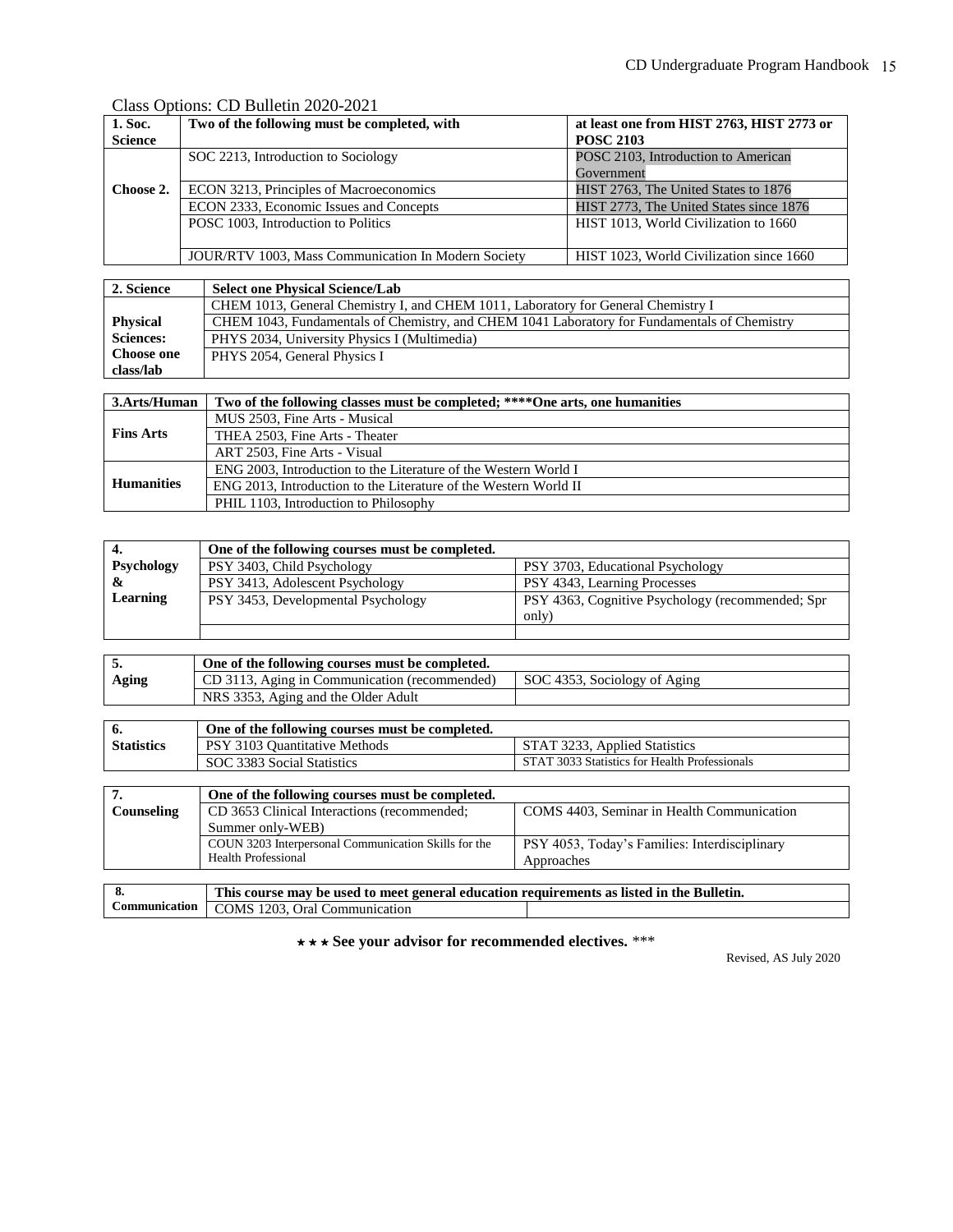## **Appendix B**

### CNHP SUBSTANCE ABUSE POLICY AND PROCEDURES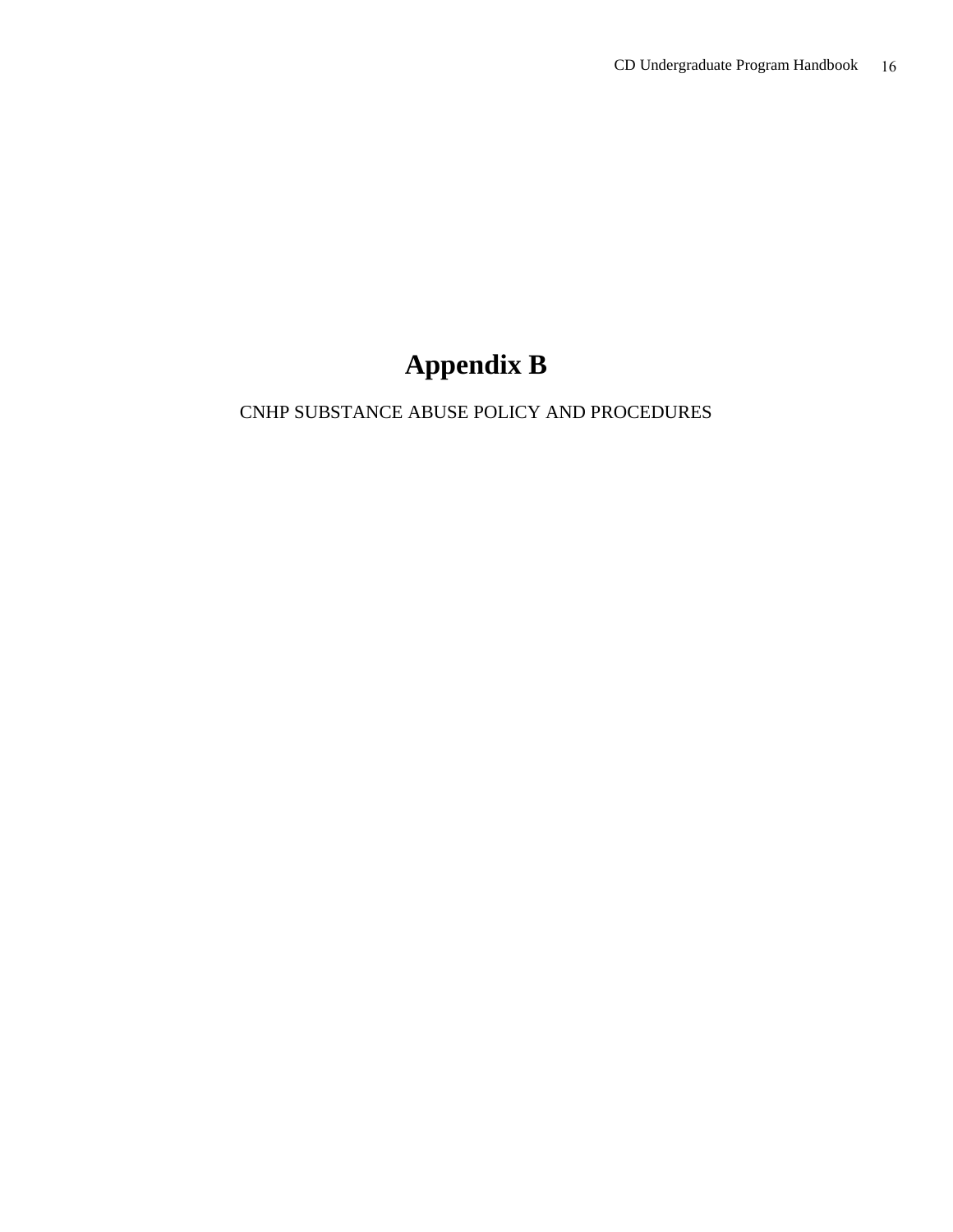#### SUBSTANCE ABUSE POLICY & PROCEDURES

#### College of Nursing and Health Professions Arkansas State University

#### **POLICY**

The College of Nursing and Health Professions recognizes its responsibility to provide a healthy environment within which students may learn and prepare themselves to become members of a health occupation. Within each profession there are codes and standards for conduct by which all members of the profession are expected to function. Thus, when engaged in educational activities whether on campus or in the clinical setting health professionals are expected to be free from the abusive influence of chemical substances/drugs<sup>1</sup>Reference: Reiss, B. & Melick M. (1987). Pharmacological Aspects of Nursing Care (2nd Ed.). Albany, NY: Delmar Publishers, pp. 2, 627, 631-633. When students are under the influence of drugs and alcohol, they present a threat to patients, other students and the employees and visitors of clinical facilities. It is the responsibility of the student to report any medication/s taken which would adversely affect their ability to perform safely in class or clinic. Written documentation will be required for verification of medications taken and will be placed in the student's file. As a condition of admittance and retention in any professional program in the Arkansas State University College of Nursing and Health Professions all students must sign a SUBSTANCE ABUSE COMPLIANCE CONTRACT agreeing to adhere to the *Substance Abuse Policy & Procedures* when conducting any activity associated with their educational program. As the contract notes, it is inclusive of testing for substances and appropriate release of that information.

#### PROCEDURES

 $\overline{a}$ 

If a student demonstrates behavioral changes associated with substance abuse (see attached list) while engaged in course activities, the following procedures will be enforced:

1. The first time the student is observed exhibiting behaviors that are linked to or associated with substance abuse (see attached list), the student will be approached by a faculty member or a person who is designated to provide supervision. Prior to the approach, an assessment of the situation is indicated and a second observer should be asked to verify the behavior. The purpose of this encounter is multifold. It openly allows recognition that such behaviors have been observed. It also creates the opportunity for the student to pursue behavior modification as an option that is non-punitive and preserves selfdirection. During the encounter, the student will be informed about and required to seek evaluation by the Counseling Services Center at Arkansas State University. If the behaviors are observed in a clinical setting, the student will be removed from participation in activities and asked to leave the environment. An absence for the day will be recorded. Written documentation that the student was confronted and informed about the Counseling Center is to be signed by the student and faculty. A copy will be

The generic meaning of the term "drug" is broadly defined as any chemical substance which affects living systems. For the purposes of this policy, substance and/or drug abuse are used interchangeably and defined as socially unacceptable use of drugs or other chemical substances for non-therapeutic purposes. The substance alcohol, (ethanol) by its properties and actions, is a drug and is used as such in this policy. Drugs prescribed by a physician licensed to practice medicine and surgery, as long as the drug is taken in accordance with the provider's instructions and do not impair the student's ability to perform his/her duties, are exempted from this policy.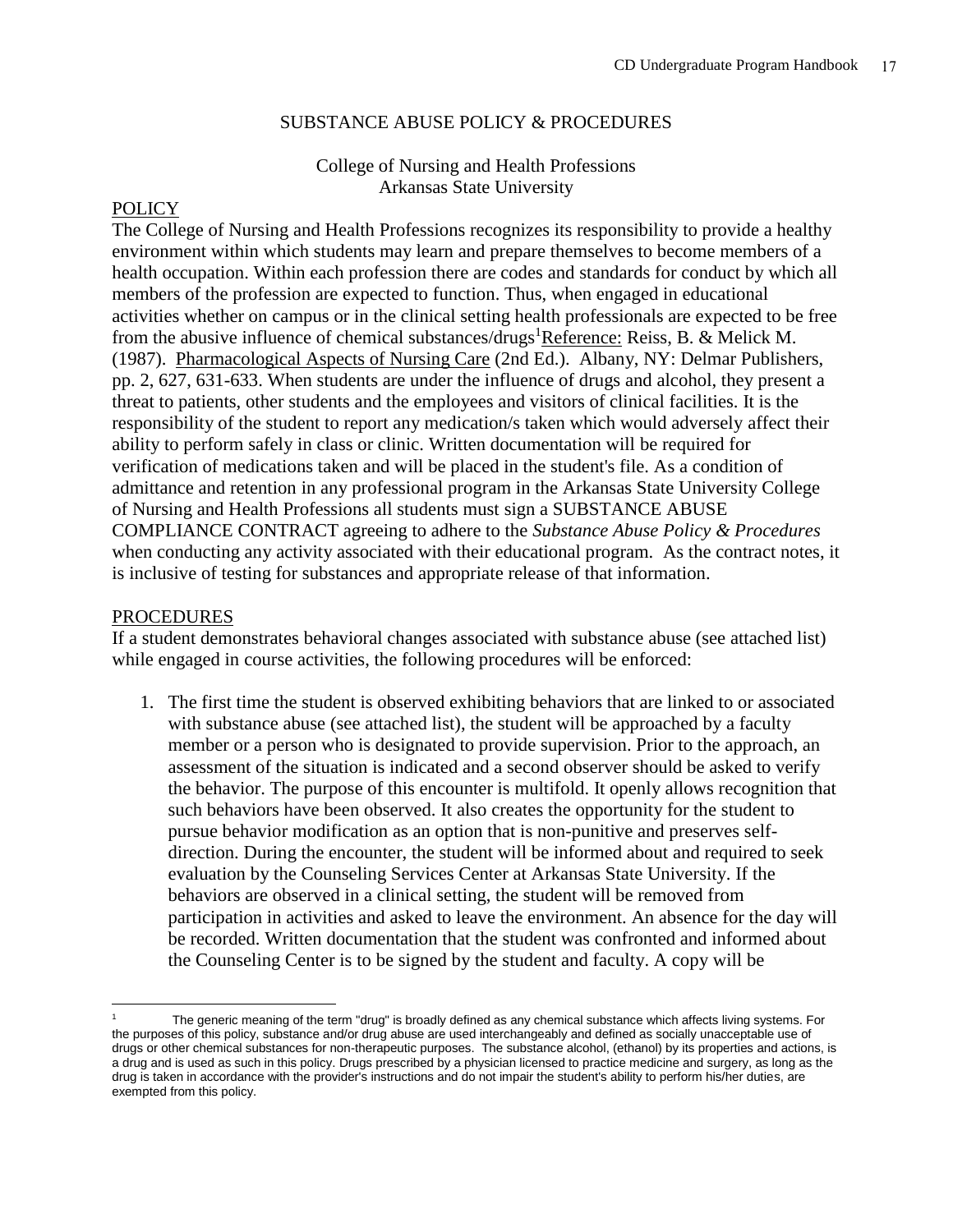forwarded to the Department Chair/ Program Director and retained in the student's cumulative file during the time he/she is enrolled as a professional student in the Arkansas State University College of Nursing and Health Professions. A copy will be forwarded to the ASTATE Counseling Center. The Center will provide a written evaluation with treatment recommendation to the student, and to the Department Chair/Program Director. If the student, upon reviewing the Center's recommendations, declines to allow them to be released to the Department Chair/Program Director, the student will be required to seek a Psychological or Psychiatric evaluation (from a Licensed Physician [Psychiatrist] or Psychologist), and submit the results and recommendations to the Department Chair/Program Director. The student will be expected to comply with ALL recommendations, and allow release of records attesting to his or her compliance and improvement.

2. Due to the level of accountability health professionals have for their action toward others, the second time behaviors are observed and verified by a second observer, the student will immediately be asked to submit to body fluid testing for substances at a lab designated by the College of Nursing and Health Professions who have identified procedures for collection (see attached). The cost of the test will be borne by the student. Refusal to submit for testing warrants immediate program dismissal.

At the time the specimen is released to the testing lab, the student will sign a release statement requesting that the test results be sent to the Dean's Office, College of Nursing and Health Professions, and to the student. If the results are negative, no further action will be taken and the student will only be allowed to make up work missed. If the results are positive (and substantiated by a second or confirmation test), the student will be dismissed from the professional program. Laboratory results will only be disclosed to individuals whose duties necessitate review of the test results and confidentiality will be adhered to as stringently as possible.

- 3. Readmission of the student to the program is contingent upon the following conditions:
	- a. Formal application for readmission to the program.
	- b. Meeting specific program admission criteria as noted in the Undergraduate/ Graduate Bulletin.
	- c. Clinical space availability.
	- d. Documentation that a prescribed treatment program has been completed by the student related to the drug/alcohol condition. The documentation is to be submitted to the Dean's Office, College of Nursing and Health Professions by the designated treatment facility.
	- e. Follow-up program as suggested by the treatment facility which may include, but is not limited to, one or more relapse prevention procedures. The follow-up program will be individual specific and written as part of a contractual agreement with the student.
- 4. Arkansas State University may be required by state or national regulatory boards to submit information regarding a student's substance abuse history when he/she applies to take the examination for licensure. There is no guarantee that these boards will allow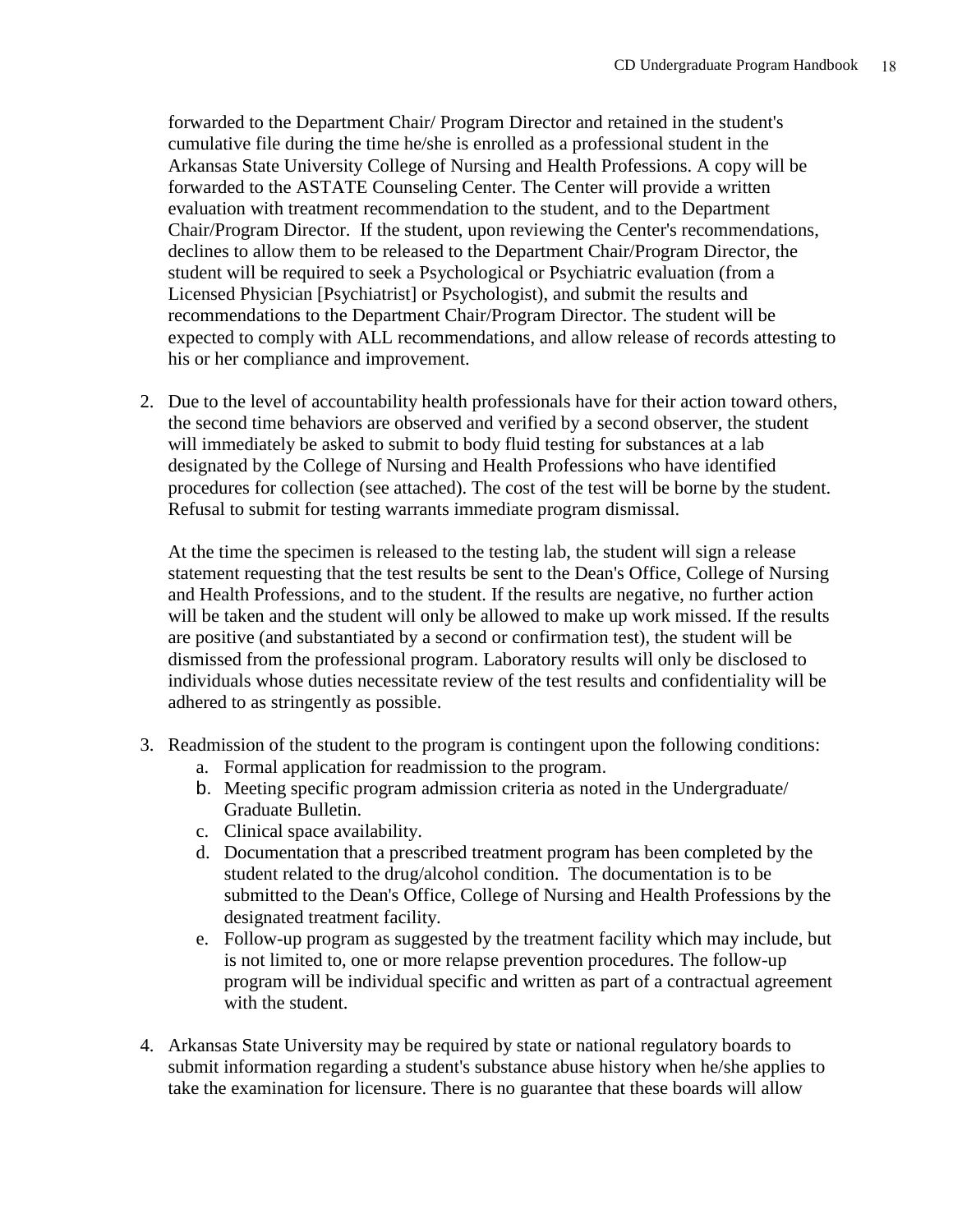individuals with a substance abuse history to take the examination. Each board judges each case individually.

5. Students will be required to abide by individual institutional policies relating to substance abuse in clinical agencies to which they are assigned.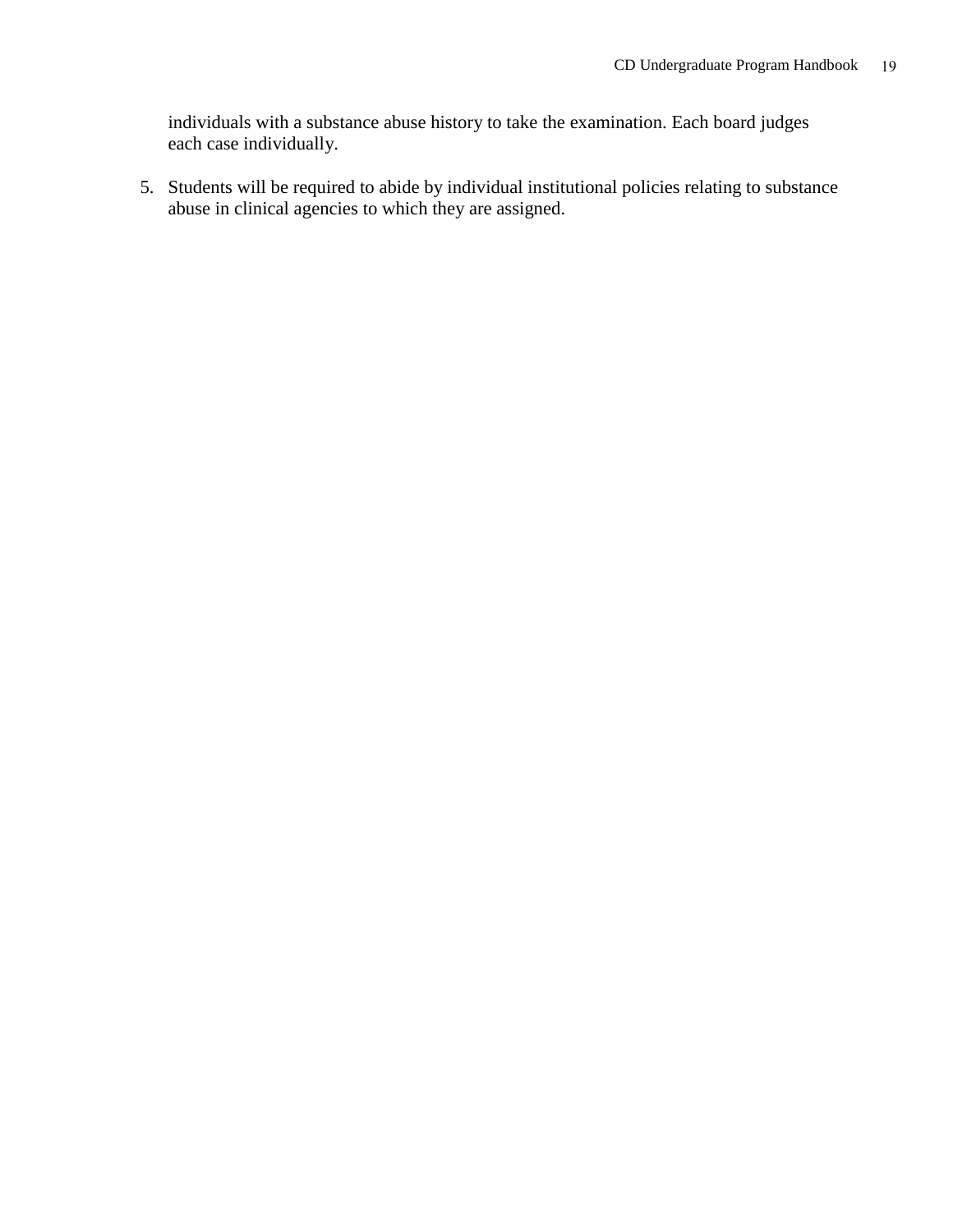#### SUBSTANCE ABUSE COMPLIANCE CONTRACT

#### COLLEGE OF NURSING AND HEALTH PROFESSIONS ARKANSAS STATE UNIVERSITY

I, , have read the Board of Trustee approved *Substance Abuse Policy & Procedures* of the Arkansas State University College of Nursing and Health Professions and agree, as a student in the professional health program, to comply with all aspects of the policy as written, including testing for substances and appropriate release of that information. Furthermore, I agree to abide by the provisions for determining dismissal and to follow the conditions of readmission as outlined.

Student's Name (Please Print)

\_\_\_\_\_\_\_\_\_\_\_\_\_\_\_\_\_\_\_\_\_\_\_\_\_\_\_\_\_\_\_\_\_\_\_\_\_\_

Student's Signature

\_\_\_\_\_\_\_\_\_\_\_\_\_\_\_\_\_\_\_\_\_\_\_\_\_\_\_\_\_\_\_\_\_\_\_\_\_\_

Date

\_\_\_\_\_\_\_\_\_\_\_\_\_\_\_\_\_\_\_\_\_\_\_\_\_\_\_\_\_\_\_\_\_\_

*Note: Student please make a copy for your personal file and submit the original to your advisor to be placed in your advising folder.*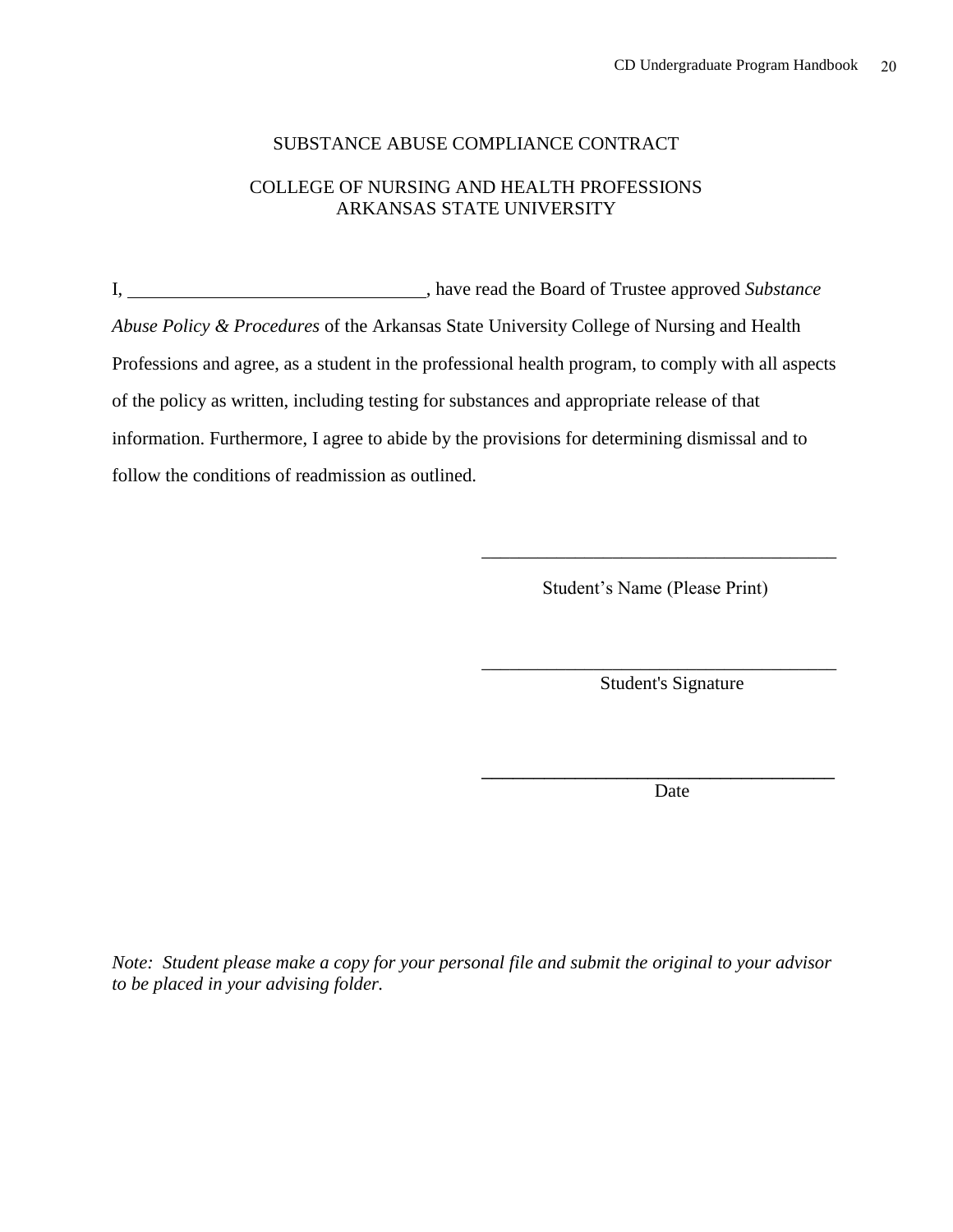#### BEHAVIORAL CHANGES ASSOCIATED WITH DRUG ABUSE

The College of Nursing and Health Professions has developed the following list of behaviors that are not all inclusive but, when observed, can be used as indices to identify an individual who at the moment of observation could be under the influence of a "drug" (see the *Substance Abuse Policy* for definition of the term "drug" and for the mechanisms to operationalize the policy). The College of Nursing and Health Professions is guided by behavioral descriptors that are stated in the latest edition of Diagnostic & Statistical Manual of Mental Disorders.

\* Observation of any of these behaviors will result in dismissal from the learning environment (clinical or classroom).

Attention Deficit/Cognitive Impairment

- \* Ataxia
- \* Tremors, especially of the hands
- \* slowed response time in a familiar skill
- \* diminished from the usual in coordination/dexterity

#### Social Impairment

- \* Inappropriate verbal remarks (subjects/words/expletives)
- \* Inappropriate behaviors or those beyond the societal norm such as: angry outbursts/unrestrained agitation crying that cannot be explained
	- euphoria
	- paranoia
	- hallucinations
- \* behaviors that are markedly changed from that individual such as introversion extroversion
	- sullen/irritable
	- giddy
	- defensiveness

Somatic Manifestations/Discomforts

\* odor of alcohol on breath nausea/vomiting/thirst frequent trips to bathroom/complaint of urinary frequency or diarrhea hiccoughs reddened sclera (bloodshot eyes) pupil changes/drooping eyelids complain of blurred vision or inability to focus

Speech/Communication Impairment

- \* slurred (thick tongue)
- \* rapid/choppy communication pattern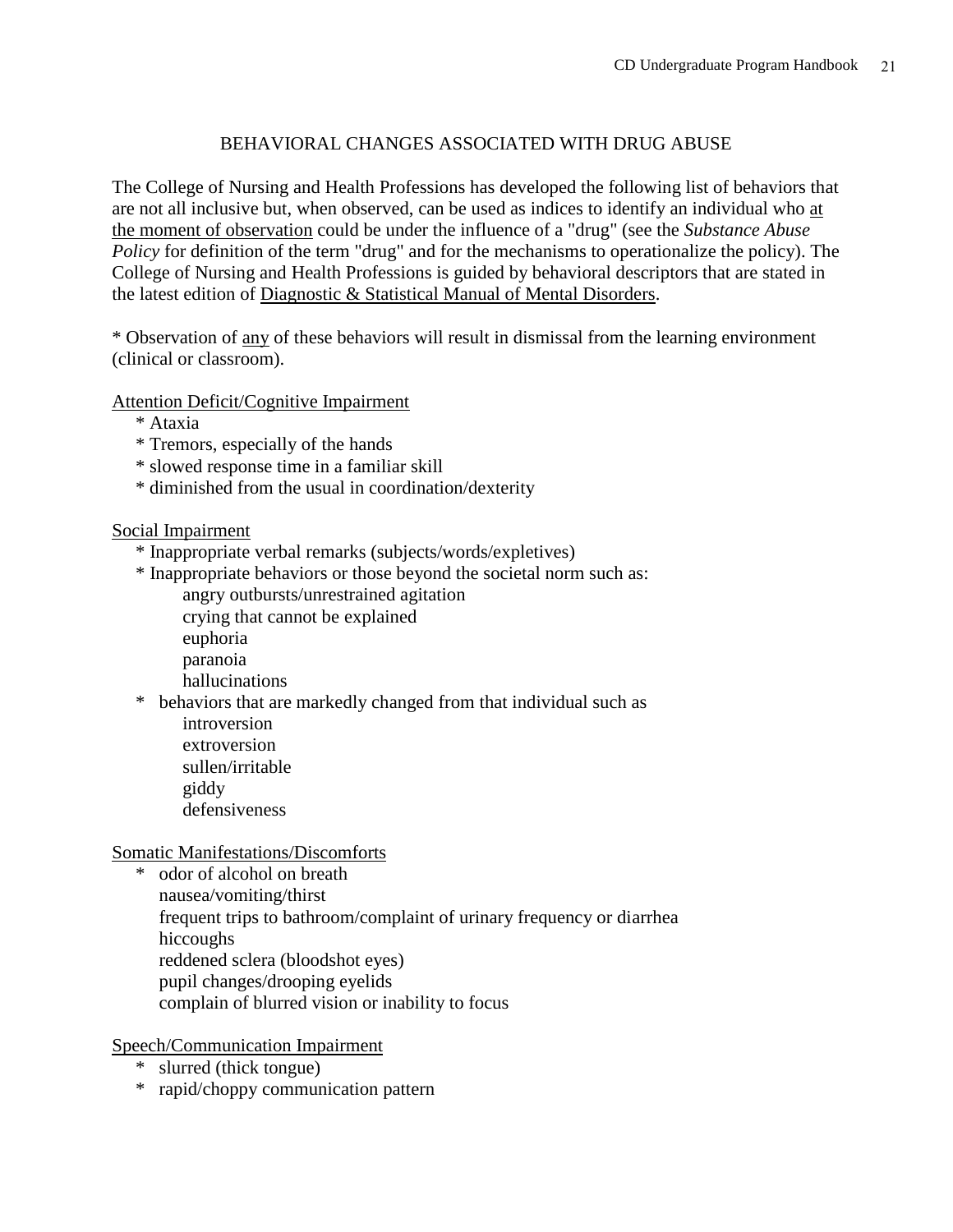\* incoherent speech

#### BEHAVIORAL PATTERNS ASSOCIATED WITH SUBSTANCE ABUSE

The following is a list of behavioral patterns that may surface when drugs have been abused. While these patterns have many causes, thorough assessment and detailed documentation is needed over a period of time to determine if there is any relationship to drug abuse. Patterns of behavior to observe and validate are:

 repeated tardiness frequent absenteeism numerous and chronic somatic complaints (colds/GI problems/lack of sleep/weight loss/sluggishness/low energy) untidy personal appearance or deterioration in quality of grooming lack of attention to hygiene (hair, nails, skin, oral) multiple crises in personal life avoidance/lack of eye contact isolation/lack of peer support repeated excuses for below standard performance forgetfulness with appointments/assignments slowed response time in familiar activities behavior shifts/mood swings lack of trust and suspicious of the motives of others needle tracks on body surface behaviors surrounding the administration of narcotics: frequent need to waste "unused" medications recording the administration of larger doses than ordered unauthorized possession of the narcotic key unsupervised entry into narcotic cabinet volunteering to be in situations to gain greater access to narcotics taking frequent breaks/numerous occasions when whereabouts unknown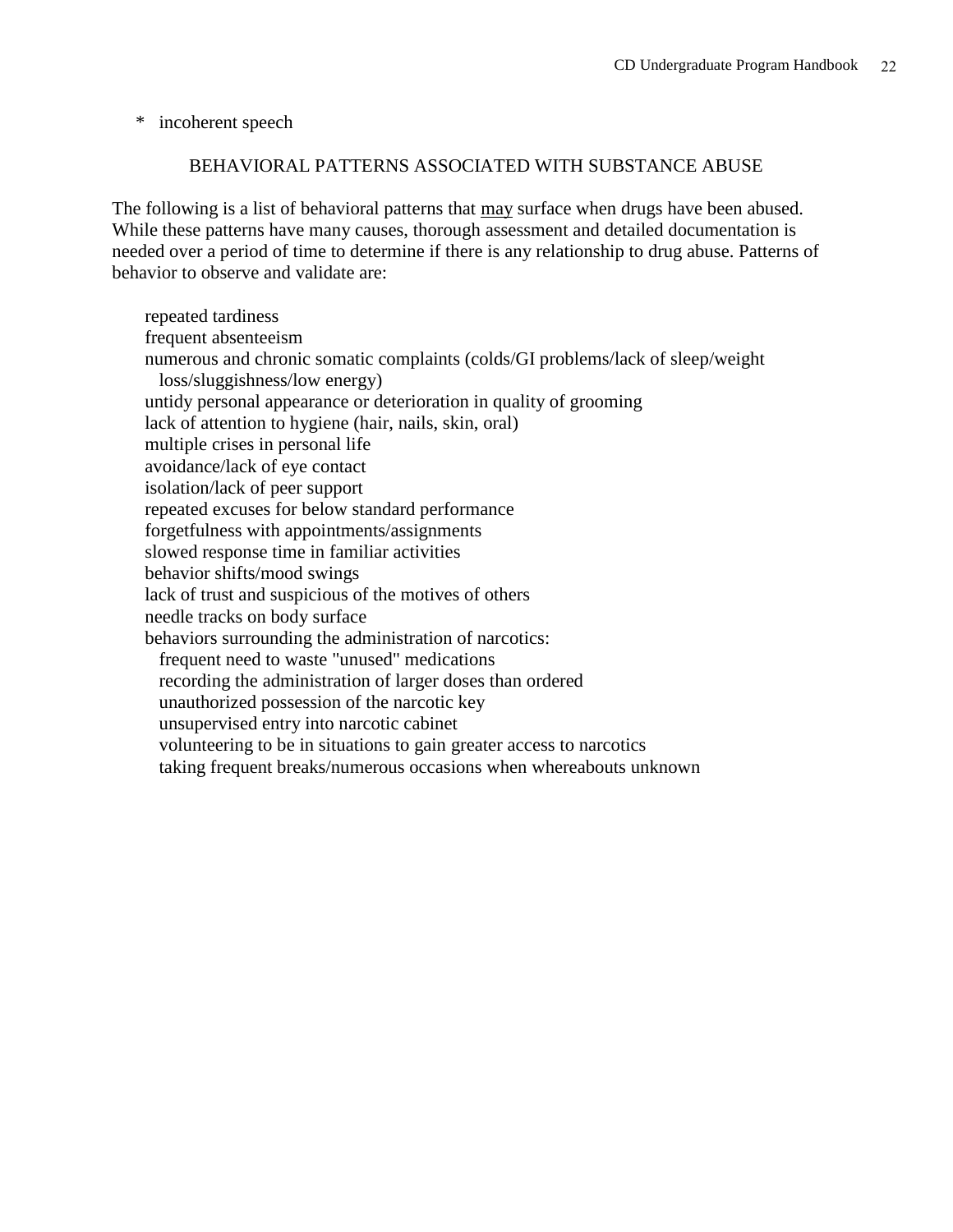#### CRITERIA FOR URINE DRUG SCREENS

#### NOTICE: PROVIDE LAB WITH THIS CRITERIA

#### **ANY DRUG SCREENS SUBMITTED TO ARKANSAS STATE UNIVERSITY COLLEGE OF NURSING AND HEALTH PROFESSIONS, SHALL HAVE MET THE FOLLOWING CRITERIA:**

- 1. Specimen collection is witnessed.
- 2. BASIC 10-PANEL\* DRUG SCREEN INCLUDING ALCOHOL, MEPERIDINE AND DRUG OF CHOICE (SEE #7).
- 3. Laboratory must be  $CLIA<sup>1</sup>$  approved.
- 4. Confirmation of positive results is done by GCMS<sup>2</sup>. If specimen must be sent to another laboratory for confirmation, the chain of custody is maintained.
- 5. Report, in addition to results, will include:
	- a. Chain of custody;
	- b. Drug history;
	- c. List of drugs screened;
	- d. Confirmation of method used; and
	- e. Specific gravity.
- 6. The laboratory will retain negative specimens for a minimum of two (2) weeks and positive specimens for a minimum of one (1) year.

#### \*10-PANEL INCLUDES:

| Amphetamines        | <b>Benzodiazepines</b> |
|---------------------|------------------------|
| Cannabinoids        | Cocaine                |
| Opiates             | <b>PCP</b>             |
| <b>Barbiturates</b> | Methadone              |
| Methaqualone        | Propoxyphene           |

#### 7. THE DRUG SCREEN SHALL TEST FOR THE FOLLOWING:

| Amphetamines   | Methadone           |
|----------------|---------------------|
| Methaqualone   | <b>Barbiturates</b> |
| Phencyclidine  | Benzodiazepines     |
| Propoxyphene   | Cannabinoids        |
| Alcohol        | Cocaine             |
| Meperidine     | Opiates             |
| Drug of choice |                     |

#### DRUG SCREENS WHICH DO NOT TEST FOR THE ABOVE WILL BE CONSIDERED NON-COMPLIANT WITH THE ORDER.

<sup>1</sup>Clinical Laboratory Improvement Act: SEt of Federal Regulations which clinical labs must meet for certification.

<sup>2</sup>Gas Chromatography Mass Spectrometry

Adopted from Arkansas State Board of Nursing, January 1997.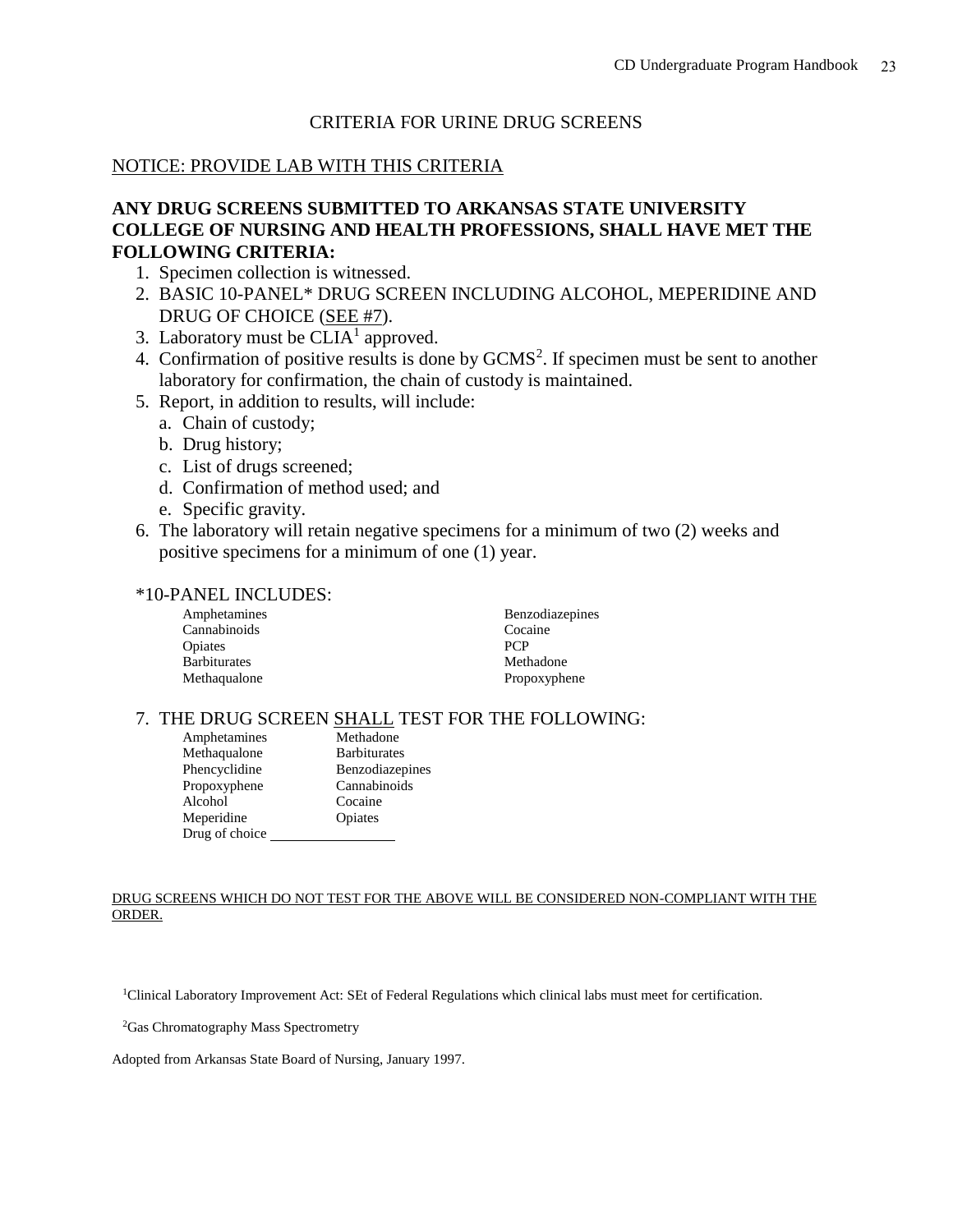#### ARKANSAS STATE UNIVERSITY COLLEGE OF NURSING AND HEALTH PROFESSIONS

#### WAIVER OF RELEASE OF MEDICAL INFORMATION SUBSTANCE ABUSE POLICY AND PROCEDURES

I, 1. Communication and the student at Arkansas State University and have previously received, read and understand the College of Nursing and Health Professions' *Substance Abuse Policy & Procedures.*

Since this is my second incident of verified reportable behavior, I hereby consent to having a sample of my body fluid collected on this day of , 20, according to the terms set forth in the policy for the purpose of testing for identified substances at my own expense.

I understand that a positive test result will require a subsequent confirmation test. If that result remains positive, it will affect my status in the professional program. I understand that if I am taking any medications which would adversely affect the results of the test, that I should disclose those immediately. Written medical documentation from my physician will be required by me for verification of medication/s taken.

I authorize the release of test results related to the screening or testing of my blood/urine specimen to the Dean, College of Nursing and Health Professions at Arkansas State University, and to myself. I understand that my body fluid specimen will be sent to for actual testing.

I hereby release Arkansas State University, its Board of Trustees, officers, employees, and agents from legal responsibility or liability arising from such a test, including but not limited to, the testing procedure, analysis, the accuracy of the analysis, or the disclosure of the results.

Student's signature

\_\_\_\_\_\_\_\_\_\_\_\_\_\_\_\_\_\_\_\_\_\_\_\_\_\_\_\_\_\_\_\_\_\_\_\_

\_\_\_\_\_\_\_\_\_\_\_\_\_\_\_\_\_\_\_\_\_\_\_\_\_\_\_\_\_\_\_\_\_\_\_\_

\_\_\_\_\_\_\_\_\_\_\_\_\_\_\_\_\_\_\_\_\_\_\_\_\_\_\_\_\_\_\_\_\_\_\_\_

\_\_\_\_\_\_\_\_\_\_\_\_\_\_\_\_\_\_\_\_\_\_\_\_\_\_\_\_\_\_\_\_\_\_\_\_

Date Time

**Witness** 

Date Time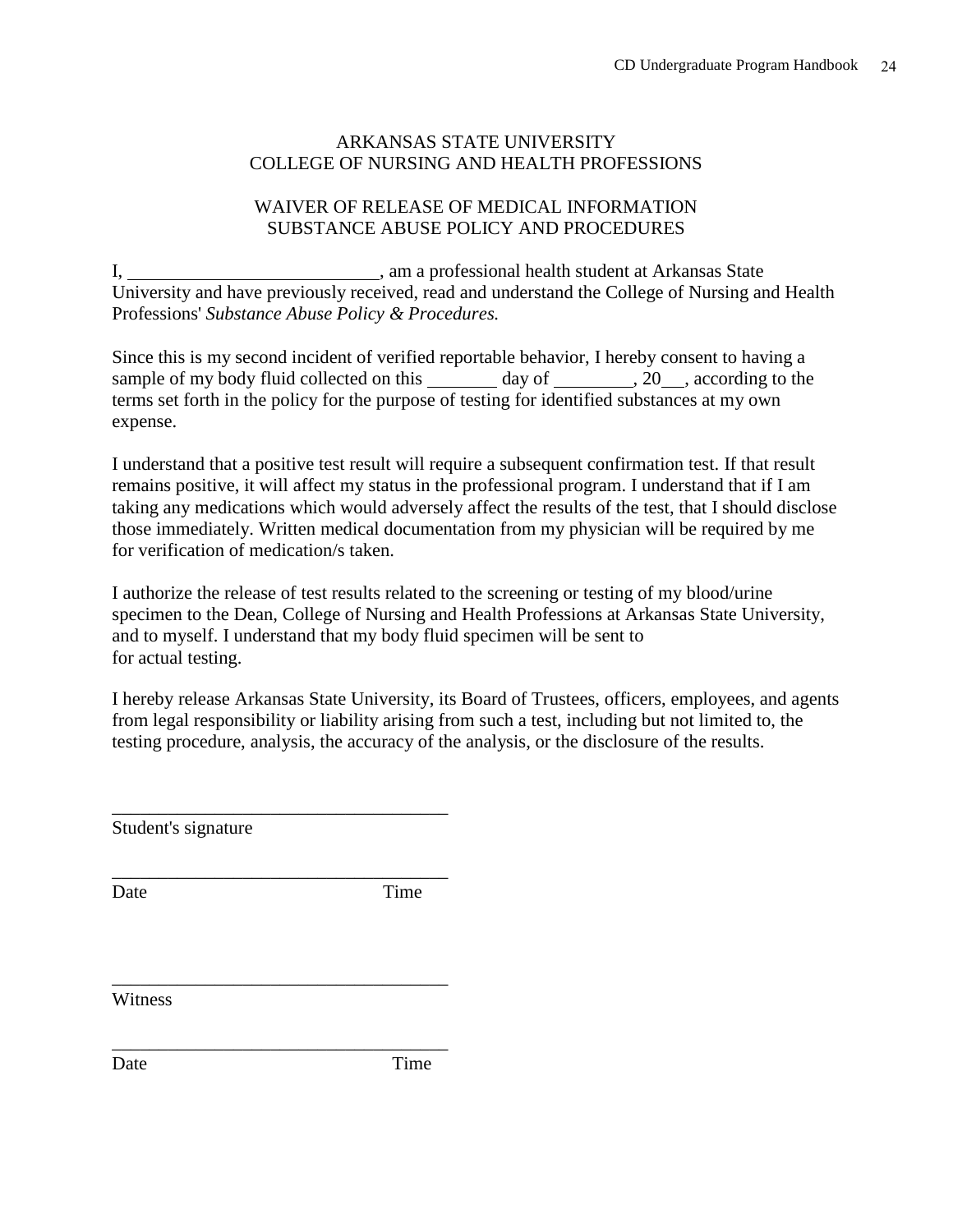## **Appendix C**

### CNHP INFECTION CONTROL POLICY AND PROCEDURES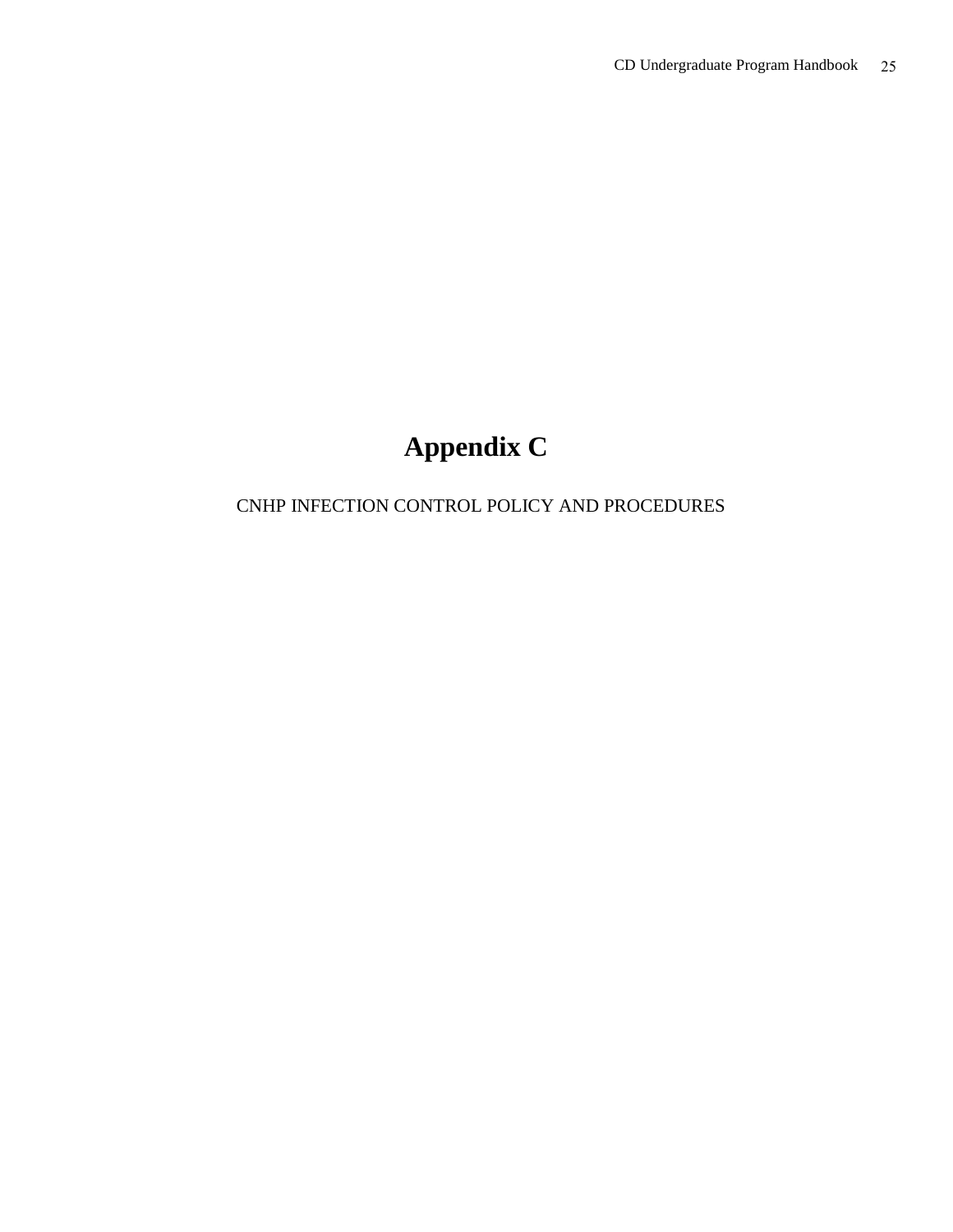#### **ARKANSAS STATE UNIVERSITY COLLEGE OF NURSING AND HEALTH PROFESSIONS**

#### **POLICY/PROCEDURE GUIDELINES FOR INFECTION CONTROL**

#### **INTRODUCTION**

The policy guidelines herein are of a general nature and deal with HIV-related infections as well as other blood borne pathogens. They apply to all students/faculty in the College of Nursing and Health Professions (CNHP). Due to differences in the various programs, individual CNHP programs may have specific rules and/or guidelines that are modifications of those in the general policy; however, the specific policies of the various programs will be consistent in their intent with the guidelines noted herein. This policy shall be reviewed annually and modified as necessary based on the current information from the CDC and OSHA.

#### **ADMISSIONS**

The HIV/HBV (Human Immunodeficiency Virus/Hepatitis B Virus) status of an applicant should not enter into the application process. Applicants applying for healthcare programs should, however, be informed that certain diseases may necessitate either a modification of their program, or in the extreme may necessitate their dismissal from a program if they cannot perform procedures and/or tasks that are considered essential to their educational experience.

#### **RETENTION**

If it is determined that a student is sero-positive for HIV/HBV or is clinically manifesting symptoms of either disease process, that student should receive counseling about personal health care concerns and about interaction with others, especially clients. The student should be counseled by a designated faculty member in his/her respective program. The function of the designated faculty member is to counsel the student as to whether the program of education should be modified, another educational program considered, or in the extreme, whether the student should be dismissed from a program because of the inability to perform procedures and/or tasks crucial to the educational program. When considering the possibility of modifying clinical experiences or whether to dismiss, the designated faculty member will request that the Infection Control Committee convene to consider the specific student situation.

#### **INFECTION CONTROL COMMITTEE**

The Infection Control Committee will be comprised of three representatives from each of the programs in the College of Nursing and Health Professions. The dean will be charged with appointing faculty to serve on this committee after consultation with chairs or directors of the various programs. Once the committee is established, a chair shall be elected by the members. In addition, a community member who is an expert in infectious disease will be designated as a consultant to the committee.

The committee shall function to consider the specific student/faculty situations outlined in the HIV/HBV Guidelines. In addition, this committee will function to review the HIV/HBV Guidelines on an annual basis. The committee will coordinate annual instruction on Standard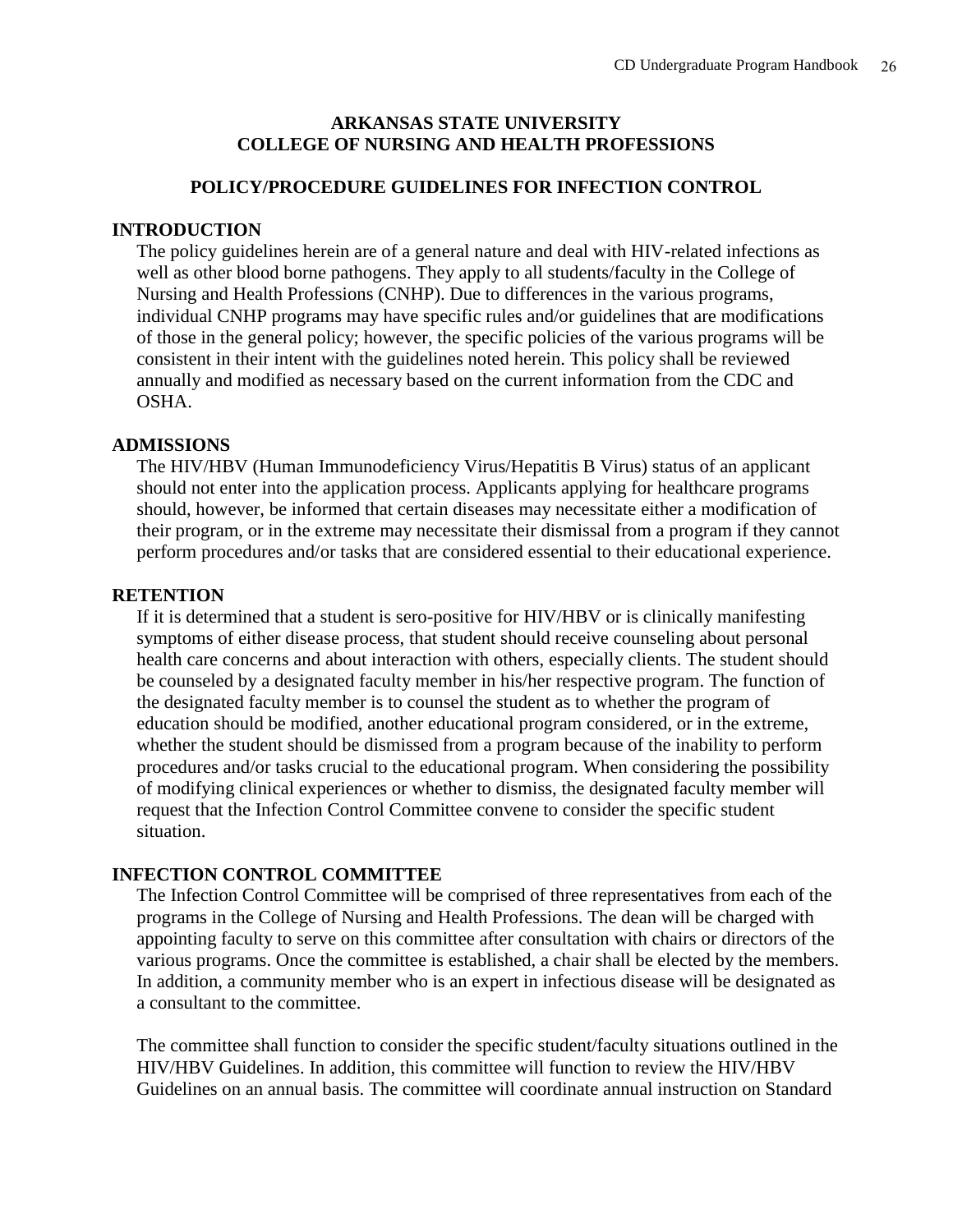Precautions for the faculty. This committee will also serve the programs by making recommendations for infection control policy that may impact both the student and faculty populations. Information regarding such policy will be included in the various programs' *Student Handbook* and the *CNHP Faculty/Staff Handbook*.

When the Infection Control Committee convenes to consider specific student/faculty situations, a timely response is in order. Individuals will be provided a letter outlining the committee recommendations within a one-week period after convening. During this time period the student/faculty person shall not engage in direct client contact. Should an individual wish to appeal the decision of the committee, the established University Grievance process should be followed (See *ASTATE Student/Faculty Handbooks*).

#### **COUNSELING**

It is the responsibility of the programs to provide counseling to a student/faculty member who is determined to be sero-positive for HIV/HBV or who manifests symptoms of either disease process. The counselor interaction with the student/faculty member should be reported to the Infection Control Committee only when the person's health status necessitates a modification in the clinical program or dismissal. It will be the responsibility of the counselor to verify that the student is aware of options for testing, counseling and health care. In addition, the counselor will verify that the student has been provided with specific information that relates to client contact.

The following information is provided in order to refer students when necessary to outside agencies for assistance and follow-up. This information should be reviewed and updated annually.

#### HIV Infection Services provided by ASTATE Student Health Center:

Students at Arkansas State University who desire HIV testing may obtain this service free at the Wilson Student Health Center. The Center encourages appointments but will accept students on a walk-in basis. Pre- and post-test counseling is provided by certified CDC counselors. Specimens are sent to the Craighead County Public Health Department for testing.

The Student Health Center has developed a media library (videos, pamphlets) for persons coming in with questions about HIV infection. The Center is located directly across from the College of Nursing and Health Professions and can be reached at ext. 2054. (The Student Health Center is scheduled to relocate to the First Care Medical Office on Stadium Avenue near the football complex as soon as construction on that new facility is complete.)

#### Services offered by the Public Health Department

The Craighead County Public Health Department is open from 8:00 a.m. until 3:30 p.m. for testing. The department offers pre- and post-test counseling as well as HIV testing. The cost of the service is \$5.00 which pays the record maintenance fee. The Public Health Department can be contacted by calling 933-4585.

An individual who desires testing should allow about one hour for the procedure because precounseling is extensive.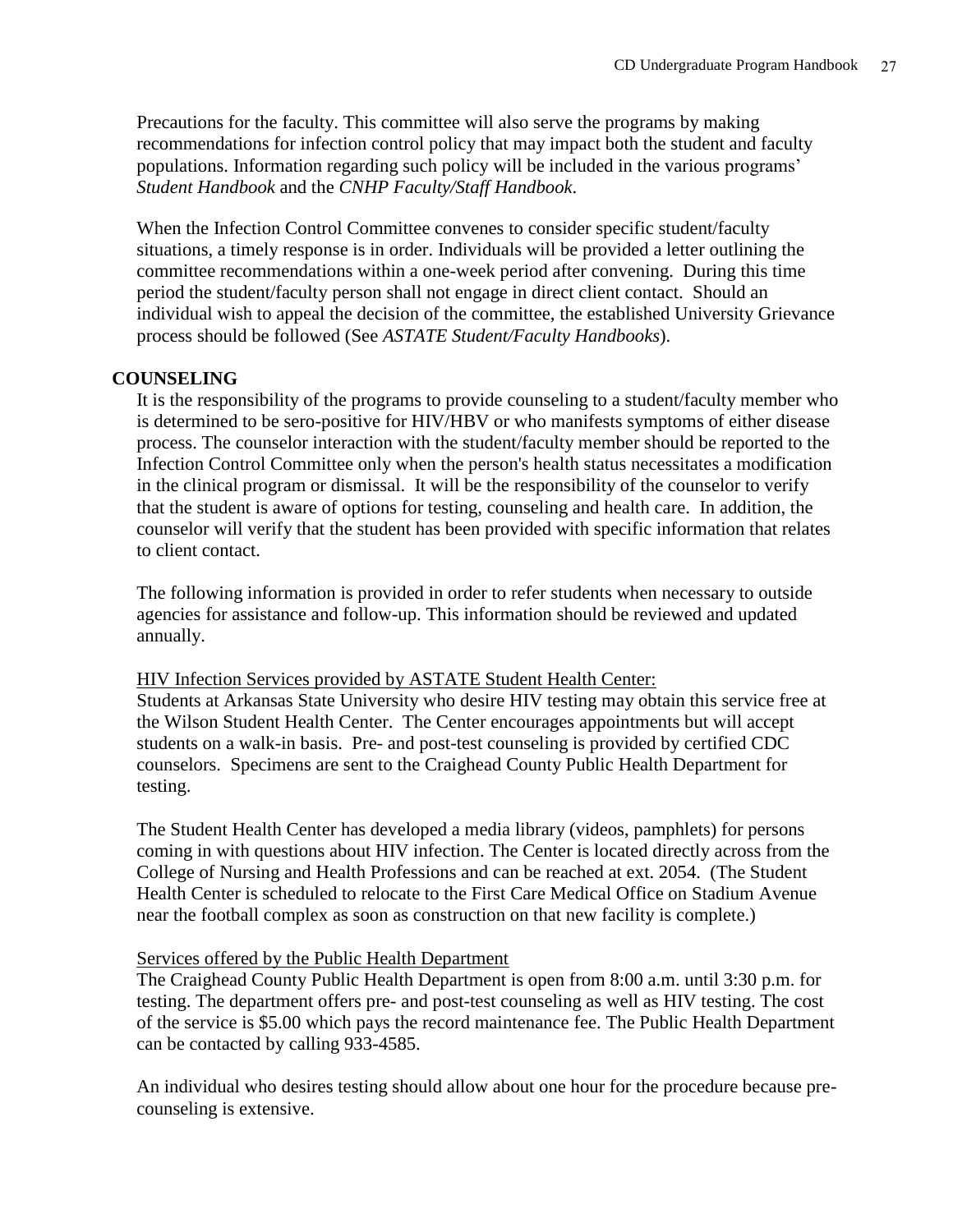#### Services offered by Northeast Arkansas Regional AIDS Network (NARAN)

This organization offers free confidential testing. Pre- and post-counseling is provided by certified counselors. They also provide direct care services to those persons who need them, including financial counseling. NARAN is also a network agency for persons living with AIDS. A referral can be made by contacting the office at 931-4HIV (4448). The office is located at 1000 S. Caraway in Jonesboro.

#### Services offered by Regional Aids Interfaith Network (RAIN)

Chapters of this organization do exist here in Northeast Arkansas. The program coordinator is Rev. Ed Pruitt, chaplain at Methodist Hospital in Jonesboro. This group provides spiritual and social support for the person with HIV infection and family members.

#### **Other**

The American Red Cross office now advertises the Arkansas HIV/AIDS Network. The office can be reached at 935-2437 and is located at 701 S. Union in Jonesboro. The group is funded by the C.D.C. whose primary goal is to provide HIV education to Arkansans. However, the Red Cross will provide information to those who call.

The counselor should not neglect to refer the student/faculty member to his/her private physician for guidance.

Students and faculty outside of Craighead County should seek specific referral information from the Chair of the Infection Control Committee or from a faculty member designated as counselor at the distant sites.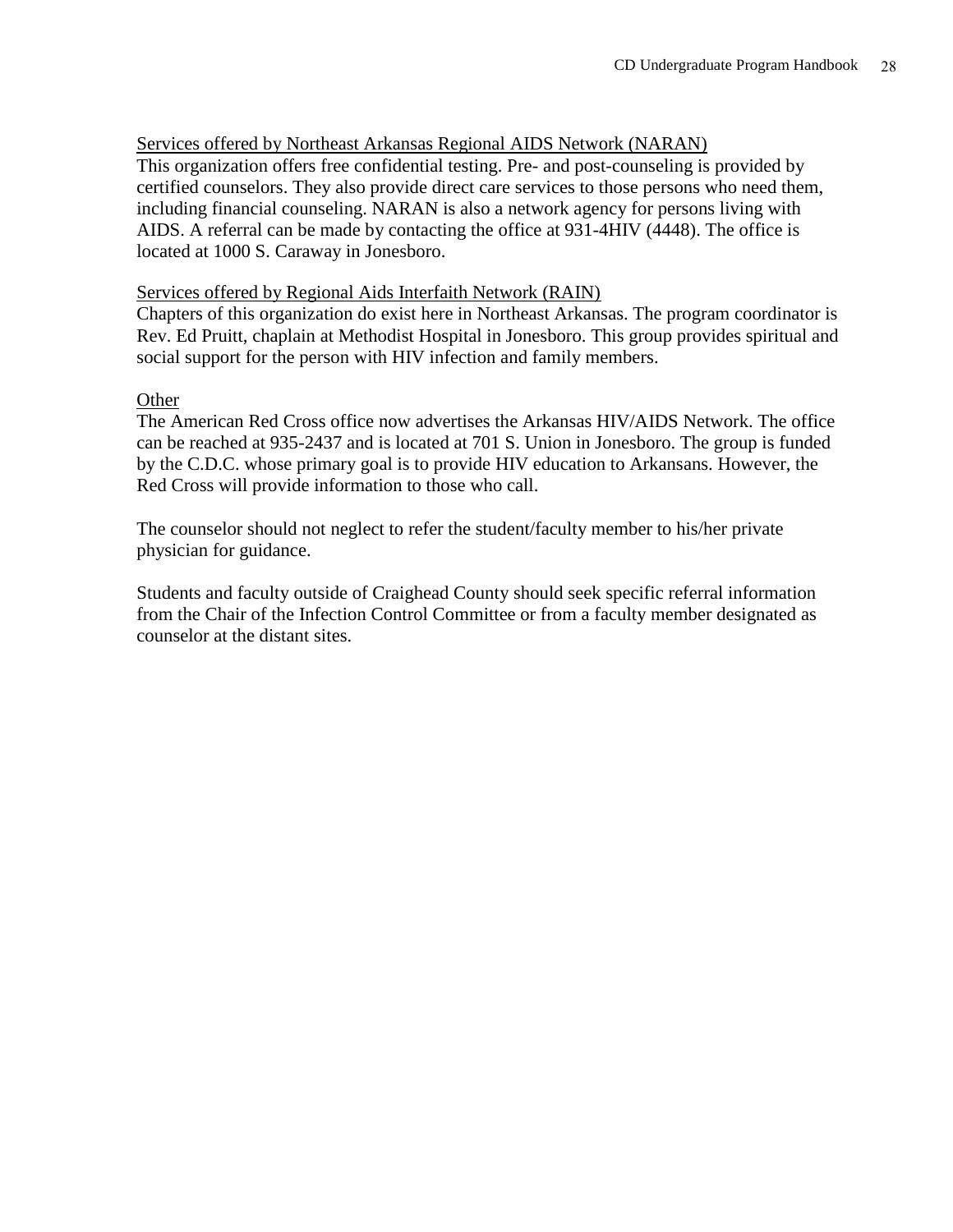#### **GUIDELINES FOR HIV/HBV STUDENTS/FACULTY IN THE LABORATORY/CLINICAL SETTING**

#### **Note: This policy assumes that the HIV/HBV infected student/faculty member has been identified and is currently a member of a program.**

In accordance with sections 503 and 504 of the Rehabilitation Act of 1973, schools must provide equal treatment to persons who have contracted the HIV/HBV virus. Furthermore, schools may not discriminate against any individual based on the perception that he/she is infected.

#### **TRANSMISSION INFORMATION**

All CNHP students and faculty will employ Standard Precautions while in the clinical setting. CNHP students will receive instruction and annual evaluation regarding transmission of blood-borne pathogens and the use of Standard Precautions. The Infection Control Committee will coordinate instruction on Standard Precautions for faculty on an annual basis. It will be the responsibility of faculty members to document annual instruction through the Infection Control Committee.

#### **POLICY**

Students, faculty, and staff with HIV/HBV should be allowed equal access, as long as their medical condition permits, to university facilities or campus activities, including participation in clinical experiences or other academic and social activities offered by the university.

All confidential medical information is protected by statute and any unauthorized disclosure may create legal liability. The duty of the health care providers to protect this confidentiality is superseded by the necessity to protect others in very specific circumstances.

An infected student/faculty who is symptomatic may be excluded from providing direct client care, determined on a **CASE-BY-CASE** basis by the Infection Control Committee. In addition, should an individual sero-convert and express concern regarding clinical practice, the committee will convene to review the case.

Any student who has a positive history of HIV/HBV probably should not participate as a source partner in on-campus laboratories for procedures involving needlesticks or other forms of vascular access. For criteria related to laboratory participation, see the specific program handbook.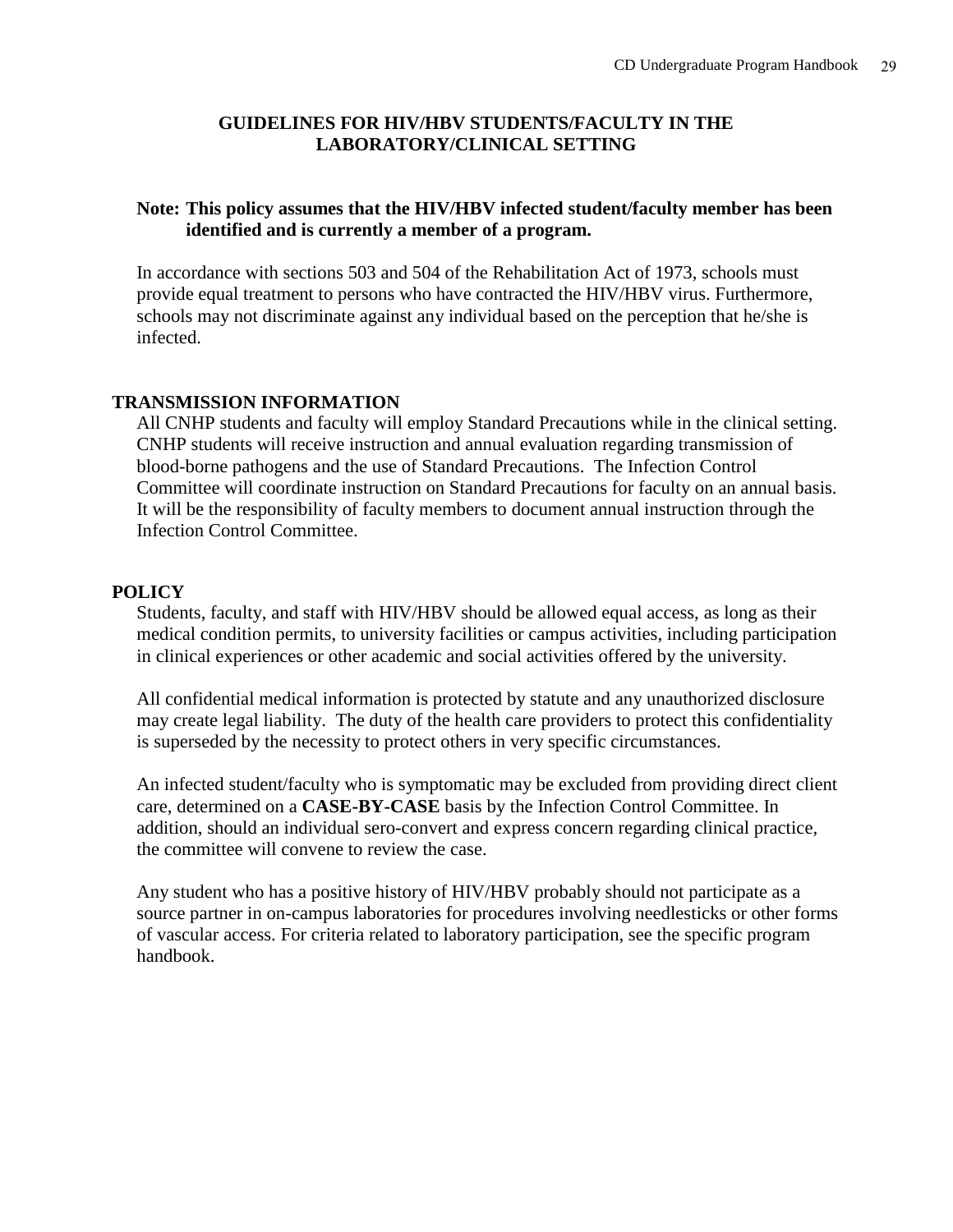#### EXPOSURE (Laboratory and Clinical)

Students and faculty in the College of Nursing and Health Professions may be exposed to bloodborne pathogens such as HIV and HBV. In the clinical and classroom laboratory settings, students/faculty are expected to utilize Standard Precautions, hand washing and protective clothing/gear to prevent contact with blood and other potentially infectious materials.

**Exposure incident** means a specific eye, mouth, other mucous membrane, non-intact skin, or parenteral contact with blood or other potentially infectious material that results from one's duties as a CNHP student or faculty member. An exposure incident involving a student/faculty member in the CNHP while in a clinical facility or campus laboratory is treated in a similar manner to any type of accident occurring within the agency.

#### **Laboratory Post-HIV/HBV Exposure Protocol**

#### **Should a student or faculty member be exposed to HIV/HBV in an on-campus laboratory setting, the following post-exposure protocol is recommended:**

- 1. The student will notify the faculty member supervising the learning experience. If the exposed individual is a faculty member, he/she will notify the chairperson of the specific program in the CNHP.
- 2. As soon as possible following the exposure, the college incident form will be completed by the faculty member/student.
- 3. The exposed individual will be referred to the Wilson Student Health Center for evaluation if the event occurs during operating hours. If the exposure occurs when the Health Center is closed, the faculty member will determine the individual's primary care options and refer the person to those resources.
- 4. It is recommended that both individual and source be tested for HIV and HBV when an exposure occurs. Testing will be conducted at the individual's expense.
- 5. It is recommended that post-exposure prophylaxis of those involved be directed by the individual's primary care providers at the individual's expense.
- 6. If there is a delay in reporting an exposure incident, it is recommended that the same protocol be followed.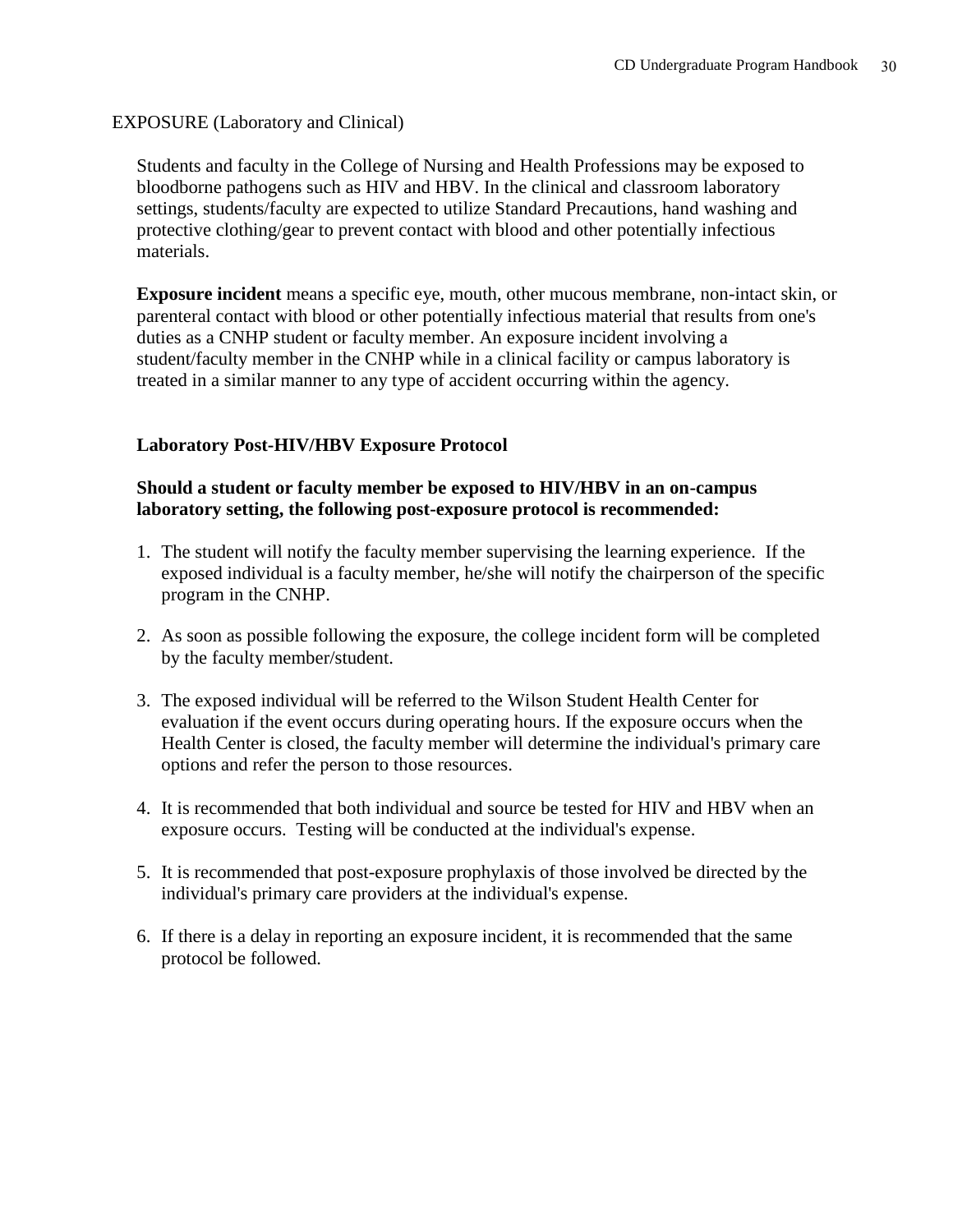#### **Clinical Post HIV/HBV Exposure Protocol**

#### **If a student/faculty member is exposed to blood or other potentially infectious materials in the clinical environment, this protocol is to be followed**.

- 1. The student will notify the clinical faculty. If the exposed individual is a faculty member, s/he will notify the chairperson of the specific program at the CNHP.
- 2. The student, clinical faculty or chairperson will notify the supervisor of the area where the exposure occurred. Thereafter, post-exposure protocols for the clinical institution will be followed.
- 3. The infection control staff member/epidemiologist of the clinical facility will be notified of the exposure immediately by the student or if possible by the clinical faculty member. If a faculty member has been exposed, this individual will notify the infection control staff/epidemiologist.
- 4. As soon as possible following a report of an exposure incident the clinical faculty and infection control staff/epidemiologist should provide the student with counseling about an immediate confidential medical evaluation and follow-up at the student's expense. In some instances, the clinical facility may cover costs of treatment and testing as would be done for an employee. In the case of a faculty member's exposure, the individual is expected to communicate directly with the infection control staff/epidemiologist. The medical evaluation and follow-up should include, at a minimum, the following requirements:
	- (a) Documentation of the route(s) of exposure and the circumstances under which the exposure incident occurred.
	- (b) Identification and documentation of the source individual unless the clinical facility staff establishes that the identification is infeasible or prohibited by state or local law.
		- (1) The source individual's blood shall be tested as soon as possible after consent is obtained in order to determine HBV and HIV infectivity. If consent is not obtained, the clinical facility shall establish that the source individual's consent cannot be obtained. When the source individual's consent is not required by law, the source individual's blood shall be tested and the results documented.
		- (2) When the source individual is already known to be infected with HIV or HBV, testing for the source individual's HIV or HBV status need not be repeated.
		- (3) Results of the source individual's testing shall be made available to the exposed individual who should also be informed of applicable laws and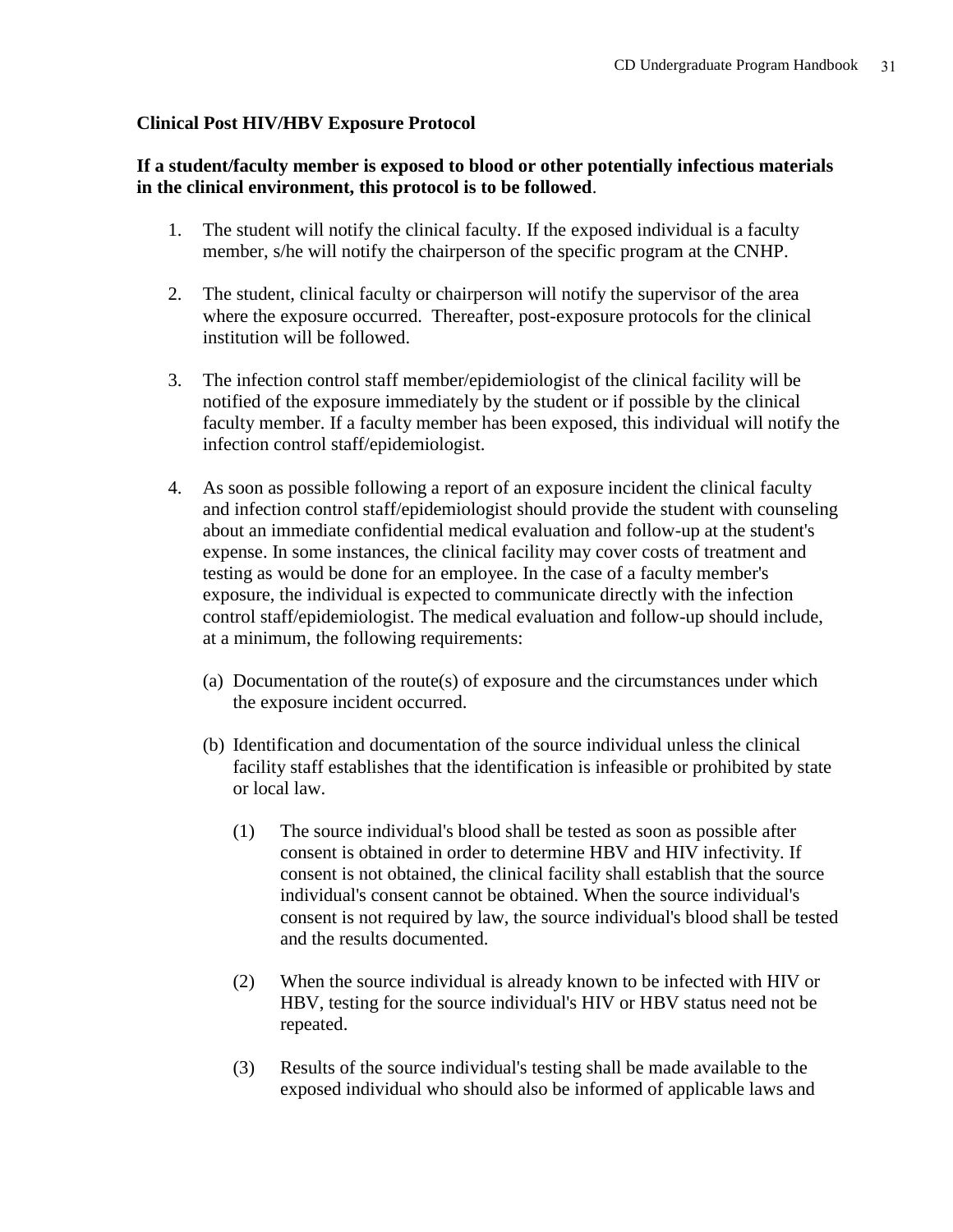regulations concerning disclosure of the identity and infectious status of the source individual.

(c) The exposed student/faculty member's blood should be tested as soon as possible after consent is obtained. Agencies which provide testing for HIV include:

#### **Northeast Arkansas Regional AIDS Network (NARAN) (931-4HIV)**, the **Craighead County Public Health Department (933-4585)**, and the **Wilson Student Health Center (972-2054).**

Additionally, the exposed individual has the option of utilizing their private physician for confidential testing.

- (d) It is suggested that post-exposure prophylaxis be managed by the student/faculty member's personal healthcare provider.
- (e) A copy of the OSHA Bloodborne Pathogens Standard (29 CFR 1910-1030) is accessible in the College of Nursing and Health Professions and will be available on request.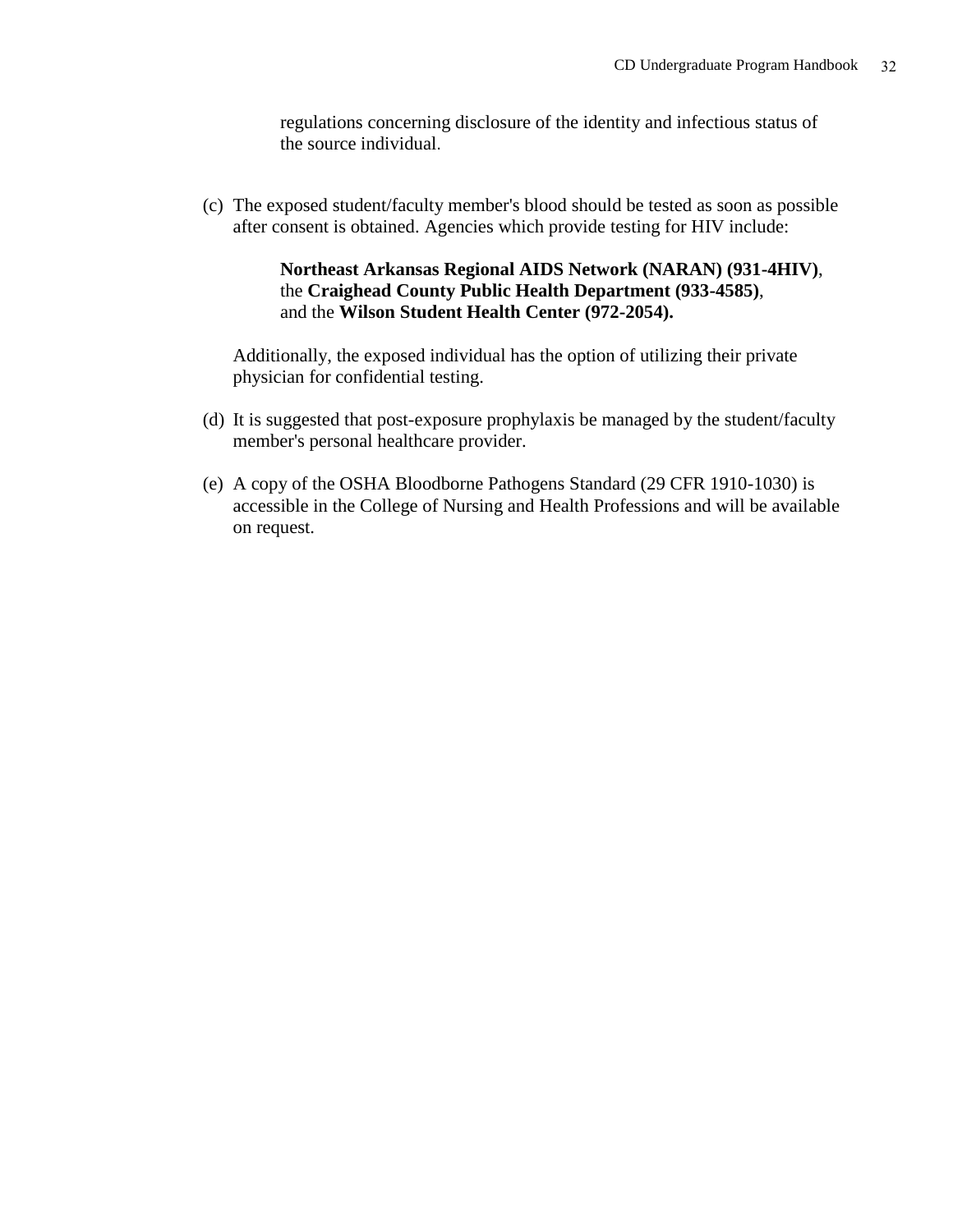## **Appendix D**

CNHP INCIDENT REPORT FORM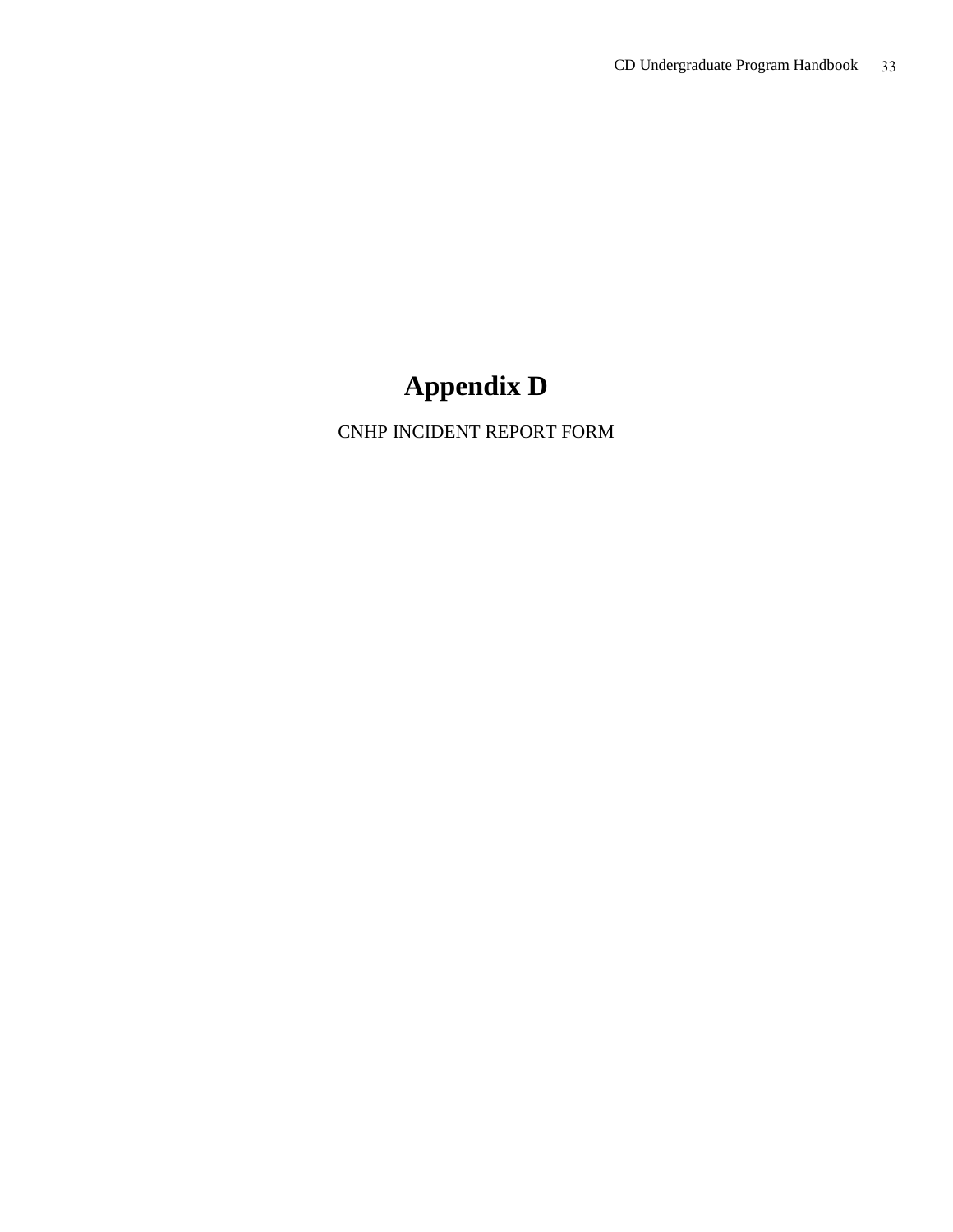#### **COLLEGE OF NURSING AND HEALTH PROFESSIONS** Incident Report Form

|                                                                                                                                                             |      | <b>CLINICAL LABORATORY SCIENCES</b><br>COMMUNICATION DISORDERS |
|-------------------------------------------------------------------------------------------------------------------------------------------------------------|------|----------------------------------------------------------------|
|                                                                                                                                                             |      | NURSING $\Box$                                                 |
|                                                                                                                                                             |      | PHYSICAL THERAPY <sup>[]</sup>                                 |
|                                                                                                                                                             |      | <b>RADIOLOGIC SCIENCES</b> □<br>SOCIAL WORK                    |
| (On Campus/Off Campus)                                                                                                                                      |      |                                                                |
|                                                                                                                                                             |      |                                                                |
|                                                                                                                                                             |      |                                                                |
| <b>Description of Incident (Name all persons involved):</b>                                                                                                 |      |                                                                |
|                                                                                                                                                             |      |                                                                |
| Action taken (notification of/by whom):<br>and the control of the control of the control of the control of the control of the control of the control of the |      |                                                                |
| <b>Review/Comments:</b>                                                                                                                                     |      |                                                                |
| Does this need review by the Infection Control Committee? Yes                                                                                               |      | N <sub>0</sub>                                                 |
| Student                                                                                                                                                     | Date |                                                                |
| Faculty                                                                                                                                                     | Date |                                                                |
| Follow-up:                                                                                                                                                  |      |                                                                |

If more space is necessary, use additional pages or back of sheet.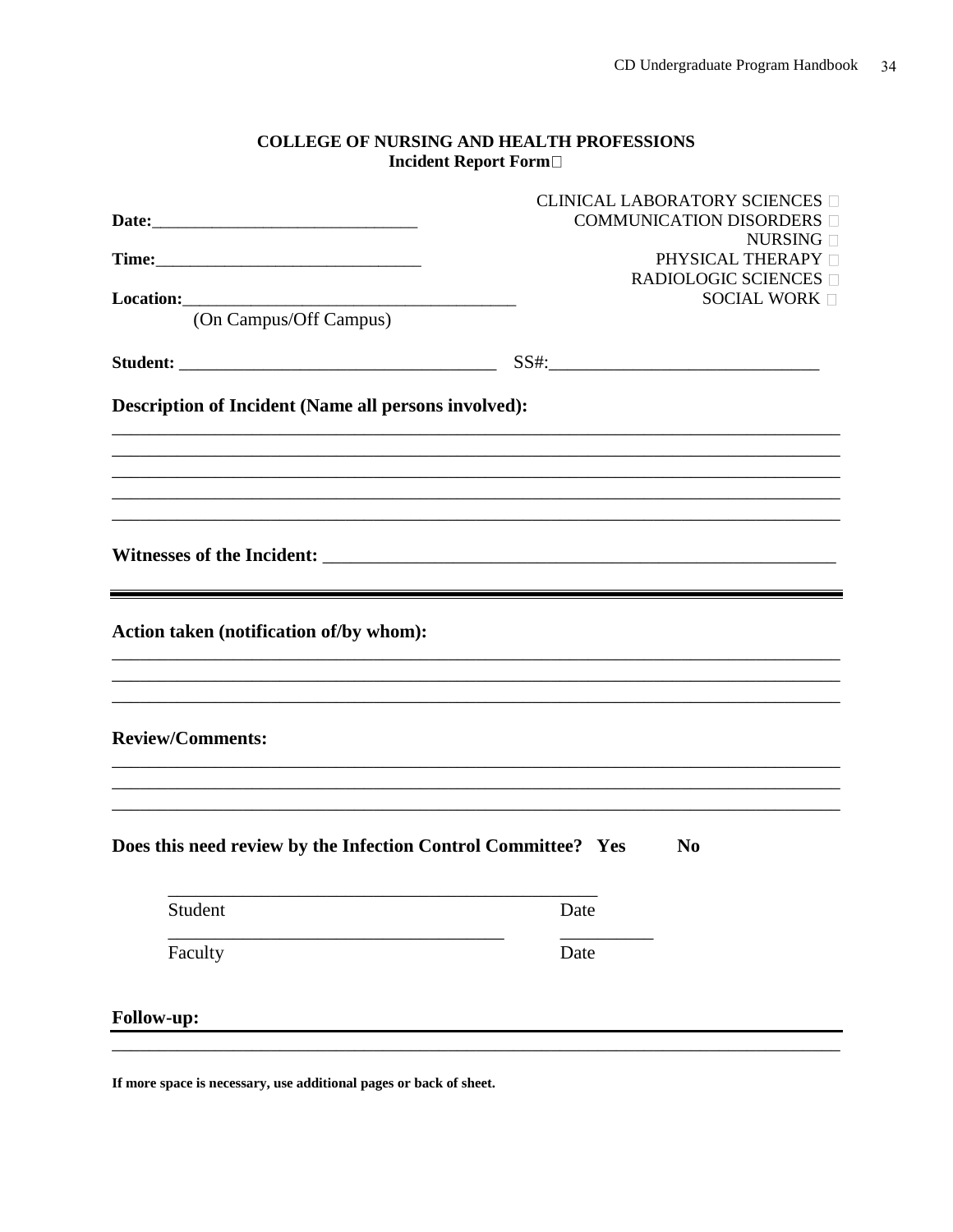### **Appendix E**

CNHP HONOR CODE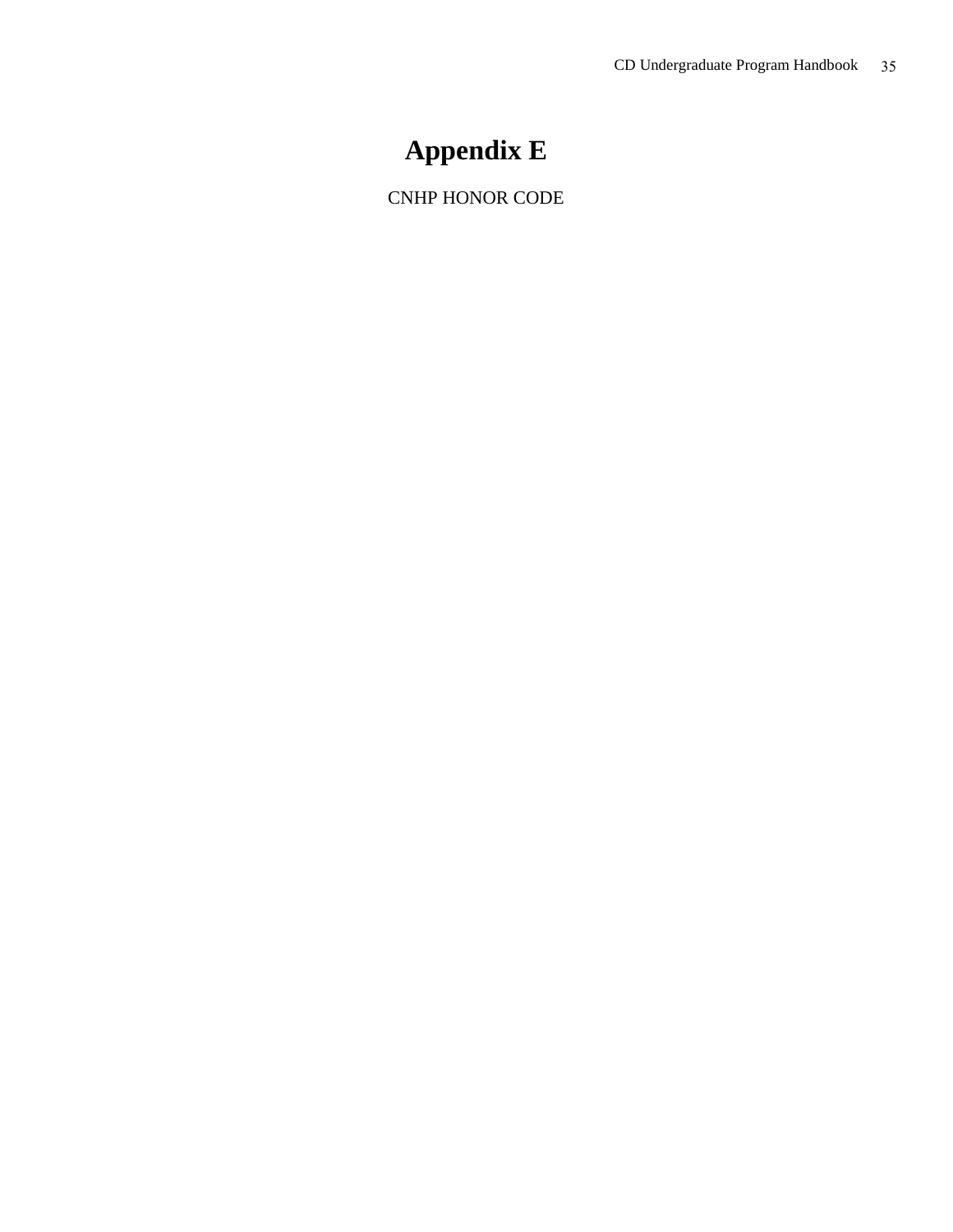#### ARKANSAS STATE UNIVERSITY COLLEGE OF NURSING AND HEALTH PROFESSIONS **College Student Academic Honor Code**

Each student admitted to a professional program in the College of Nursing and Health Professions is charged with the responsibility of honorable academic conduct. A student is assumed honorable until his/her actions prove otherwise. An academic honor offense is defined as an act of lying/willful misrepresentation, cheating/unauthorized collaboration, plagiarism or facilitating academic dishonesty of others. Formal procedures exist for violations of the academic honor code.

As a student in a health program, it is fundamental that you act in an honorable and virtuous way so that a community of trust is established among members of the college and your clients. Honor is a practiced ideal that will positively impact your relationship with fellow students, faculty, administrators, patients and other members of the community. As you live an honorable life, you will find that you cannot live without it.

All students in this college are bound by the Honor Code and all are needed to make it work. The atmosphere of trust and integrity that is created by an honor system enables the student to know his/her word will be taken as true, to compete fairly in the classroom and to keep what is rightfully his/hers. The system functions best when all members of the college not only take responsibility for their own actions, but hold their peers to the same standards.

As a student admitted to a health professions program, you must agree to live by and support the basic principles of honesty – no lying, cheating or stealing; be accountable for your actions; and share information about honor offenses. If you are not prepared to accept these responsibilities, you should select a program outside this college.

I have read the explanation of the College Student Code of Honor. I understand that as an admitted student in one of the programs in the college, I have accepted the pledge of honesty and will be expected to meet the standards as set forward.

Signature Date

l

*Note: Keep a copy of this page for your file. Submit the original to your advisor to be placed in your advising folder.*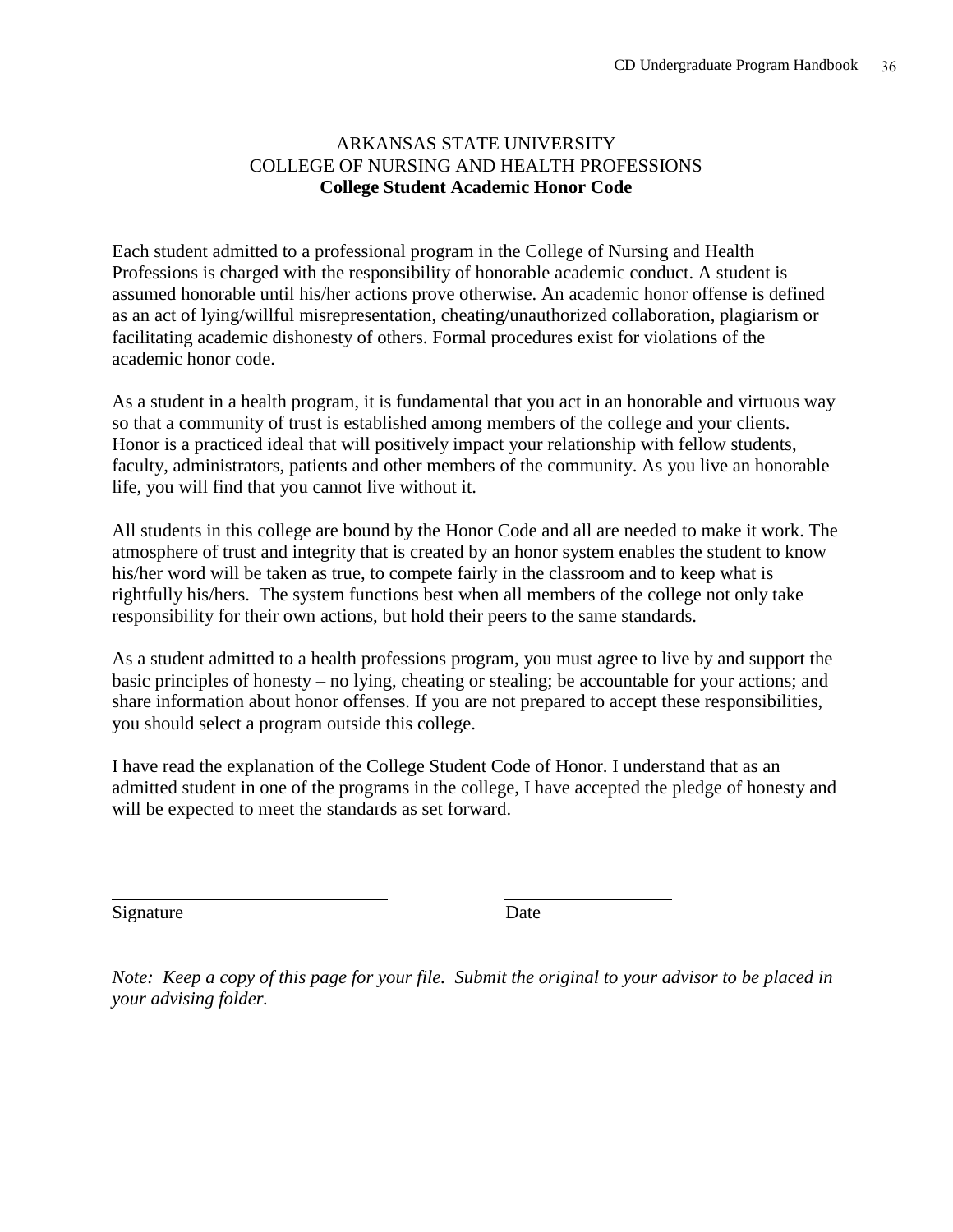#### PROCEDURES FOR COLLEGE STUDENT ACADEMIC HONOR CODE

The College Student Academic Honor Code exists in addition to the University Code of Conduct and the Academic Integrity Policy found in the Student Handbook. An academic honor offense by the college code is defined as an act of **lying/willful misrepresentation**,

**cheating/unauthorized collaboration**, **plagiarism**, or **facilitating academic dishonesty of others**. These terms are defined as follows:

**Lying/willful misrepresentation** - a false statement (written or oral) made with the deliberate intent to deceive; something intended to or serving to convey a false impression.

- Fabricating quotations and/or sources
- Fabricating, dishonestly adjusting, omitting, or otherwise misrepresenting research results and records, including information, data, statistics, research facts, and its analysis
- Engaging in selective reporting or omission of conflicting data for deceptive purposes
- Altering graded work, then resubmitting it for a new grade
- Providing false information about reasons for class absences or late work when requesting a make-up quiz or exam or an extension for homework
- Submitting the same paper in more than one class without the approval of the instructors involved
- Submitting a paper from a previous semester for a current class without the approval from the instructor
- Failing to provide required or requested information regarding academic performance or enrollments at previous institutions
- Intentionally obstructing or interfering with other students' academic work, or otherwise undertaking activity with the purpose of creating or obtaining an unfair academic advantage over other students' academic work.
- Altering documents affecting academic records, such as falsifying information on an official academic document, form, grade report, letter of permission, clinical record, student ID cards, or any other official document.
- Providing false information to others about academic performance, leadership activities, or membership in student organizations.
- Falsification of information records
- Recording hours not actually worked
- Submitting an altered or fabricated preceptor evaluation
- Altering a score, grade, or schedule change on an academic record.
- Forging the signature of an instructor, advisor, dean, or another student without proper authorization
- Creating false university, college, or other official correspondences (such as medical documentation)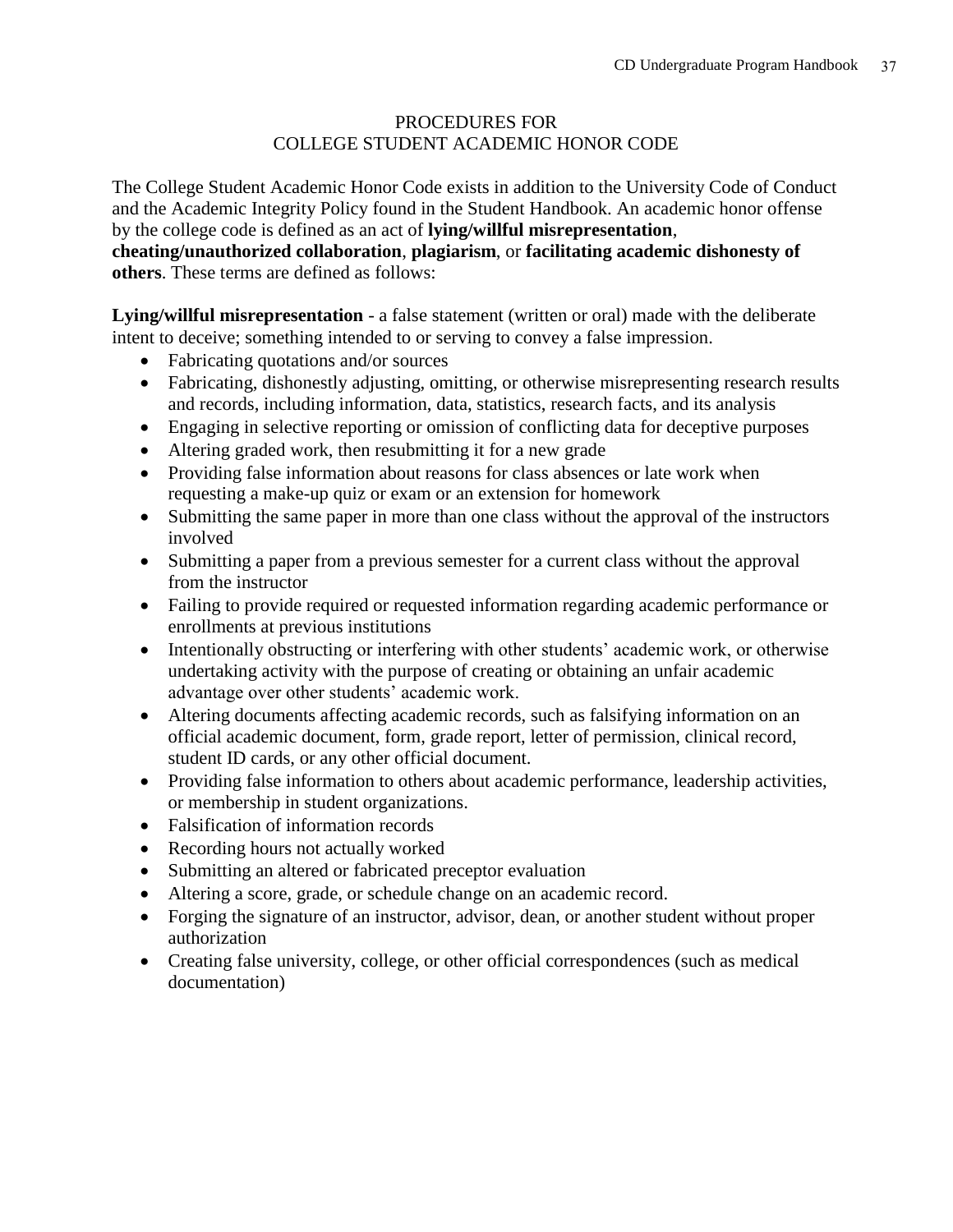**Cheating/unauthorized collaboration** - to practice fraud or deceit; academic fraud is a form of cheating and includes such things as plagiarism (including Internet resources), false citation, false data and submission of the same work to fulfill academic requirements in multiple classes.

- Using notes, books, calculators, phones, photos, computers, websites, tweets, social media, or other aids during a quiz or an exam when not allowed by the instructor
- Talking during a quiz or exam when told by the instructor talking is not permitted
- Looking at another student's exam or quiz during the testing period
- Continuing to work on a quiz or exam after the instructor has notified students that time for the test has ended
- Ignoring the guidelines specified by the instructor for an assignment or for a "take home" test and instead using materials or study aids that the instructor has forbidden
- Receiving help with homework, reports, labs, paper, data collection, or other activities when not allowed by the instructor
- Accepting credit for a group project without doing your share of the work
- Helping others with their homework or other assignments when not allowed by the instructor
- Allowing others to view your answers or copy part of your homework, lab, quiz answers, exam answers, or other related work when not permitted to do so by the instructor
- A group doing another student's work on a group project, lab, presentation, report, or other activity while presenting the work as if done by the entire group equally

**Plagiarism –** as defined in the 1995 Random House dictionary is the "use or close imitation of the language and thoughts of another author and the representation of them as one's own original work." Within academia plagiarism is considered academic dishonesty or academic fraud and offenders are subject to a number of penalties including course failure or other severe consequences.

- Using the words, sentences, arguments, rhetorical structures, and ideas of another without proper citation and acknowledgement
- Copying data, facts, graphs, computer programs, spreadsheets, images, photos, film/video, or other materials and using them without proper citation or acknowledgement
- Copying homework, quiz, or exam answers from an answer key, solution manual, textbook, web site, or other items from another student, thus presenting another's work as your own
- Failing to use quotation marks properly or when needed
- Failing to give a source for quoted materials
- Failing to paraphrase language completely
- Failing to give a source for paraphrases
- Failing to cite sources correctly and completely

#### **Facilitating Academic Dishonesty of Others – intentionally or knowingly helping or attempting to help others commit an act of academic dishonesty.**

- Writing a paper for another student
- Allowing another student to use your past homework assignments, paper, labs, or similar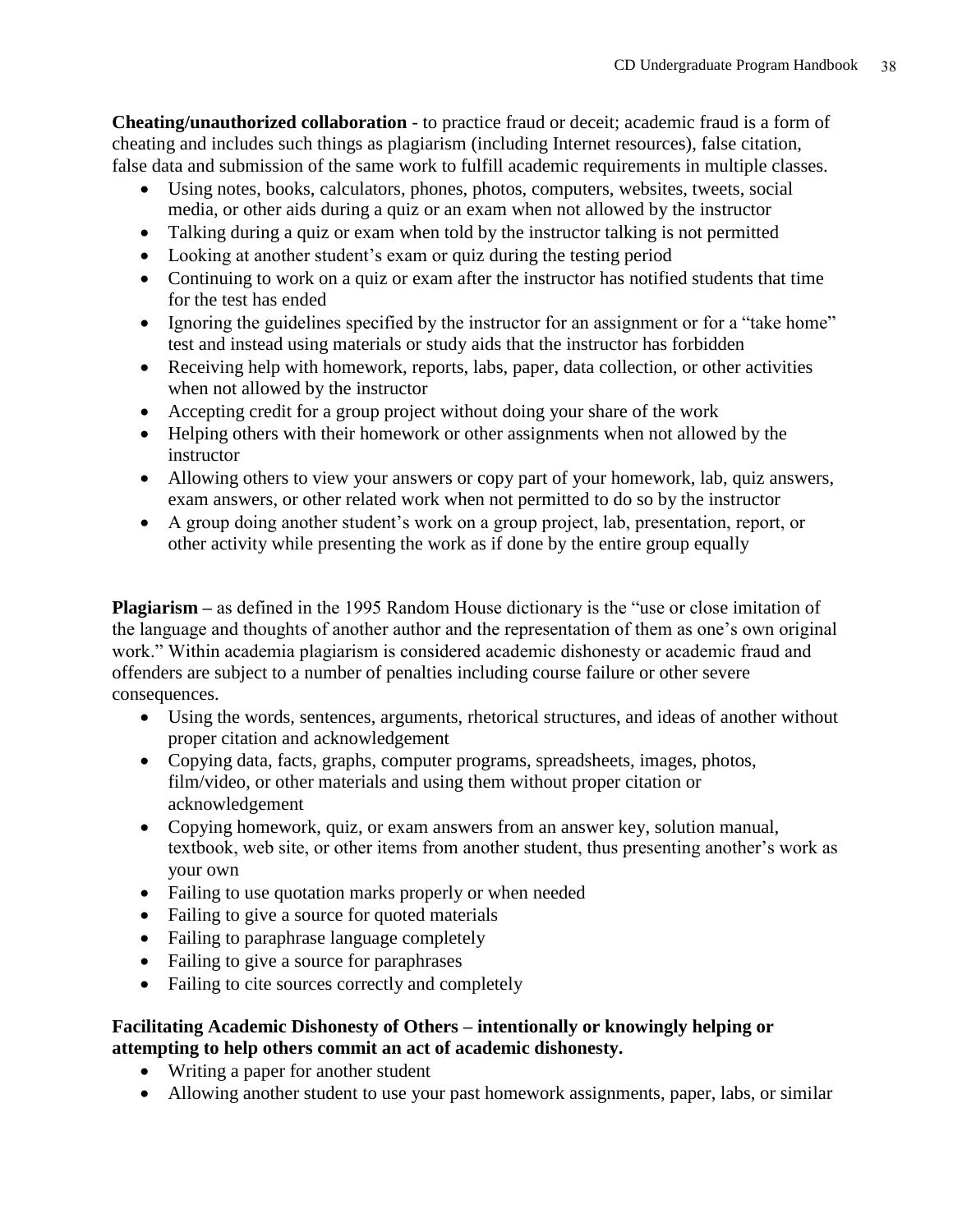items

- Sharing homework with another student when told collaboration is not allowed
- Allowing or helping another student to look at your exam or quiz during a test
- Sharing with other students your notes, books, calculators, phones, photos, computers, web sites, tweets, social media, or other aids during a quiz or an exam when not allowing by the instructor
- Completing another student's exam or quiz by filling in the student's scantron card or other answer sheet or by attending the exam in place of the other student
- Providing any materials, information, or assistance to another person with the knowledge or reasonable expectation that such would be used for dishonest purposes
- Stealing, reproducing, circulating, or otherwise gaining access to a quiz, exam, or homework materials prior to the time authorized by an instructor

These academic honor code violations apply whether they are performed individually or in groups. They apply to didactic, laboratory and clinical experiences of the program.

#### PROCEDURES:

If a student is aware of an honor offense, he/she should report that offense to either the faculty member of the class in question, the program director or the department chair. An investigation will result.

If there is evidence to bring forward, the student will be notified, in writing, of the specific charges, who the hearing body will be and the time and place of the hearing. Such notification will be delivered at least two working days in advance of the hearing. The date of the hearing, if possible, must be set within 10 working days from the date of notification to the student.

The College Code of Ethics Committee will hear the case. The Ethics Committee is comprised of five CNHP student representatives and two CNHP faculty appointed by the dean. Actions by the Ethics Committee may include: 1) dismissal of the case, 2) sanction the student, 3) refer the case to the Dean of Students, Student Affairs. Disciplinary sanctions by the committee may include educative, reprimand, restrictions and restitution. The committee does not have the authority to suspend or expel the student.

Student rights in this committee process are outlined in the ASTATE Student Handbook under the caption "Disciplinary Hearings". The student is entitled to one appeal rendered by the Associate Dean for Judicial Affairs. The process for appeal is in the section on "Appeal Process".

Revised 6-11-19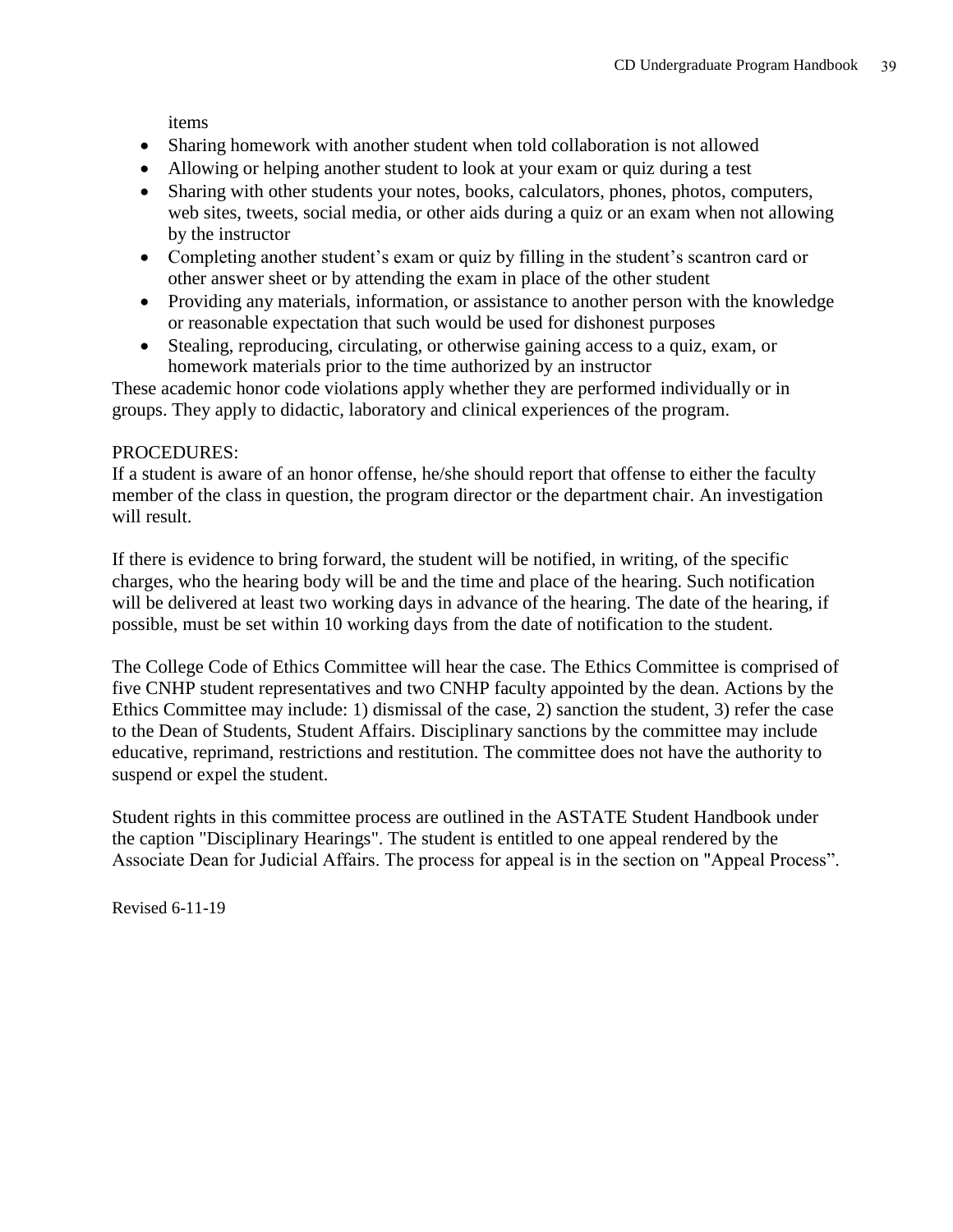## **Appendix F**

GRIEVANCE POLICY AND PROCEDURES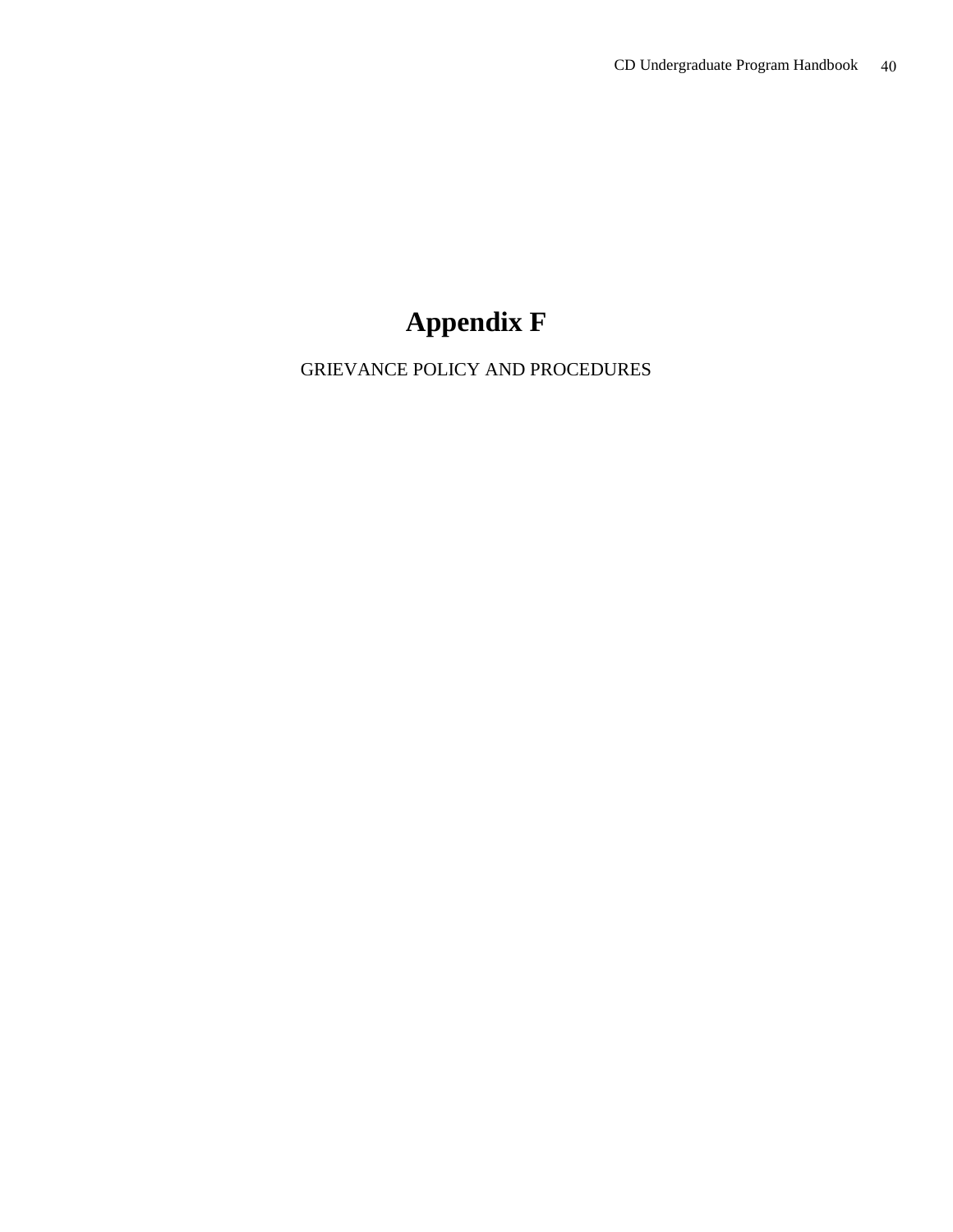#### **Department of Communication Disorders Policies and Procedures Regarding Student Grievances**

All students enrolled at Arkansas State University are provided free electronic access to the ASTATE *Student Handbook and Planner* at the beginning of each academic year at the following web address: [http://www.astate.edu/a/student-conduct/student-standards/handbook](http://www.astate.edu/a/student-conduct/student-standards/handbook-home.dot)[home.dot.](http://www.astate.edu/a/student-conduct/student-standards/handbook-home.dot) This handbook provides complete details of all policies and procedures in effect at ASTATE. The academic grievance policy, disability grievance policy, sexual harassment policy and all details necessary for filing a formal grievance are located in that handbook.

Communication Disorders majors, faculty members, other Speech-Language Pathologists and Audiologists, or the general public are also provided with methods for contacting the Council of Academic Accreditation in the event that they should develop concerns about the Department of Communication Disorders compliance with CAA standards and regulations. The complaint procedure is detailed in the *CAA Accreditation Handbook* (Section XIII) which is available online at the following address:

<http://www.asha.org/uploadedFiles/Accreditation-Handbook.pdf>

The procedure stipulates that "complaints must pertain to accredited programs, must relate to the standards for accreditation, and must specifically describe the incidence that must have occurred in the last five years with all supporting data". Submission requirements are also specified on the website and must be signed and submitted in writing to the Chair, Council on Academic Accreditation, American Speech-Language-Hearing Association, 2200 Research Boulevard, #310, Rockville, MD 20850.

Every possible attempt is made to resolve student complaints and grievances within the Department of Communication Disorders using the grievance procedures listed on the following pages: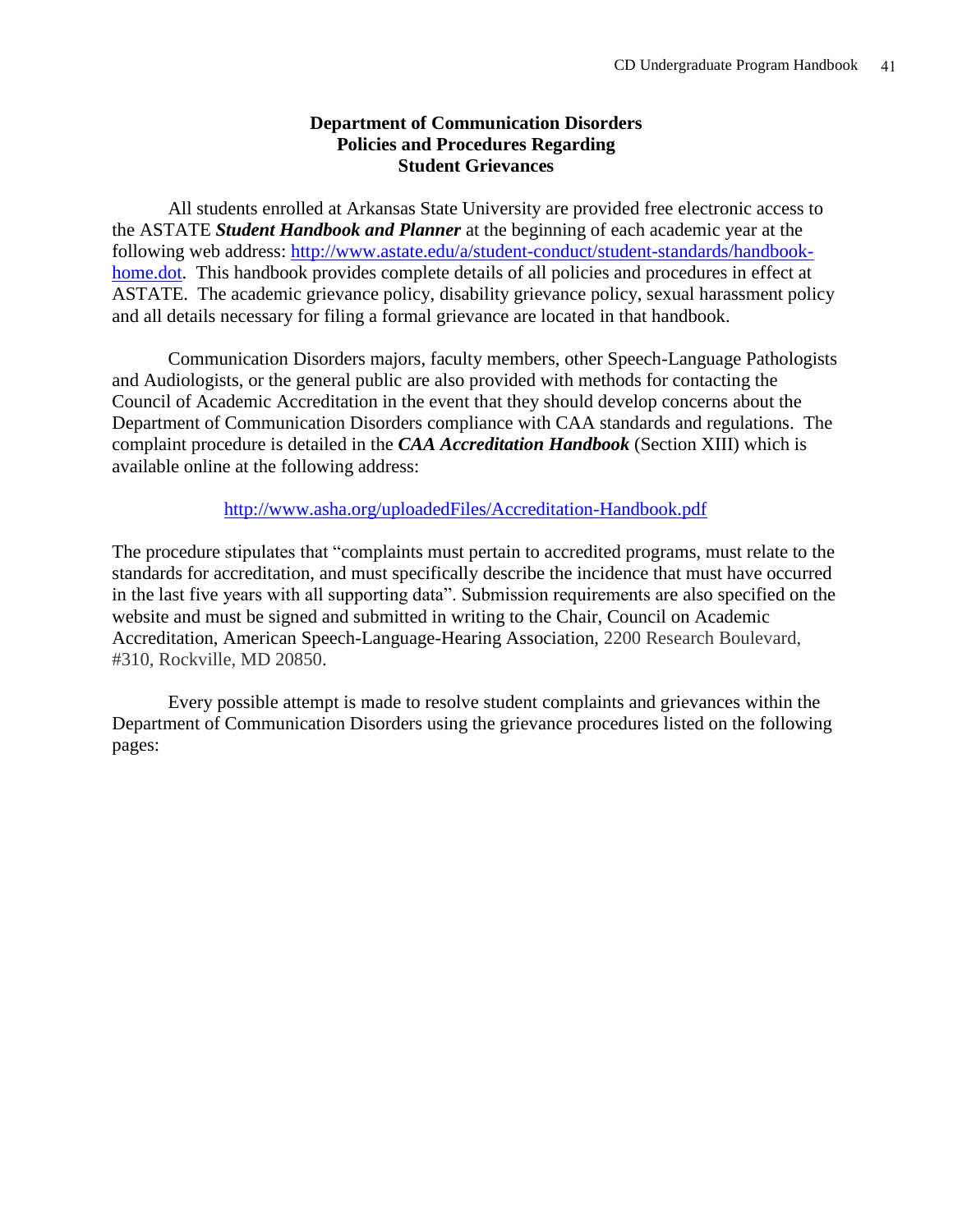#### **Grievance Procedure**

- I. Purpose: The purpose of this procedure is to provide the students in the Department of Communication Disorders at Arkansas State University a mechanism for resolving written complaints against the aforementioned program and/or it's personnel.
- II. Rationale: It is expected that students in the Department of Communication Disorders will support the program's procedures and policies. However, when a student's grievance about a policy, program, or practice is not resolved with informal discussion, a more formal complaint procedure is to be followed.
- III. Procedure: All formal complaints against the personnel, policies, and/or procedures of the Department of Communication Disorders must be submitted in writing within a oneyear period of time following the incident or initial concern. Written complaints lodged against the Department of Communication Disorders will be resolved through a process listed in the procedure.
	- a. Student complaints lodged against the program regarding grading, disciplinary action, probation, or continuation in the program shall follow the student grievance procedure found in the *Arkansas State University Student Handbook.*
	- b. Written complaints about CD personnel including faculty, on site supervisors, off site supervisors, part time instructors, and staff shall be submitted to the department chairperson. If the grievance directly concerns actions or policies of the department chairperson, written complaints are to be submitted to the program's clinic director. The recipient of the written grievance will then investigate the complaint, propose solutions, and notify those involved of the findings.
	- c. Written complaints regarding curriculum and instructional design shall be submitted to the appropriate program curriculum committee chairperson. The committee will investigate the concern, propose solutions, and notify those involved of the findings.
- IV. Record: All written grievances and the actions taken to resolve the complaint will be collected and filed in the Department of Communication Disorders office.
- V. Unresolved grievances regarding the procedures, policies, and practices of the Department of Communication Disorders may be directed to the ASHA Council on Academic Accreditation in Audiology and Speech-Language Pathology at the following address:

2200 Research Boulevard #310 Rockville, MD 20850

VI. Receipt of Procedure: The Department of Communication Disorders will document that all accepted students have received and understand the grievance policy.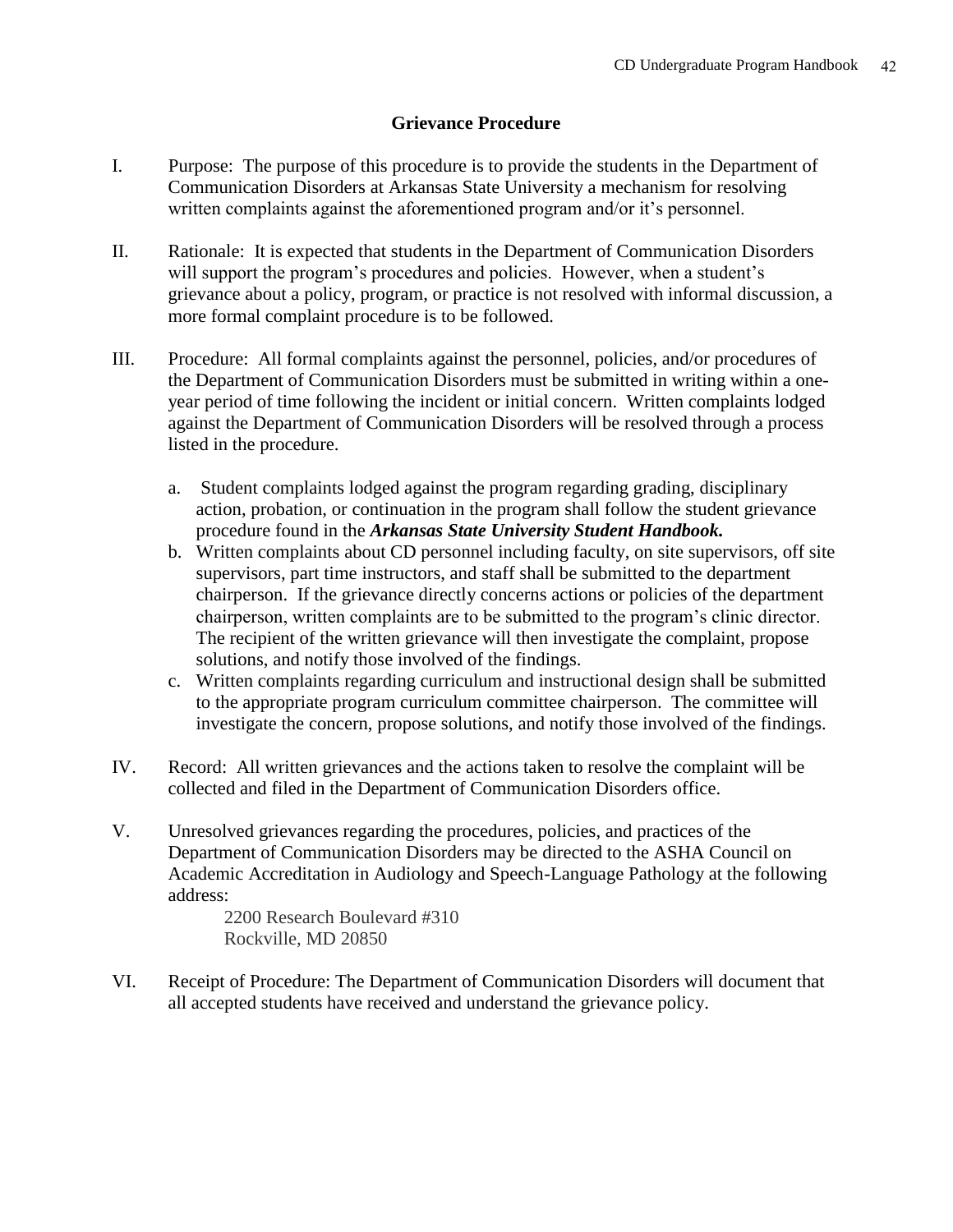#### Receipt of Complaint Policy

I, \_\_\_\_\_\_\_\_\_\_\_\_\_\_\_\_\_\_\_\_\_\_\_\_\_\_\_\_\_\_\_\_\_\_\_\_\_ have received a copy of the Complaint

\_\_\_\_\_\_\_\_\_\_\_\_\_\_\_\_\_\_\_\_\_\_\_\_\_\_\_\_\_\_\_\_\_\_\_ \_\_\_\_\_\_\_\_\_\_\_\_\_\_\_\_\_\_\_\_\_\_\_\_

Procedure for the Department of Communication Disorders. I have read the document and

understand all steps involved in the formal grievance process.

\_\_\_\_\_\_\_\_\_\_\_\_\_\_\_\_\_\_\_\_\_\_\_\_\_\_\_\_\_\_\_\_\_\_\_\_

Print Name

Signature Date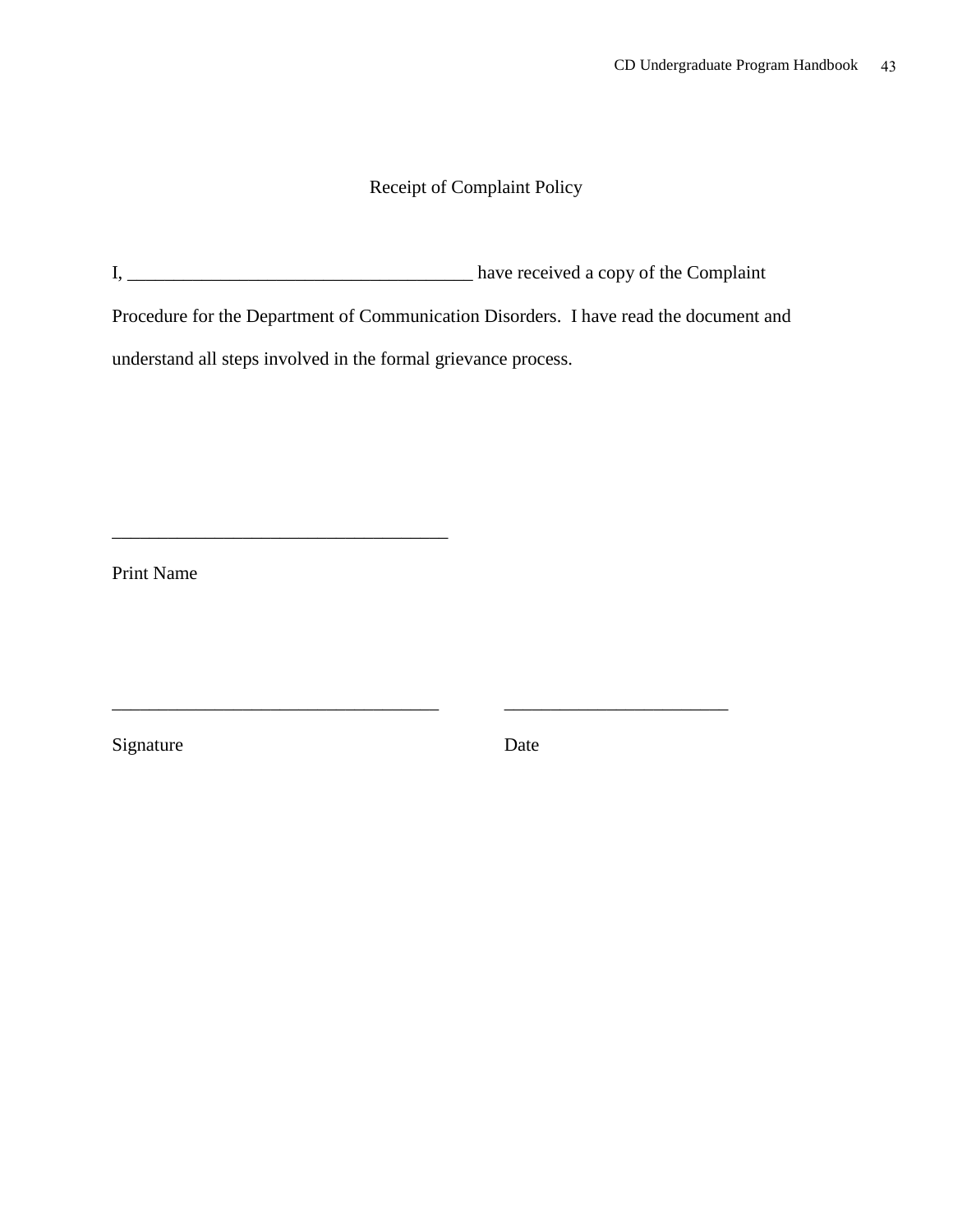## **Appendix G**

UNAUTHORIZED VIDEO/AUDIO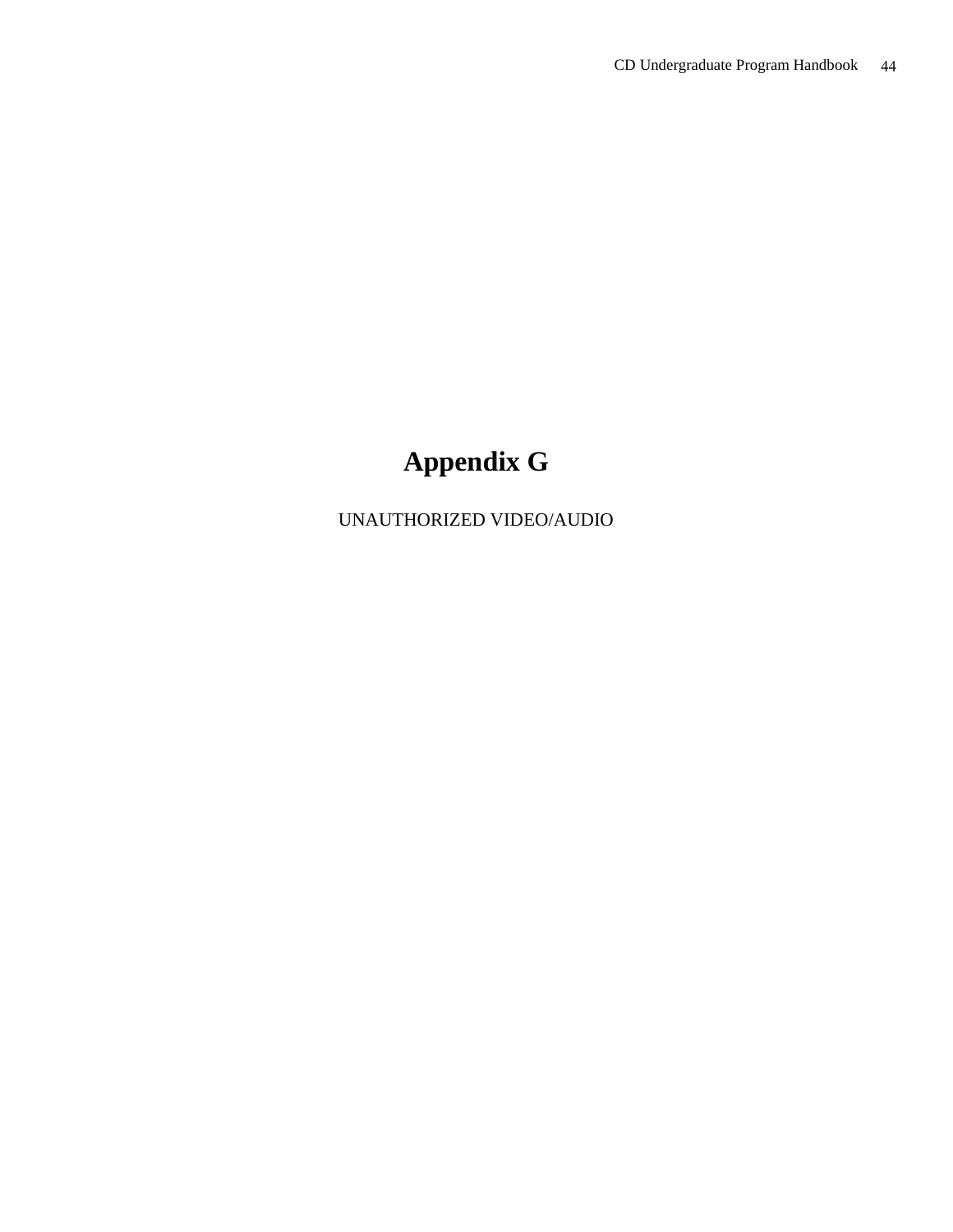Department of Communication Disorders Policy Regarding Unauthorized Digital Preservation and Dissemination Of Classroom and Practicum Activities Proposed September 24, 2009 Adopted by CD Faculty September 30, 2009

The electronic preservation of the visual and auditory image of university faculty members in the performance of their teaching and clinical duties has been a relatively common practice in higher education for many years (i.e. students audio taping lectures and lab activities). Students asked permission of the faculty member to perform such recordings and did so for their personal use. However, there are an alarming number of occurrences in recent months in which faculty members, in the routine performance of their teaching duties, were secretly recorded by students using cell phone technology who then loaded the video and audio clips for public display on formats such as YouTube.

The faculty members of the Department of Communication Disorders have unanimously agreed that any such unauthorized recording (visual or auditory) constitutes a significant breech of ethical behavior and violates the educational and civil rights of the faculty member. Any student or group of students found in violation of this policy will be summarily and permanently dismissed from the Communication Disorders degree program in which they are enrolled. The faculty member may have grounds for initiation of a civil suit against the student or students on the basis of invasion of privacy.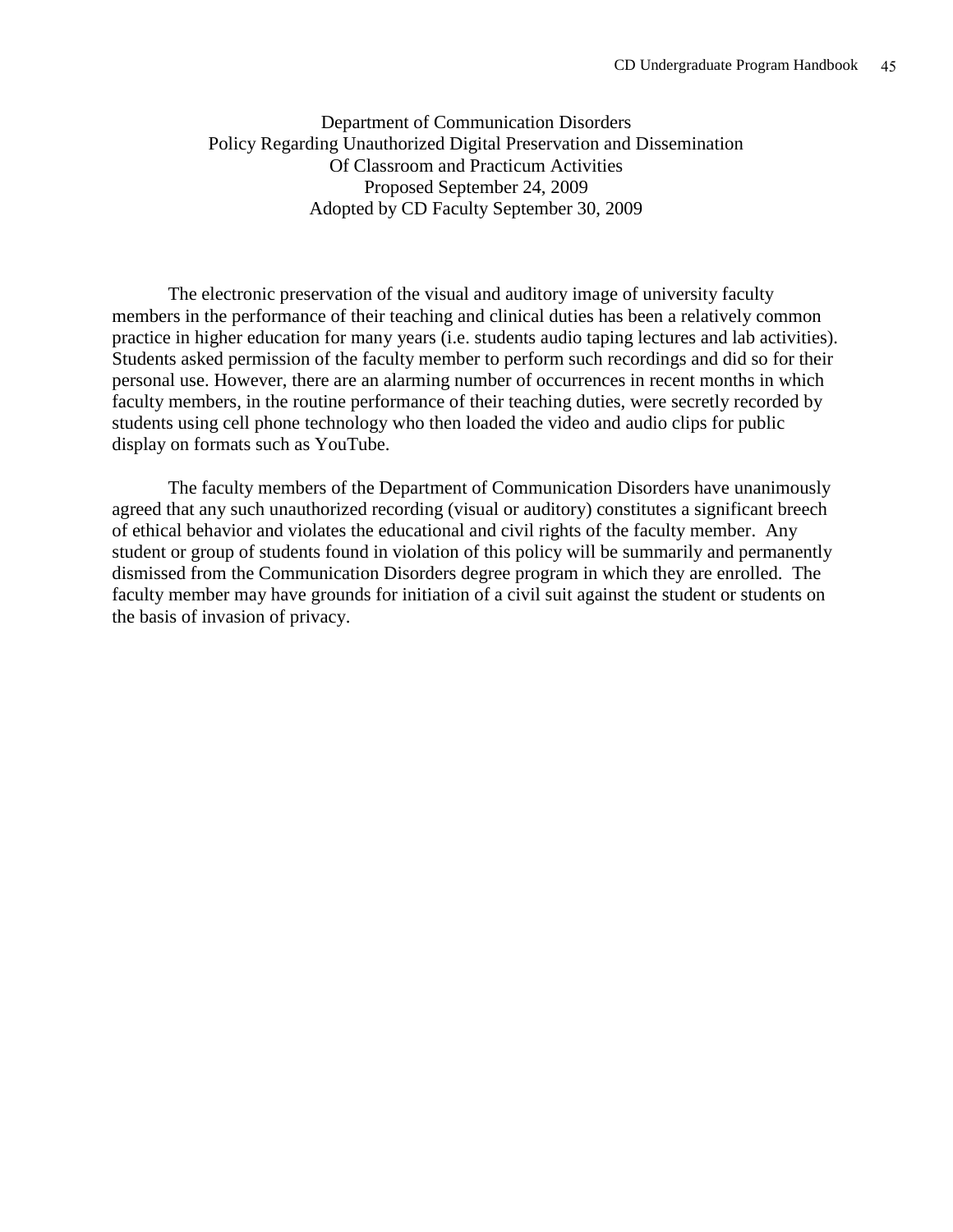## **Appendix H**

CRIMINAL BACKGROUND CHECK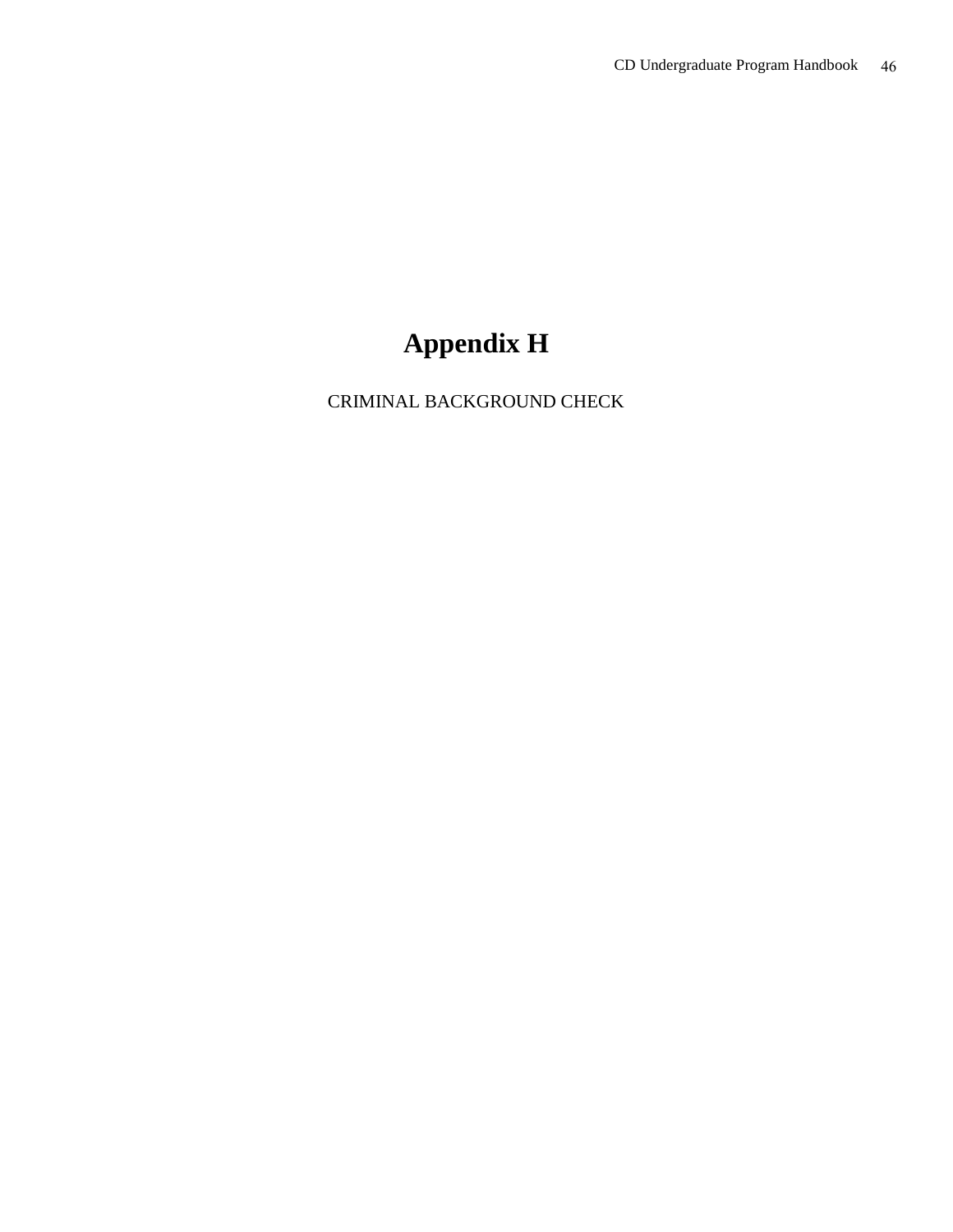#### **Arkansas State University College of Nursing and Health Professions Department of Communication Disorders**

Arkansas State University now requires background checks for all students entering programs in the Health Sciences. This is to ensure a safe clinical environment for both students and the public and to meet the contractual requirements of area healthcare facilities.

Arkansas State University has worked with Verified Credentials, Inc. to establish an acceptable screening procedure. Students who fail to submit a background check cannot complete or maintain enrollment in any Arkansas State University health program.

Please follow the directions below for submitting your application to Verified Credentials:

- Browser access must be through Internet Explorer or Foxfire
- Access website:<http://scholar.verifiedcredentials.com/arkansasstate>
- Enter the code given to you in your admission letter.
- Create an account
- Review required information
- Enter information
- Complete the application

Payment can be made by personal credit card, debit card or electronic check.

#### Additional Payment Choices

You may also use a prepaid credit card, but make sure that there is enough value on the card to cover any handling charges incurred for use of the prepaid card as well as the cost of the background check.

You may mail a money order or cashiers check to Verified Credentials but it must be received by the deadline established by the college. You will need to print the Mail-In Payment Form and include it with the money order.

Upon completion the results of the background screening will be sent to you via email and to Arkansas State University. If any information is found that would negatively affect your eligibility for a Health Sciences program, you will be given an opportunity to challenge the information through the Adverse Action process associated with Verified Credentials.

If you have any questions on the background screening process or results, please contact Verified Credentials Client Services at 800.938.6090.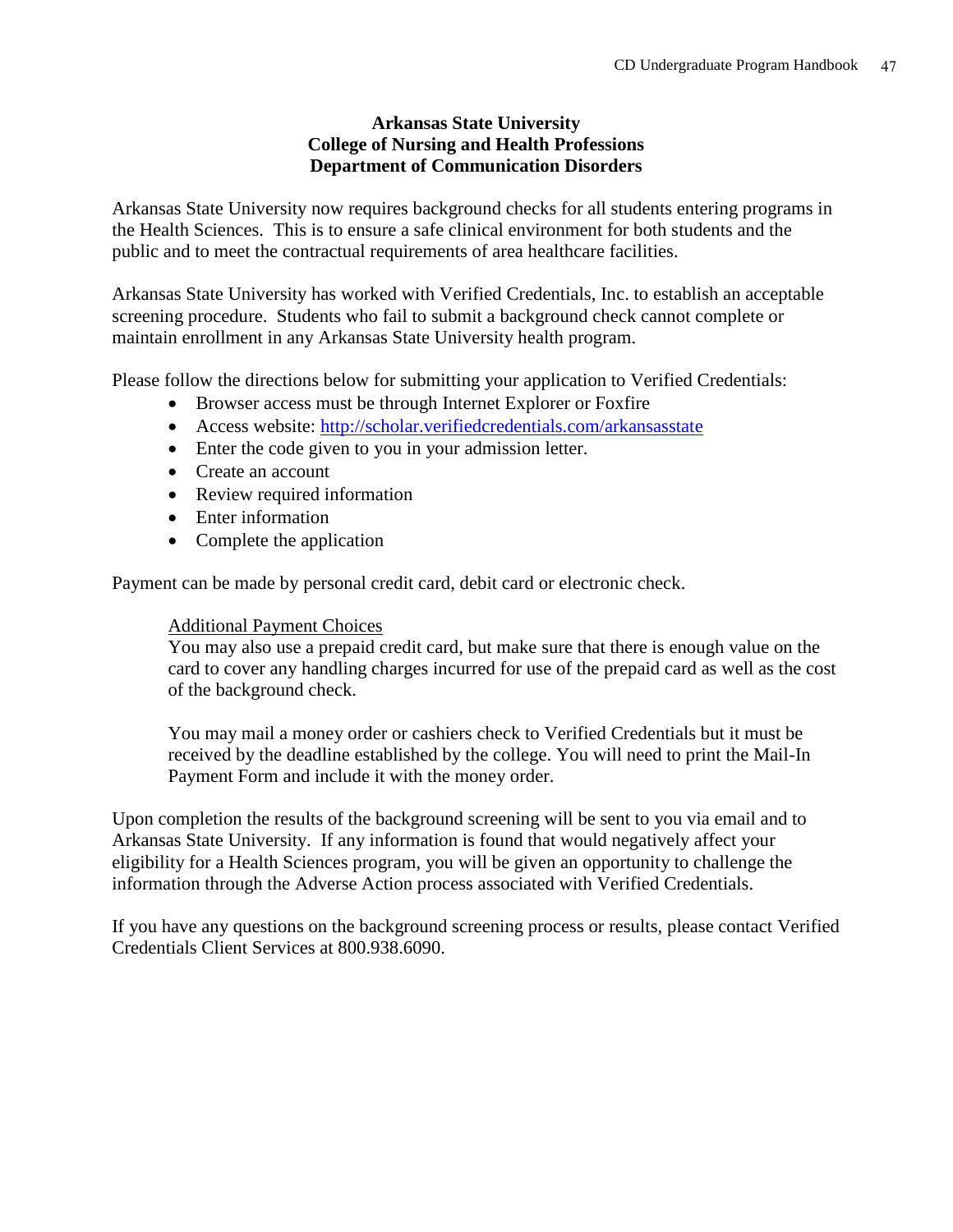#### **Arkansas State University College of Nursing and Health Professions Department of Communication Disorders**

#### **Policies and Procedures Regarding Mandatory Criminal Background Checks for Practicum Students**

Effective August 1, 2009 students must submit to and demonstrate a satisfactory criminal background check as a prerequisite for clinical practice for certain health care facilities and other practicum sites. Students who fail to submit to a background check or to allow the Clinical facilities access to the report will be ineligible for clinical placement. Those who do not pass the background check are afforded the opportunity to explain the circumstances surrounding the situation and if the final determination is that the student is ineligible for clinical placement he/she will be given the opportunity to withdraw from the Program. Attendance in clinical practice is mandatory for successful completion of all of the Nursing or Health Professions Program.

The criminal background check will include but is not limited to the following: ID Search Plus; Criminal Background; Sex Offender Search; Abuse Registry; OIG Medicare Sanctioned List;

Situations in which a student does not receive a satisfactory background check will be reviewed by the Clinical Facility on a case-by-case basis. Convictions involving the following crimes, but not limited to these crimes, may serve to disqualify a student from participating in the mandatory clinical learning experiences:

- Any felony, whether listed below or not
- Crimes involving drugs, including but not limited to unlawful possession or distribution
- Crimes of physical violence to include any type of abuse (child, spousal, or of the elderly), abduction such as kidnapping, manslaughter, murder, robbery, sexual crimes, possession of a restricted fire arm or any related weapons offenses, assault and battery
- Conviction of a misdemeanor related to abuse, neglect or exploitation

A private company approved to perform Criminal Background Checks will conduct the background check. The cost of the background check will be borne by the student.

#### **Process Guidelines:**

- Arkansas State University College of Nursing and Health Professions has adopted Verified Credentials as the background screening vendor for those clinical sites that require a background check. Students will be responsible for all associated costs.
- $\triangleright$  Students will be required to complete a background check screening with the Program's vendor. The background check is to be completed prior to participating at the health care facility where such a requirement is stipulated.
- At present, Verified Credentials completes screening through Criminal Search (County), FACIS (Level I – Individual), IDSearchPlus and the National Sex Offender Public Registry.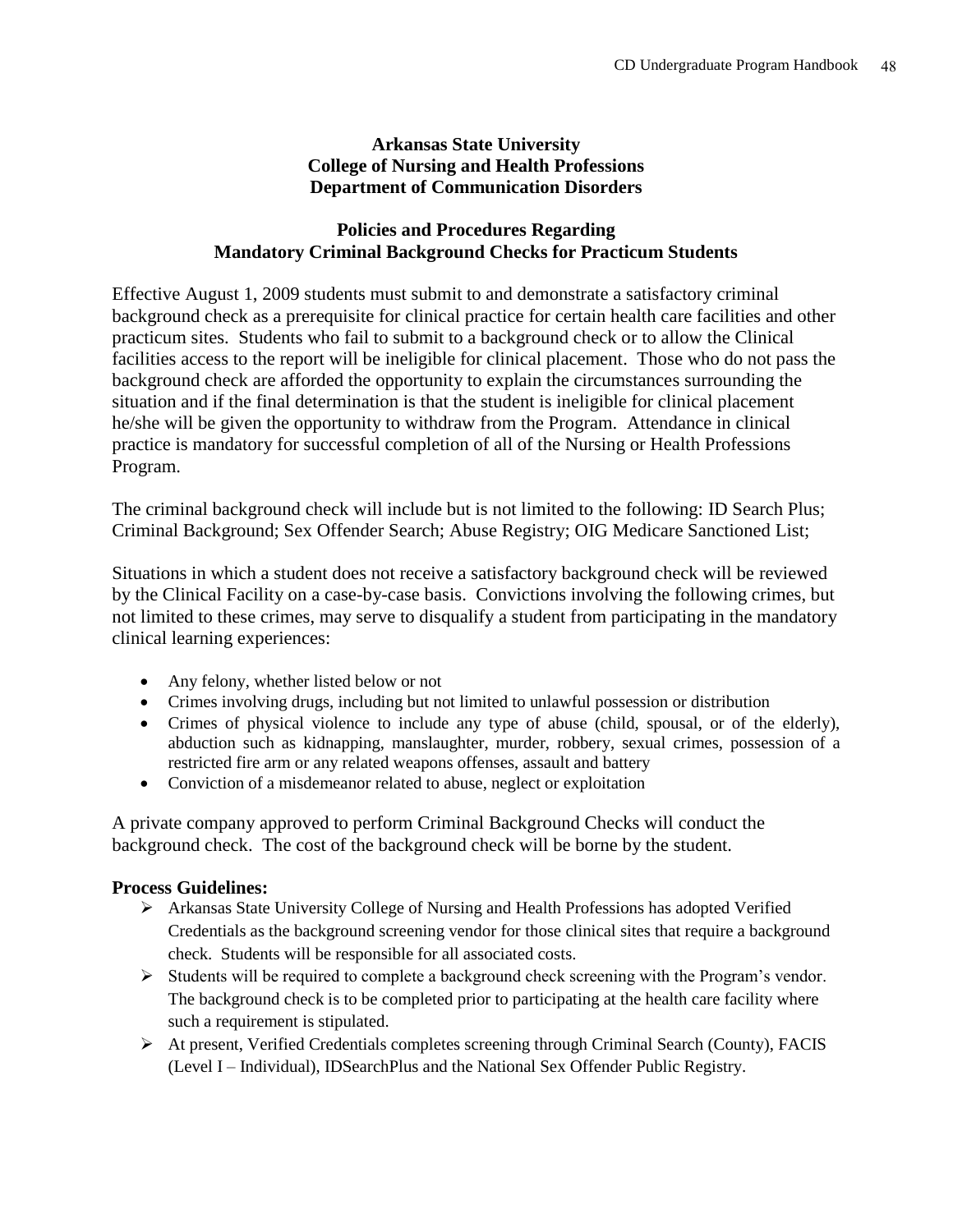- Through Verified Credentials, students are assigned a GREEN, YELLOW or RED indicator in each of the screening areas listed above. A copy of each student's report will be sent directly to the clinical site for review and/or available for review per Verified Credentials' WEB site. Students will be required to provide all clinical affiliates open access to criminal background check reports.
- In the event the student receives a **GREEN** indicator(s), the student will be cleared to participate in clinical experiences.
- In the event the student receives any **YELLOW** indicator(s), the student's Verified Credentials Report will be reviewed by the clinical director to determine if they will be permitted to participate in the clinical experience.
- $\triangleright$  In the event the student receives any **RED** indicator(s), the student's Verified Credentials Report will be reviewed by the clinical site to determine if the student will be permitted to participate in the clinical experience.
- $\triangleright$  Additional background checks with other vendors may be stipulated by some clinical affiliates (e.g. mental/behavioral health). Clinical affiliates reserve the right to refuse entrance of any student based on background check information. In the event, a clinical affiliate declines a student for clinical experience the student may not be able continue in the program since program objectives cannot be met. Students will be provided a copy of the program policy regarding criminal background check screening. In the event changes are made to the background check screening process, students will receive the applicable updates.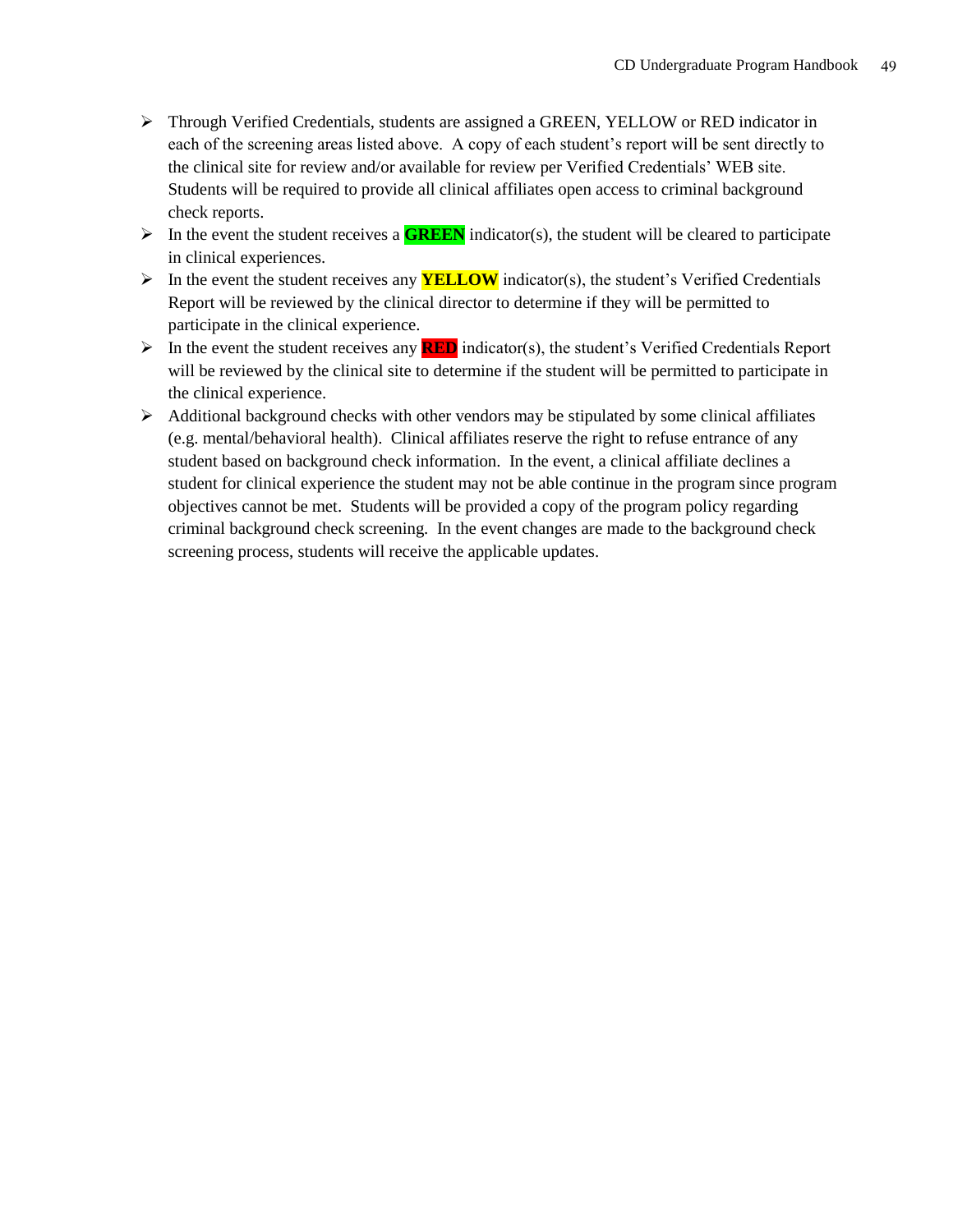#### **RELEASE OF SCREENING RESULTS**

I, \_\_\_\_\_\_\_\_\_\_\_\_\_\_\_\_\_\_\_\_\_\_\_\_\_\_\_\_\_\_\_\_\_\_\_\_\_\_\_, am currently enrolled in one of the Arkansas State University College of Nursing and Health Professions Programs below as indicated by the check mark:

- □ Nursing
- **Clinical Laboratory Science**
- □ Physical Therapy
- $\Box$  Medical Imaging and Radiation Science
- **Communication Disorders**
- □ Social Work

I realize that the criminal background check policy/process may require that my results be shared with clinical affiliates and if a negative indicator is recorded, determine if I am permitted to participate in the clinical experience. My signature on this document serves as proof that I am granting permission for my criminal background check reports to be released as indicated.

Printed name: \_\_\_\_\_\_\_\_\_\_\_\_\_\_\_\_\_\_\_\_\_\_\_\_\_\_\_\_\_\_\_\_\_\_

 $Sigma:$   $\qquad \qquad$ 

Date: \_\_\_\_\_\_\_\_\_\_\_\_\_\_\_\_\_\_

PLEASE TAKE TO YOUR DEPARTMENT TO BE PLACED IN YOUR STUDENT FILE.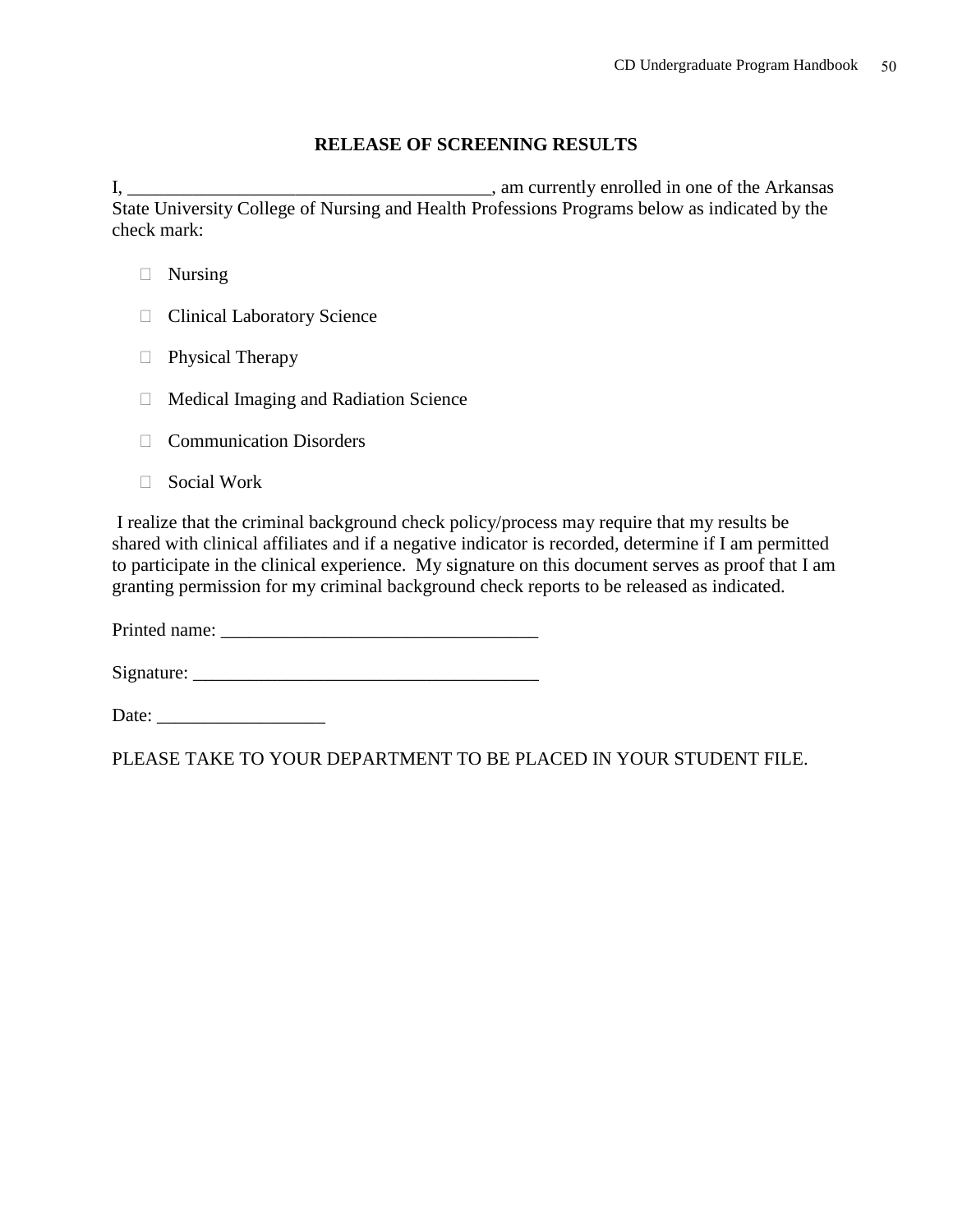#### **Arkansas State University College of Nursing & Health Professions Department of Communication Disorders Criminal Background Checks**

Student name: \_\_\_\_\_\_\_\_\_\_\_\_\_\_\_\_\_\_\_\_\_\_\_\_\_\_\_\_\_\_\_\_\_\_\_\_\_\_\_

I understand that criminal background checks may occur as part of my professional education at ASTATE. Evidence of a previous charge or conviction of a felony/misdemeanor on my record may affect my progress in this program. While the faculty cannot realistically determine whether this will have any future impact on my ability to work in my profession, I do understand that the following issues could arise during my time as an undergraduate or as a graduate student of the program.

- 1. Some clinical sites including but not limited to public/private schools, early intervention facilities, hospitals or other health care institutions could refuse to allow me access for a clinical experience.
- 2. Being unable to complete specific clinical rotations could make it impossible for me to complete the clinical portion of my education and therefore not graduate.
- 3. Upon graduation, a state licensing agency could refuse to grant me a license.
- 4. As a licensed professional, certain health care institutions could refuse to grant me practice privileges.
- 5. There could be other, unforeseen, impacts of this incident on my ability to practice as a professional.

Student signature: \_\_\_\_\_\_\_\_\_\_\_\_\_\_\_\_\_\_\_\_\_\_\_\_\_\_\_\_\_\_\_\_\_\_\_\_\_\_\_\_\_\_\_\_\_

Date: \_\_\_\_\_\_\_\_\_\_\_\_\_\_\_\_\_\_\_\_\_\_\_\_\_\_\_\_\_\_\_\_\_\_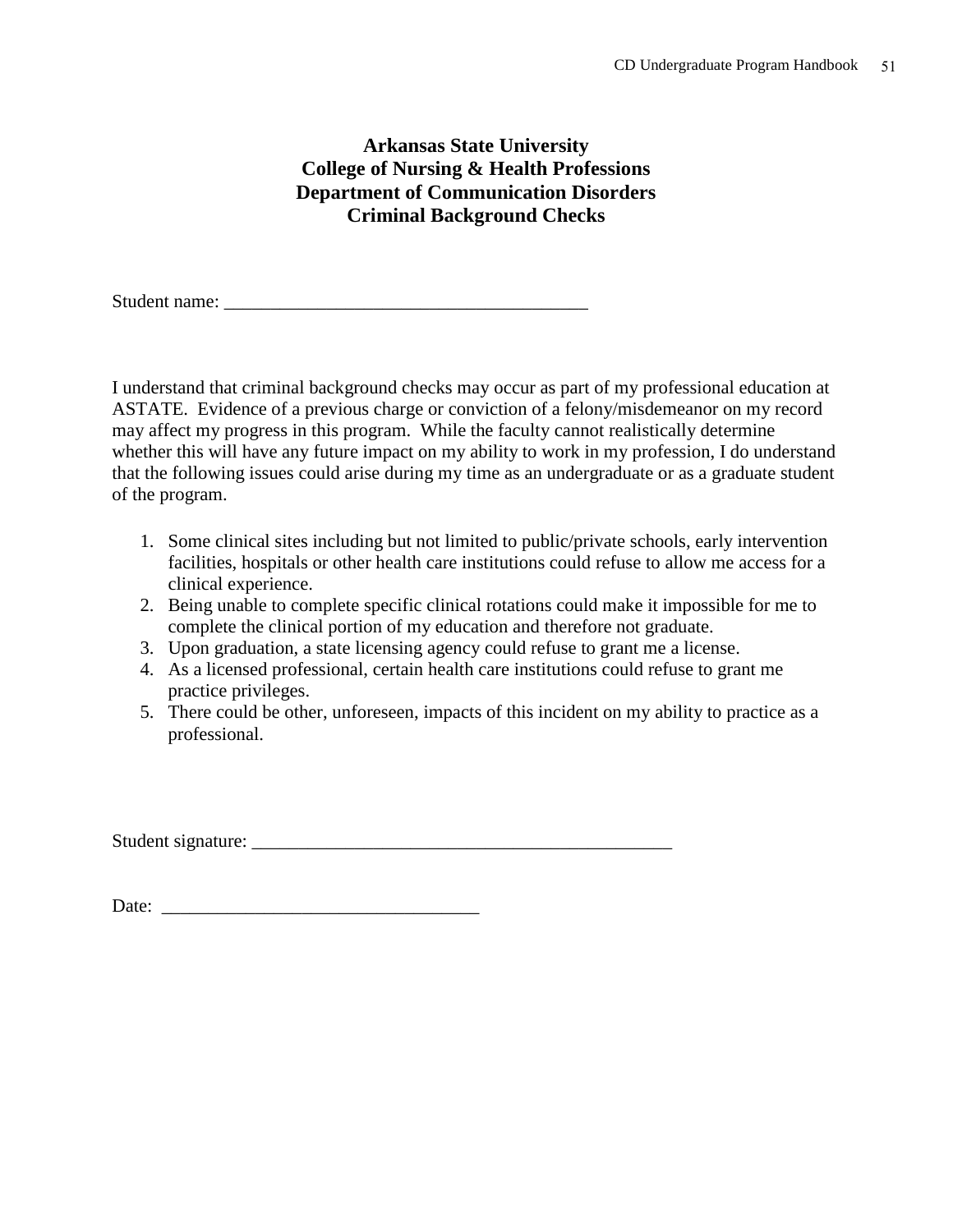### **Appendix I**

UNIVERSITY POLICY REGARDING PROTECTION, VERIFICATION, AND PRIVACY OF STUDENT IDENTITY IN ELECTRONIC MEDIA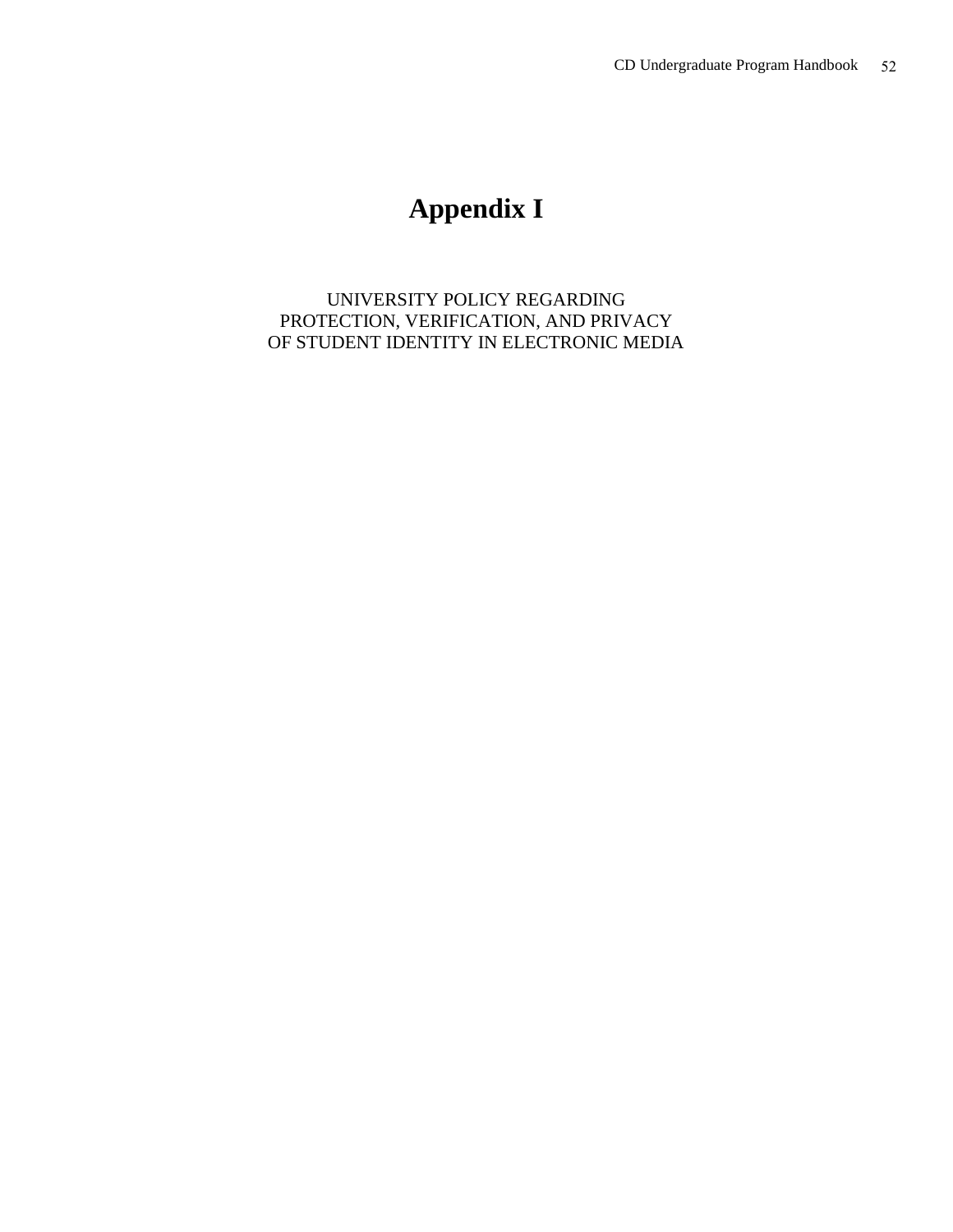#### **Arkansas State University College of Nursing & Health Professions Department of Communication Disorders University Policy Regarding Protection, Verification, and Privacy of Student Identity in Electronic Media**

ASTATE ensures the security and privacy of personal information through the institution's identity management policy. Security Sensitive Information Qualifiers (SSIQ's) are not released beyond the centralized server. For applications outside of the primary Enterprise Resource Planning (ERP) system, ASTATE assigns an "alternate id", which has no personal or information value beyond ASTATE applications.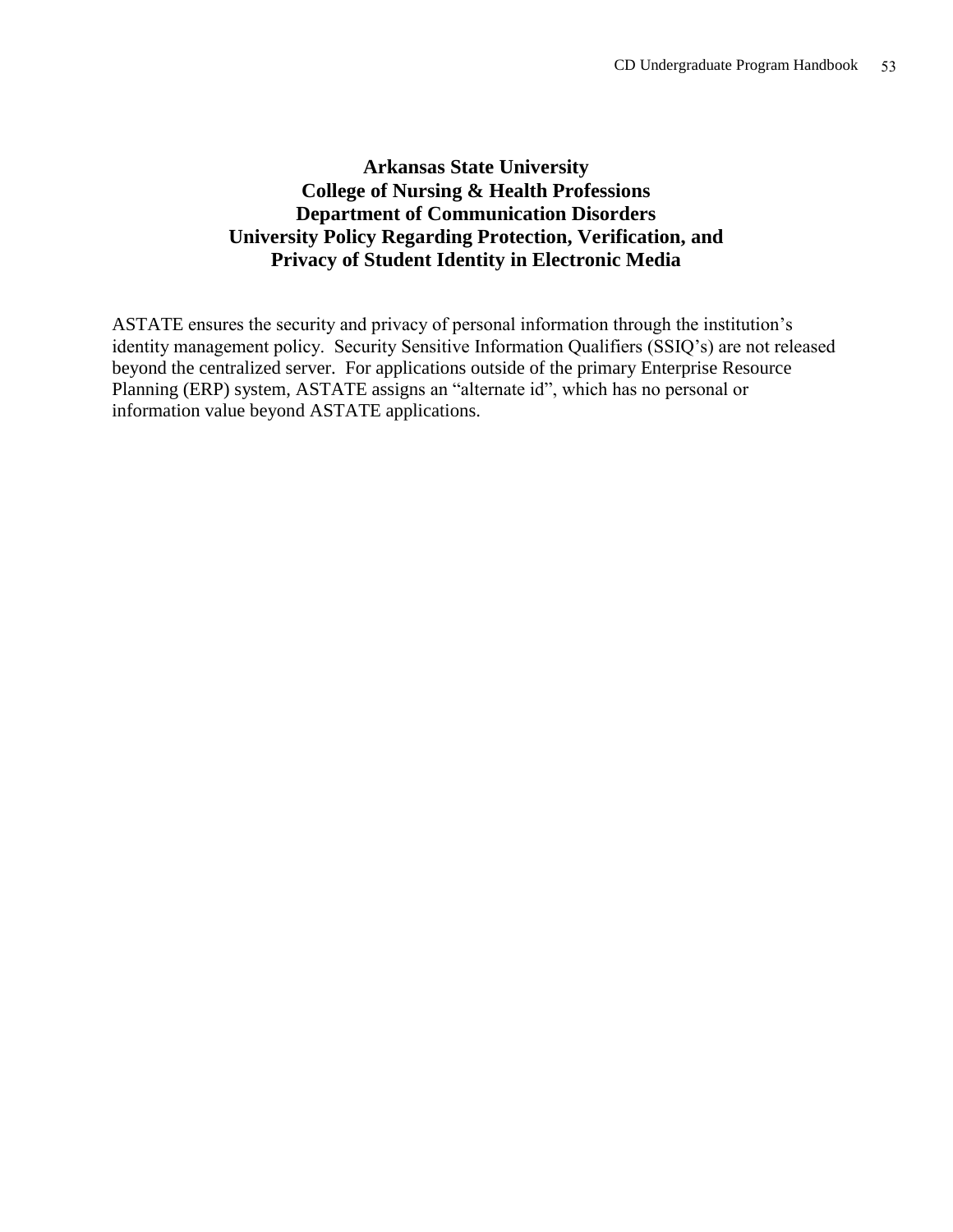## **Appendix J**

SIGNATURE PAGE